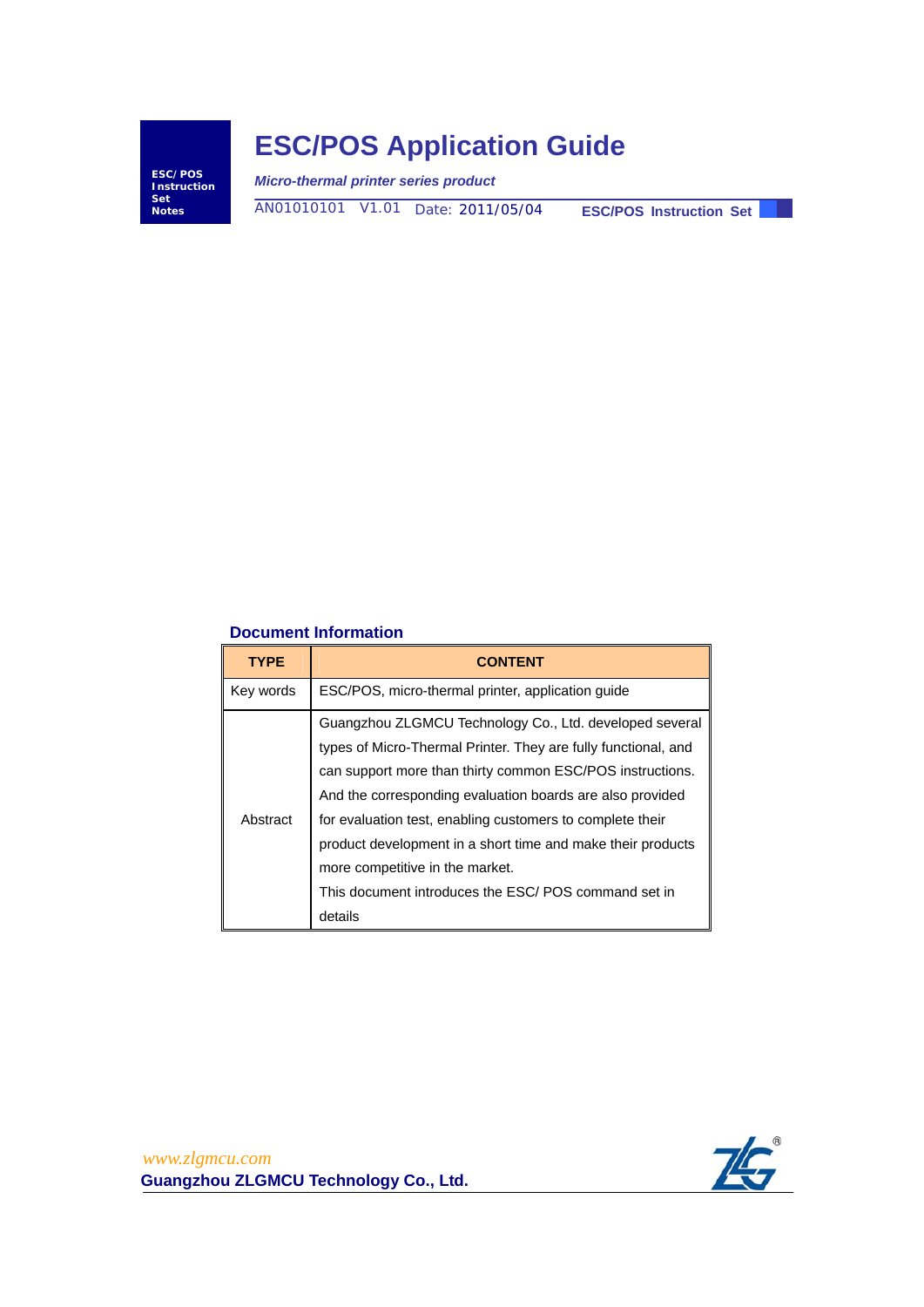# **Revision History**

| <b>Version</b> | <b>Rev. Date</b> | <b>Modifications</b>                      |
|----------------|------------------|-------------------------------------------|
| V1.00          | 2011-05-04       | Original version                          |
| V1.01          | 2011-07-27       | Add label paper/black mark paper commands |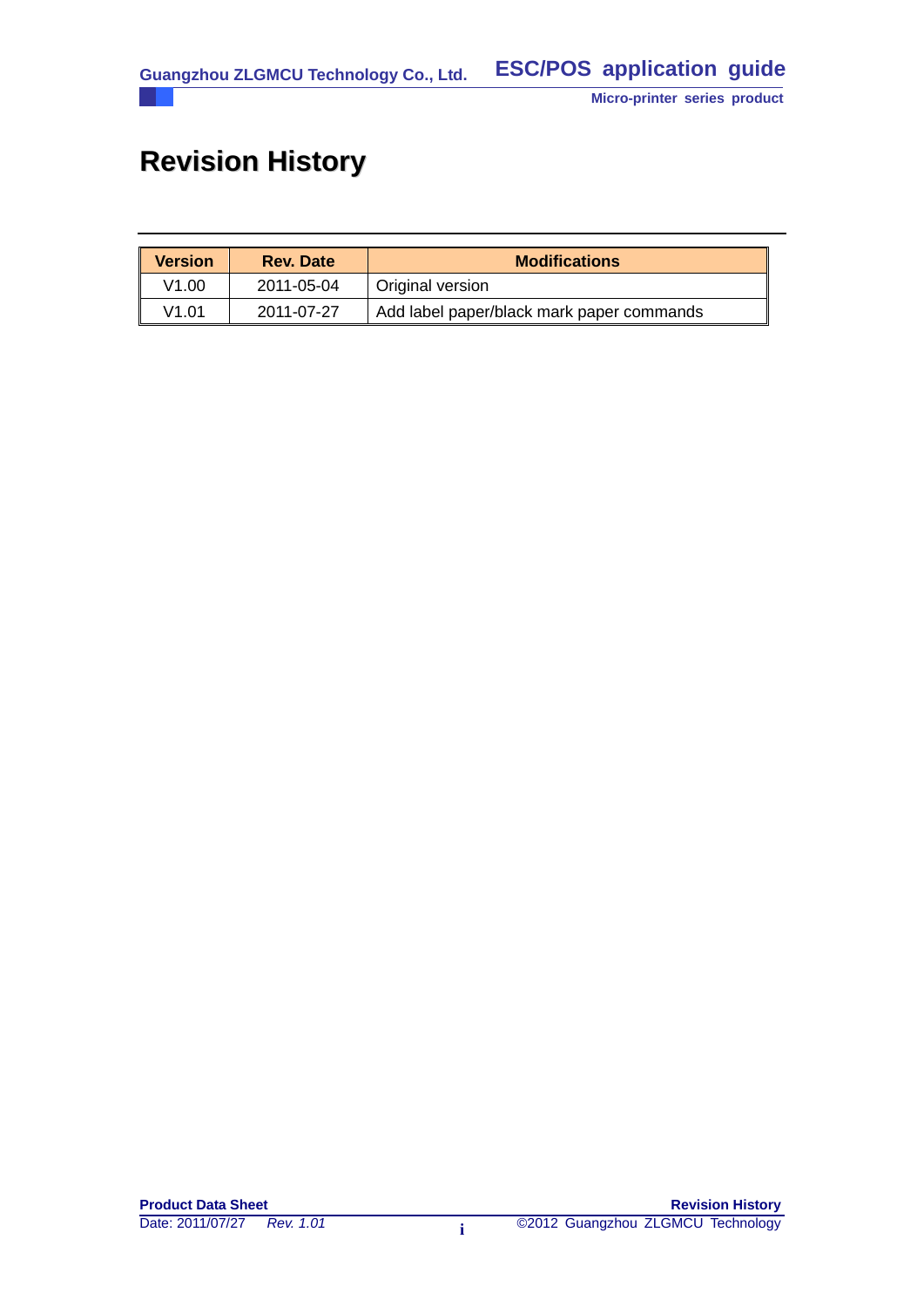**ESC/POS application guide**

# **Sales Information**

# **Guangzhou ZLGMCU Technology Co., Ltd.**

**Address:** F4 Room, 12 Floor, Everbright BANK Building, 689 Tianhe Northern Road,

- Guangzhou, CHINA
- **TEL:** +86-20-38732494 38730972 38730976 38730916 38730917 38730977
- **FAX:** +86-20-38730925

**Website:** www.zlgmcu.com



- **Address:** Room 203 & 204, XinSaiGE Electronic Building, Tianhe District, Guangzhou, CHINA
- TEL: +86-20-87578634, 87578842, 87569917
- FAX: +86-20-87578842

#### **Beijing Sales Office**

- **Address:** Room 1207 & 1208, Yingwang Centre, 113 Zhichun Road, Haiding District, Beijing, CHINA
- **TEL:** +86-10-62635033, 62635573, 62635884, 62536178, 62536179, 82628073
- **FAX:** +86-10-82614433

#### **Hangzhou Sales Office**

- **Address:** Room 502, Jiangnan Electronics Building, 217 HINA
- **TEL:** +86-571-89719480, 89719481, 89719482, 4, 89719485
- **FAX:** +86-571-89719494

#### **Shenzhen Sales Office**

- **Address:** Room D, Floor 4, C Side, Dianzikeji Building, 2070 ShenNanZhong Road, Shenzhen, CHINA
- **TEL:** +86-755-83781768, 83781788, 83782922, 82941683
- **FAX:** +86-755-83793285

#### **Shanghai Sales Office**

**Address:** Room 7E, Eastern side, Kejijingcheng Building,

668 Beijingdong Road, Shanghai, CHINA **TEL:** +86-21-53083452, 53083453,

|             | 53083496, 53083497        |
|-------------|---------------------------|
| $- \cdot -$ | $- - - - - - - - - - - -$ |

```
FAX: +86-21-53083491
```
#### **Guangzhou Sales Office**

- **Address:** Room 203 & 204, XinSaiGE Electronic Building, Tianhe District, Guangzhou, CHINA
- TEL: +86-20-87578634, 87578842, 87569917
- FAX: +86-20-87578842

#### **Beijing Sales Office**

|  |  | Address: Room 1207 & 1208, Yingwang Centre, 113 |  |
|--|--|-------------------------------------------------|--|
|  |  | Zhichun Bood, Hojding Dictrict, Poijing, CHIN,  |  |

- Zhichun Road, Haiding District, Beijing, CHINA **TEL:** +86-10-62635033, 62635573, 62635884,
- 62536178, 62536179, 82628073 **FAX:** +86-10-82614433

#### **Hangzhou Sales Office**

|      | Address: Room 502, Jiangnan Electronics Building, 217 |
|------|-------------------------------------------------------|
|      | Tianmu Road, Hangzhou, CHINA                          |
| TEL: | +86-571-89719480, 89719481, 89719482,                 |
|      | 89719483, 89719484, 89719485                          |
| FAX: | +86-571-89719494                                      |

#### **Shenzhen Sales Office**

|      | Address: Room D, Floor 4, C Side, Dianzikeji Building, 2070 |  |
|------|-------------------------------------------------------------|--|
|      | ShenNanZhong Road, Shenzhen, CHINA                          |  |
| TEL: | +86-755-83781768.83781788.                                  |  |
|      |                                                             |  |

- 83782922, 82941683 **FAX:** +86-755-83793285
- 

### **Shanghai Sales Office**

|             | Address: Room 7E, Eastern side, Kejijingcheng Building, |
|-------------|---------------------------------------------------------|
|             | 668 Beijingdong Road, Shanghai, CHINA                   |
| <b>TEL:</b> | +86-21-53083452.53083453.                               |
|             | 53083496, 53083497                                      |
| <b>FAX:</b> | +86-21-53083491                                         |
|             |                                                         |



| Tianmu Road, Hangzhou, Ch |
|---------------------------|
| +86-571-89719480, 8971948 |
| 89719483, 8971948         |
|                           |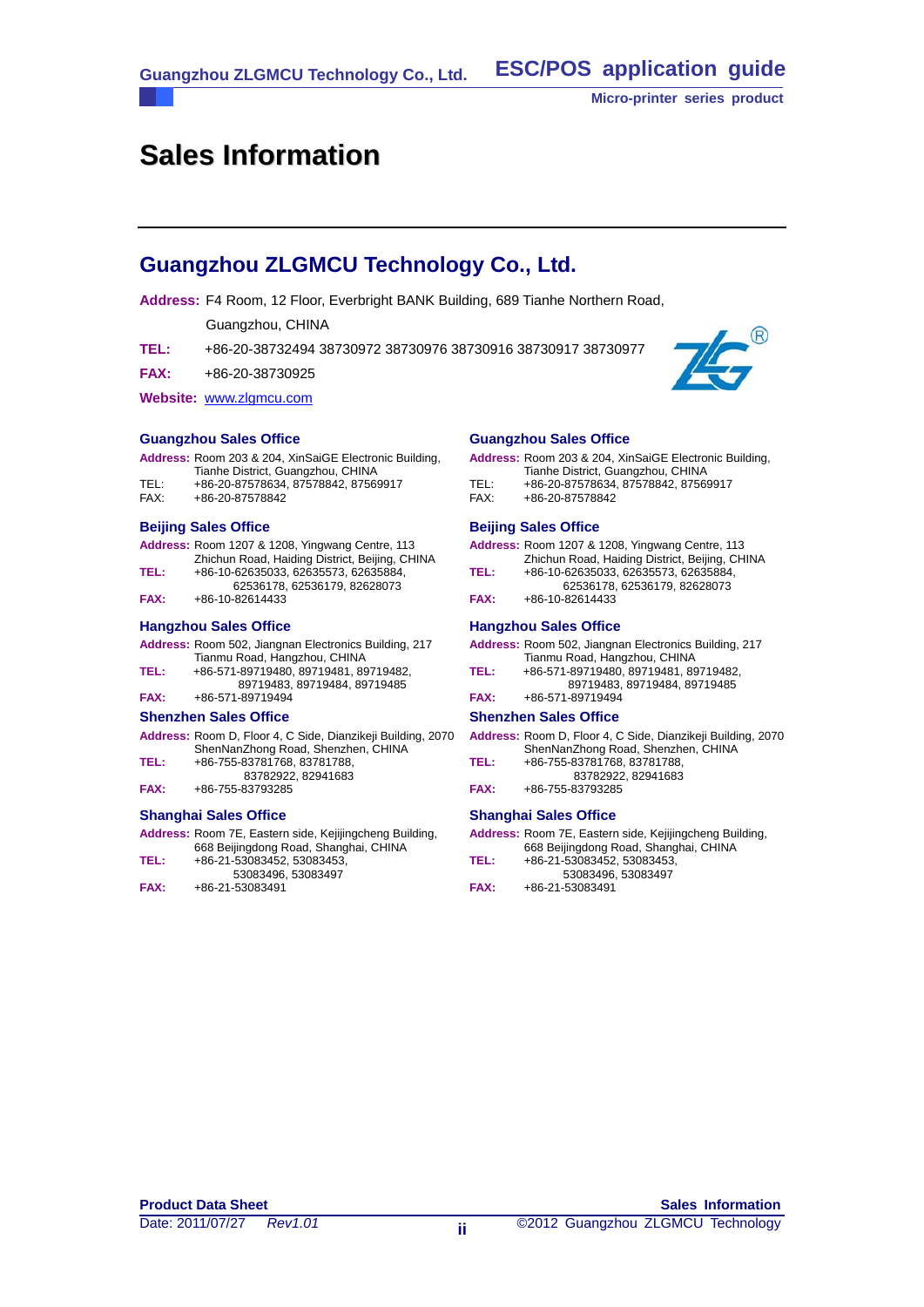# **Technical Supports**

# **Guangzhou ZHIYUAN Electronics Stock Co., Ltd.**

**Address:** Floor 2, Building No.7 Huangzhou Industrial Estate, Chebei Road,

Tianhe District, Guangzhou, CHINA, Post code: 510660

**TEL:** +86-20-22644249, 28872524, 22644399, 28872342, 28872349, 28872569, 28872573

**FAX:** +86-20 38601859

Website: www.embedtools.com www.embedcontrol.com www.ecardsys.com

# **Technical Supports**

#### **CAN-bus**

**TEL:** +86-20-22644381, 22644382, 22644253 **E-mail:** can.support@embedcontrol.com

#### **MiniARM**

**TEL:** +86-20-28872684, 28267813 **E-mail:** miniarm.support@embedtools.com

# **Wireless Communication**

**TEL:** +86-20-22644386 **E-mail:** wireless@embedcontrol.com

### **Programmer**

**TEL:** +86-20-22644371 **E-mail:** programmer@embedtools.com

### **ARM Embedded System Application**

**TEL:** +86-20-28872347, 28872377, 22644383, 22644384 **E-mail:** arm.support@zlgmcu.com

### **Sales Contact**

**TEL:** +86-20-22644249, 22644399, 22644372, 22644261, 28872524, +86-20-28872342, 28872349, 28872569, 28872573, 38601786

#### **Repair and rework**

**TEL:** +86-20-22644245

#### **iCAN & Data collection TEL:** +86-20-28872344, 22644373

**E-mail:** ican@embedcontrol.com

### **Ethernet**

**TEL:** +86-20-22644380, 22644385 **E-mail:** ethernet.support@embedcontrol.com

**Serial Communication TEL:** +86-20-28267800, 22644385

**E-mail:** serial@embedcontrol.com

### **Analyze Tools & Instrument**

**TEL:** +86-20-22644375, 28872624, 28872345 **E-mail:** tools@embedtools.com

### **Building Automation**

**TEL:** +86-20-22644376, 22644389, 28267806 **E-mail:** mjs.support@ecardsys.com



**ESC/POS application guide**



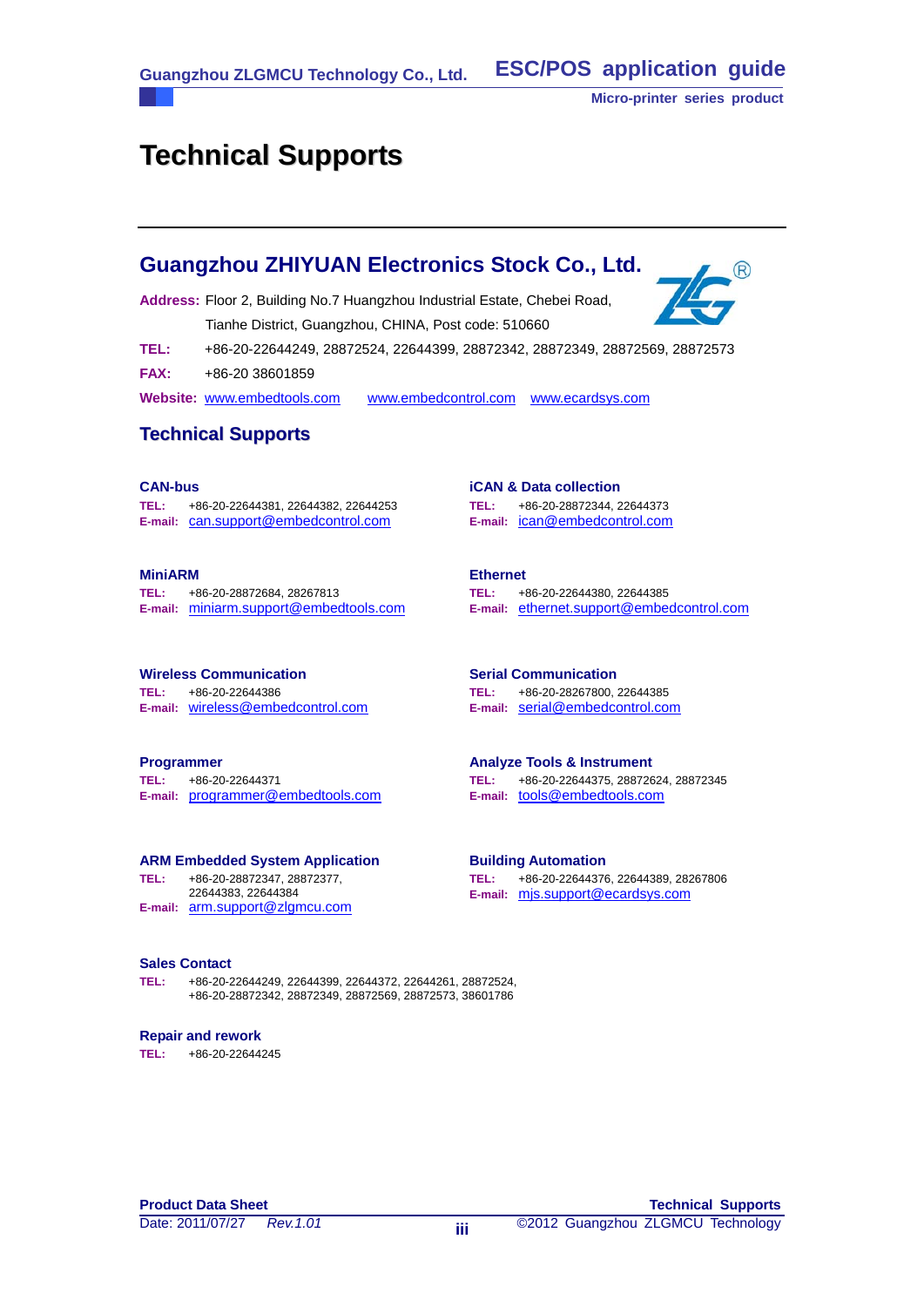**ESC/POS application guide Guangzhou ZLGMCU Technology Co., Ltd.** 

Micro-printer series product

# **Content**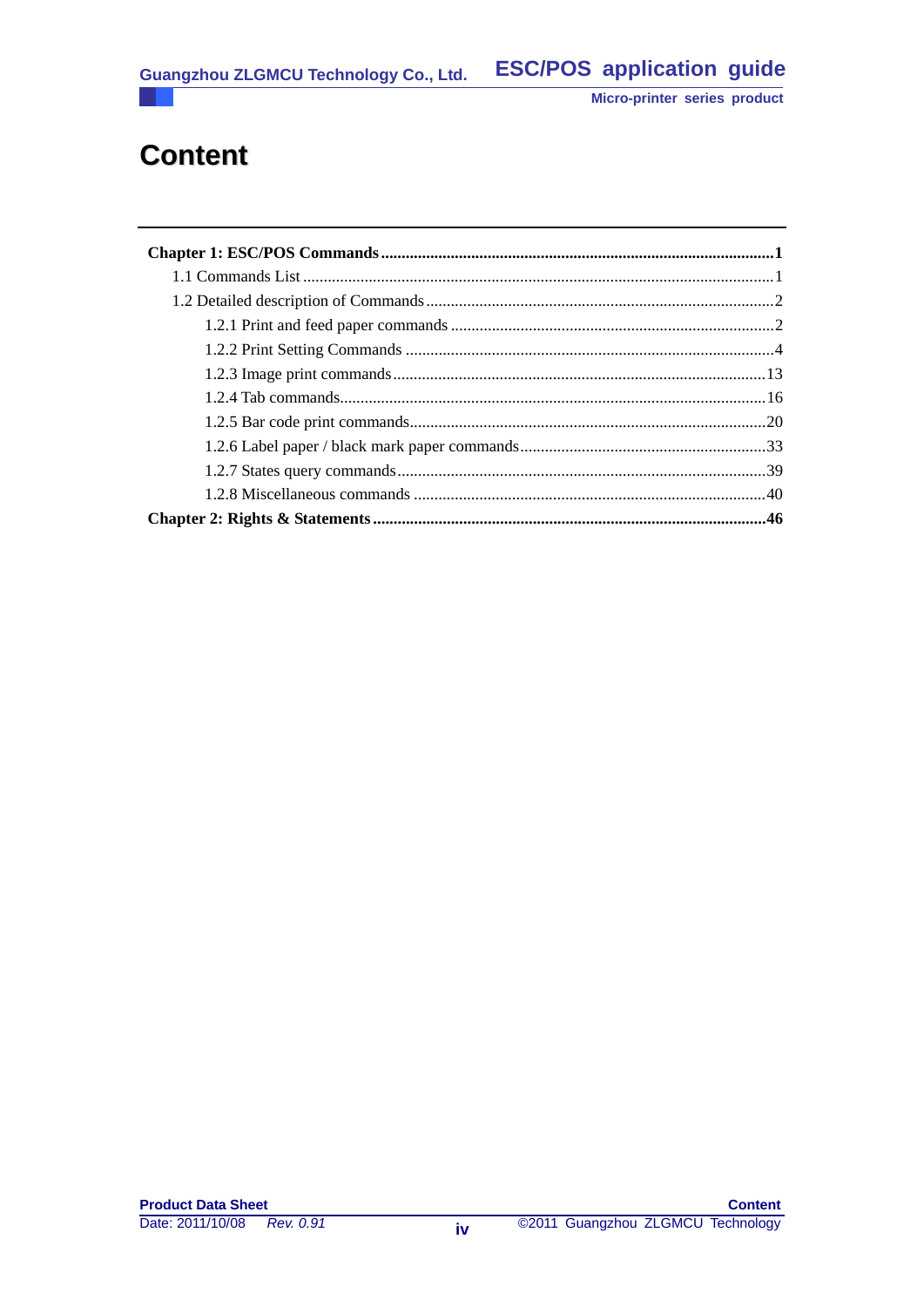# **Chapter 1: ESC/POS Commands**

# **1.1 Commands List**

ESC/POS commands list supported by Micro-thermal printer series products are listed in Table 1-1.

| <b>Command</b>   | <b>Function</b>                             | <b>Command type</b> | <b>See</b> |
|------------------|---------------------------------------------|---------------------|------------|
| LF               | Print and feed paper                        |                     | Table 1-2  |
| <b>CR</b>        | Carriage return                             |                     | Table 1-3  |
| ESC J            | Print and feed paper for n dots             | Print and feed      | Table 1-4  |
| <b>ESCK</b>      | Print and feed paper back for n dots        | commands            | Table 1-5  |
| ESC d            | Print and feed paper for n lines            |                     | Table 1-6  |
| ESC e            | Print and feed paper back for n lines       |                     | Table 1-7  |
| ESC <sub>3</sub> | Set the line space to n dots                |                     | Table 1-8  |
| ESC <sub>2</sub> | Set the line space to a default value       |                     | Table 1-9  |
| ESC <sub>1</sub> | Set the left margin                         |                     | Table 1-10 |
| ESC <sub>Q</sub> | Set the right margin                        |                     | Table 1-11 |
| ESC \$           | Set the absolute print position             |                     | Table 1-12 |
| ESC!             | Set the font types                          |                     | Table 1-13 |
| ESC a            | Set the print alignment                     | Print setting       | Table 1-14 |
| ESC <sub>m</sub> | Set the font grayscale                      | commands            | Table 1-15 |
| FS s             | Set the print speed                         |                     | Table 1-16 |
| ESC M            | Set the font size                           |                     | Table 1-17 |
| FS!              | Select print mode(s) for Kanji characters   |                     | Table 1-18 |
| FS.              | Cancel Kanji character mode                 |                     | Table 1-19 |
| <b>ESCR</b>      | Select an international character set       |                     | Table 1-20 |
| ESC <sub>t</sub> | Select character code page                  |                     | Table 1-21 |
| ESC*             | Select bit-image mode                       | Image print         | Table 1-22 |
| GS v 0           | Print raster bit image                      | commands            | Table 1-23 |
| <b>HT</b>        | Horizontal tab                              |                     | Table 1-24 |
| ESC <sub>D</sub> | Set horizontal tab positions                | Tabulation          | Table 1-25 |
| FS <sub>V</sub>  | Print the vertical table                    | commands            | Table 1-26 |
| GS H             | select print position of one-dimension HRI  | One-dimension       | Table 1-27 |
| GS h             | Set the height of one-dimension bar code    | /two-dimension      | Table 1-28 |
| GS <sub>w</sub>  | Set the width of one-dimension bar code     | bar code print      | Table 1-29 |
| GS f             | Select font size for one-dimension bar code | commands            | Table 1-30 |
| GS k             | Print one-dimension bar code                |                     | Table 1-31 |

# **Table 1-1: ESC/POS commands list**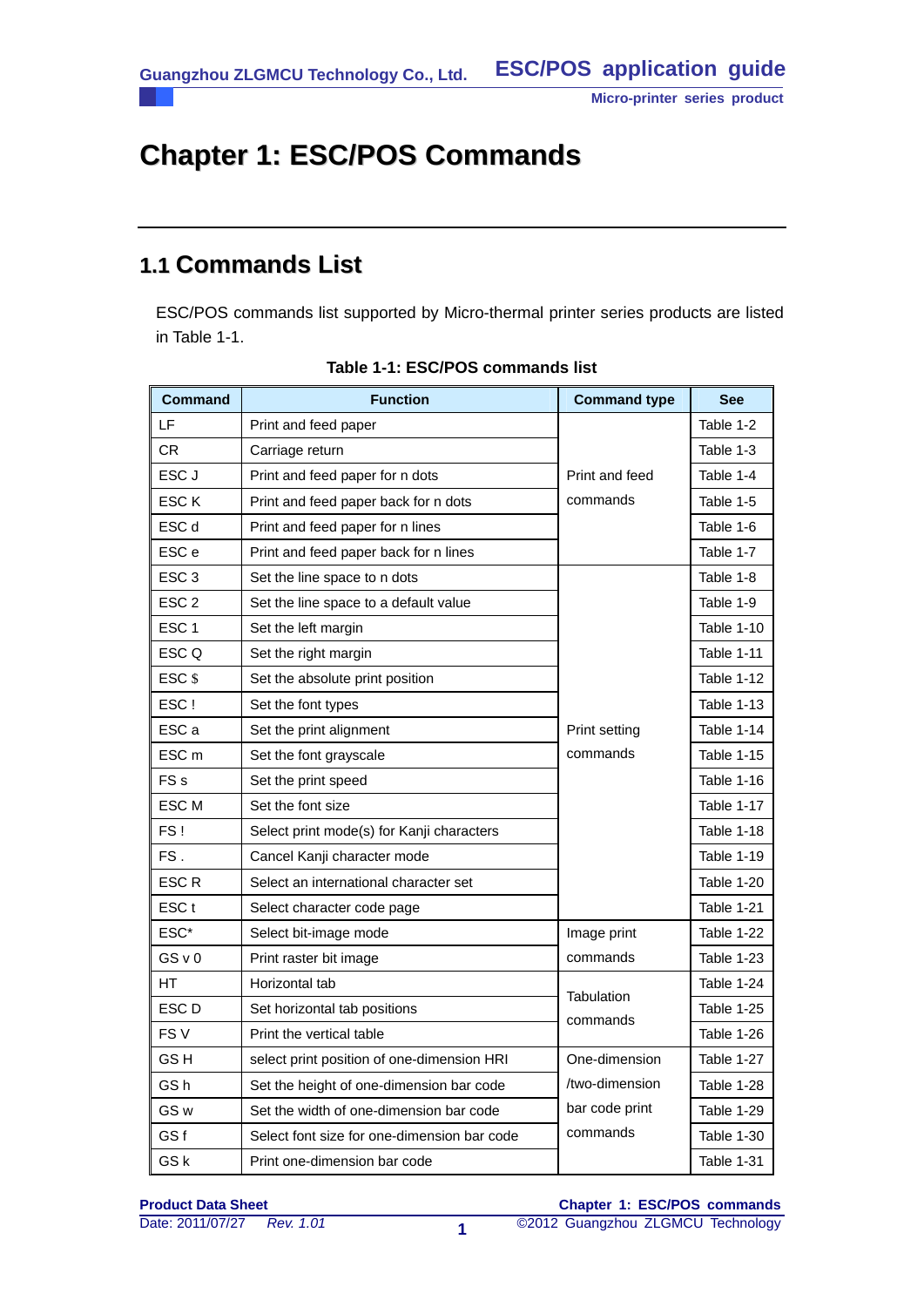**ESC/POS application guide Guangzhou ZLGMCU Technology Co., Ltd.**

|           |                                                     | <b>Micro-printer series product</b>         |            |
|-----------|-----------------------------------------------------|---------------------------------------------|------------|
| Command   | <b>Function</b>                                     | <b>Command type</b>                         | <b>See</b> |
| GS (k     | Set/Print two-dimension bar code                    |                                             | Table 1-32 |
| FS(L)     | Label paper/Black mark paper commands               | Label paper/black<br>mark paper<br>commands | Table 1-45 |
| DLE EOT   | Query the states of printer (real-time)             | States commands                             | Table 1-51 |
| GS a      | Set/cancel the printer states automatic back        |                                             | Table 1-52 |
| ESC @     | Initialize the printer                              |                                             | Table 1-53 |
| DLE DC48  | Clear the printer buffer (real-time)                |                                             | Table 1-54 |
| GS V      | Feed paper and cut paper                            | Miscellaneous                               | Table 1-55 |
| GS (E     | Set the configuration item for the serial interface | commands<br>Table 1-56                      |            |
| DLE DC4 2 | Enter/Exit low power mode (real-time)               |                                             | Table 1-57 |

# **1.2 Detailed description of Commands**

# **1.2.1 Print and feed paper commands**

Print and feed paper commands are listed in Table 1-2 to Table 1-7.

| <b>Command name</b>         | Print and feed paper                                              |                                                                    |  |
|-----------------------------|-------------------------------------------------------------------|--------------------------------------------------------------------|--|
|                             | ASCII:                                                            | LF                                                                 |  |
| <b>Command code</b>         | Decimal:                                                          | 10                                                                 |  |
|                             | Hexadecimal:                                                      | 0A                                                                 |  |
|                             |                                                                   | Print the data in the printer buffer, then feed paper for one line |  |
| <b>Function description</b> | according to the current line space settings. After printing, the |                                                                    |  |
|                             |                                                                   | print position moves to the beginning of the line.                 |  |
| <b>Parameter range</b>      | None                                                              |                                                                    |  |
| <b>Default value</b>        | None                                                              |                                                                    |  |
| <b>Model supported</b>      | All the models                                                    |                                                                    |  |
| <b>Notes</b>                | None                                                              |                                                                    |  |
| <b>Example</b>              | None                                                              |                                                                    |  |

**Table 1-2: Print and feed paper**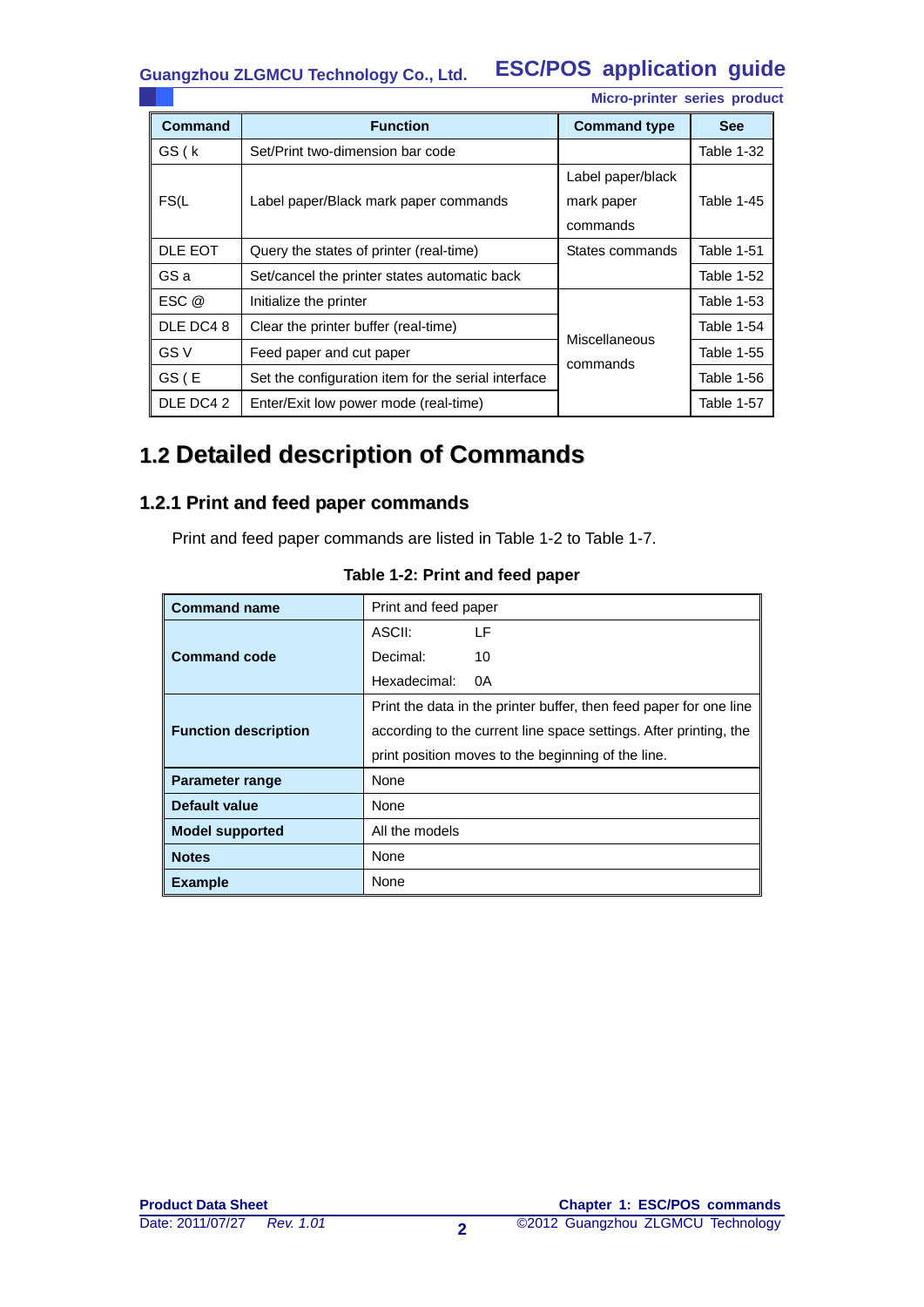| <b>Command name</b>         | Carriage return                                                              |
|-----------------------------|------------------------------------------------------------------------------|
|                             | CR.<br>ASCII:                                                                |
| <b>Command code</b>         | Decimal:<br>13                                                               |
|                             | Hexadecimal:<br>0D.                                                          |
| <b>Function description</b> | Adjust the print position to the starting position of this line without line |
|                             | feed                                                                         |
| <b>Parameter range</b>      | None                                                                         |
| <b>Default value</b>        | None                                                                         |
| <b>Model supported</b>      | All the models                                                               |
| <b>Notes</b>                | The new printed data will override the old in the printer buffer by bitwise  |
|                             | inclusive OR operation if the carriage return command is executed            |
| <b>Example</b>              | None                                                                         |

# **Table 1-4: Print and feed paper for n dots**

| <b>Command name</b>         | Print and feed paper for n dots                                        |
|-----------------------------|------------------------------------------------------------------------|
|                             | ASCII:<br>ESC J n                                                      |
| Command code                | Decimal:<br>27 74 n                                                    |
|                             | Hexadecimal: 1B 4A n                                                   |
| <b>Function description</b> | Print the data in the printer buffer and feed paper for n dots         |
| <b>Parameter range</b>      | $0 \le n \le 255$                                                      |
| Default value               | None                                                                   |
| <b>Model supported</b>      | All the models                                                         |
|                             | When printer buffer is empty, only feed paper for n dots (0.125mm per  |
| <b>Notes</b>                | dot) but not print.                                                    |
|                             | After printing, the print position moves to the beginning of the line. |
| <b>Example</b>              | None                                                                   |

# **Table 1-5: Print and feed paper back for n dots**

| <b>Command name</b>         | Print and feed paper back for n dots                                   |
|-----------------------------|------------------------------------------------------------------------|
|                             | ASCII:<br>FSC K n                                                      |
| <b>Command code</b>         | Decimal:<br>27 75 n                                                    |
|                             | Hexadecimal: 1B 4B n                                                   |
| <b>Function description</b> | Print the data in the printer buffer and feed paper back for n dots    |
| <b>Parameter range</b>      | $0 \le n \le 255$                                                      |
| Default value               | None                                                                   |
| <b>Model supported</b>      | All the models                                                         |
|                             | When printer buffer is empty, only feed paper back for n dots          |
| <b>Notes</b>                | (0.125mm per dot) but not print.                                       |
|                             | After printing, the print position moves to the beginning of the line. |
| <b>Example</b>              | None                                                                   |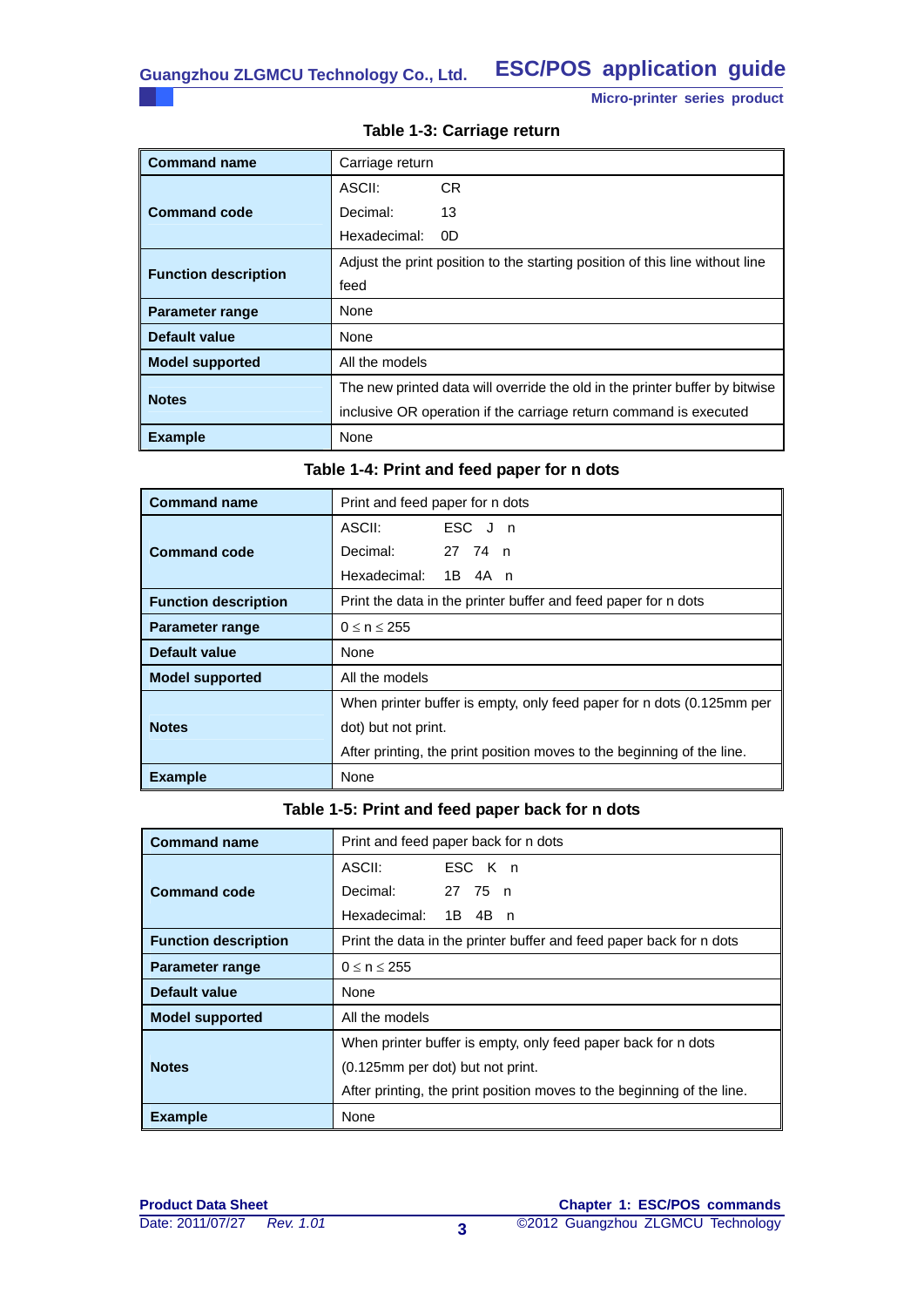| <b>Command name</b>         | Print and feed paper for n lines                                  |
|-----------------------------|-------------------------------------------------------------------|
|                             | ESC d n<br>ASCII:                                                 |
| <b>Command code</b>         | Decimal:<br>27<br>100<br>n n                                      |
|                             | Hexadecimal: 1B 64 n                                              |
| <b>Function description</b> | Print the data in the printer buffer and feed paper for n lines   |
| Parameter range             | $0 \le n \le 255$                                                 |
| Default value               | No.                                                               |
| <b>Model supported</b>      | All the models                                                    |
| <b>Notes</b>                | When the printer buffer is empty, only feed paper for n lines but |
|                             | not print. The line space is set by ESC 2 or ESC 3.               |
|                             | After printing, the print position moves to the beginning of the  |
|                             | line.                                                             |
| <b>Example</b>              | None                                                              |

# **Table 1-6 Print and feed paper for n lines**

|  | Table 1-7 Print and feed paper back for n lines |
|--|-------------------------------------------------|
|--|-------------------------------------------------|

| <b>Command name</b>         | Print and feed paper back for n lines                                |
|-----------------------------|----------------------------------------------------------------------|
|                             | ESC e n<br>ASCII: International                                      |
| <b>Command code</b>         | Decimal:<br>27 101 n                                                 |
|                             | Hexadecimal: 1B 65 n                                                 |
| <b>Function description</b> | Print the data in the printer buffer and feed paper back for n lines |
| Parameter range             | $0 \le n \le 255$                                                    |
| Default value               | None                                                                 |
| <b>Model supported</b>      | All the models                                                       |
| <b>Notes</b>                | When the printer buffer is empty, only feed paper back for n lines.  |
|                             | The line space is set by ESC 2 or ESC 3.                             |
|                             | After printing, the print position moves to the beginning of the     |
|                             | line.                                                                |
| <b>Example</b>              | None                                                                 |

# **1.2.2 Print Setting Commands**

The print setting commands are listed in Table 1-8 toTable 1-21.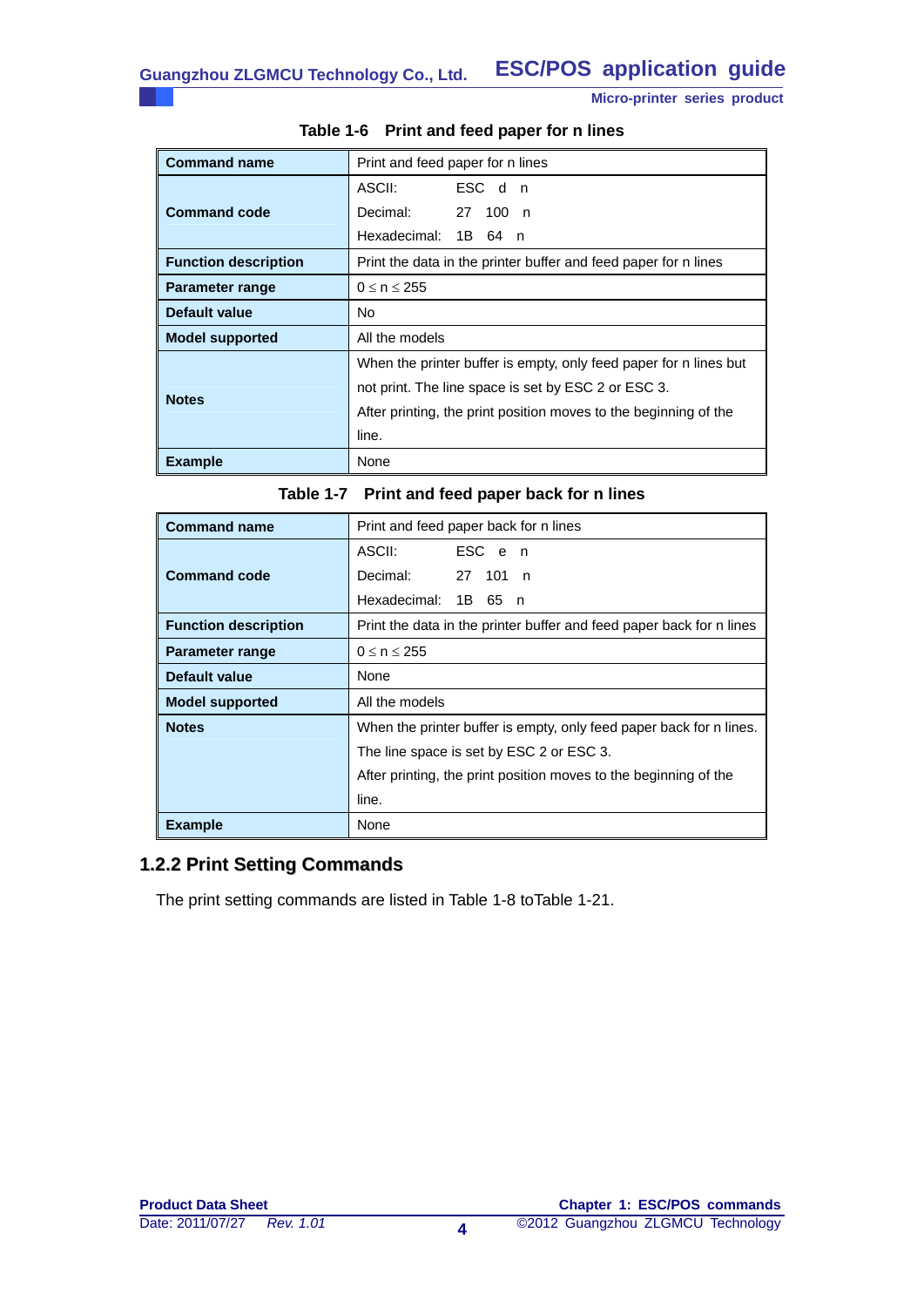| <b>Command name</b>         | Set the line space to n dots                                          |
|-----------------------------|-----------------------------------------------------------------------|
| <b>Command code</b>         | ASCII:<br>ESC <sub>3</sub><br>n                                       |
|                             | Decimal:<br>27<br>51<br>n                                             |
|                             | Hexadecimal:<br>1B<br>33<br>n.                                        |
| <b>Function description</b> | Set the line space to n dots                                          |
| Parameter range             | $0 \le n \le 255$                                                     |
| Default value               | $n = 33$                                                              |
| <b>Model supported</b>      | All the models                                                        |
|                             | Line space is shown as follows:                                       |
|                             | AAAAAAAA<br>Line space: 33<br>Character height: 24<br><b>BBBBBBBB</b> |
|                             | If the maximum character height exceeds the specified line space      |
| <b>Notes</b>                | in a line, the line spacing will be automatically set to that         |
|                             | maximum height.                                                       |
|                             | The line space will be reset to the default value 33 dots, if ESC 2   |
|                             | is executed, ESC @ command is executed, printer is reset or           |
|                             | printer is turned off                                                 |
| <b>Example</b>              | None                                                                  |

## **Table 1-8 Set the line space to n dots**

**Micro-printer series product**

### **Table 1-9 Set the line space to a default value**

| <b>Command name</b>         | Set the line space to a default value 33 dots                    |
|-----------------------------|------------------------------------------------------------------|
|                             | ESC <sub>2</sub><br>ASCII:                                       |
| <b>Command code</b>         | Decimal:<br>27<br>50                                             |
|                             | Hexadecimal: 1B 32                                               |
| <b>Function description</b> | Set the line space to a default value 33 dots                    |
| Parameter range             | None                                                             |
| Default value               | None                                                             |
| <b>Model supported</b>      | All the models                                                   |
| <b>Notes</b>                | For more details in line space settings, please refer to ESC 3   |
|                             | command.                                                         |
|                             | If the maximum character height exceeds the specified line space |
|                             | in a line, the line spacing will be automatically set to that    |
|                             | maximum height.                                                  |
|                             | The line space can be set by ESC 3 command.                      |
| <b>Example</b>              | None                                                             |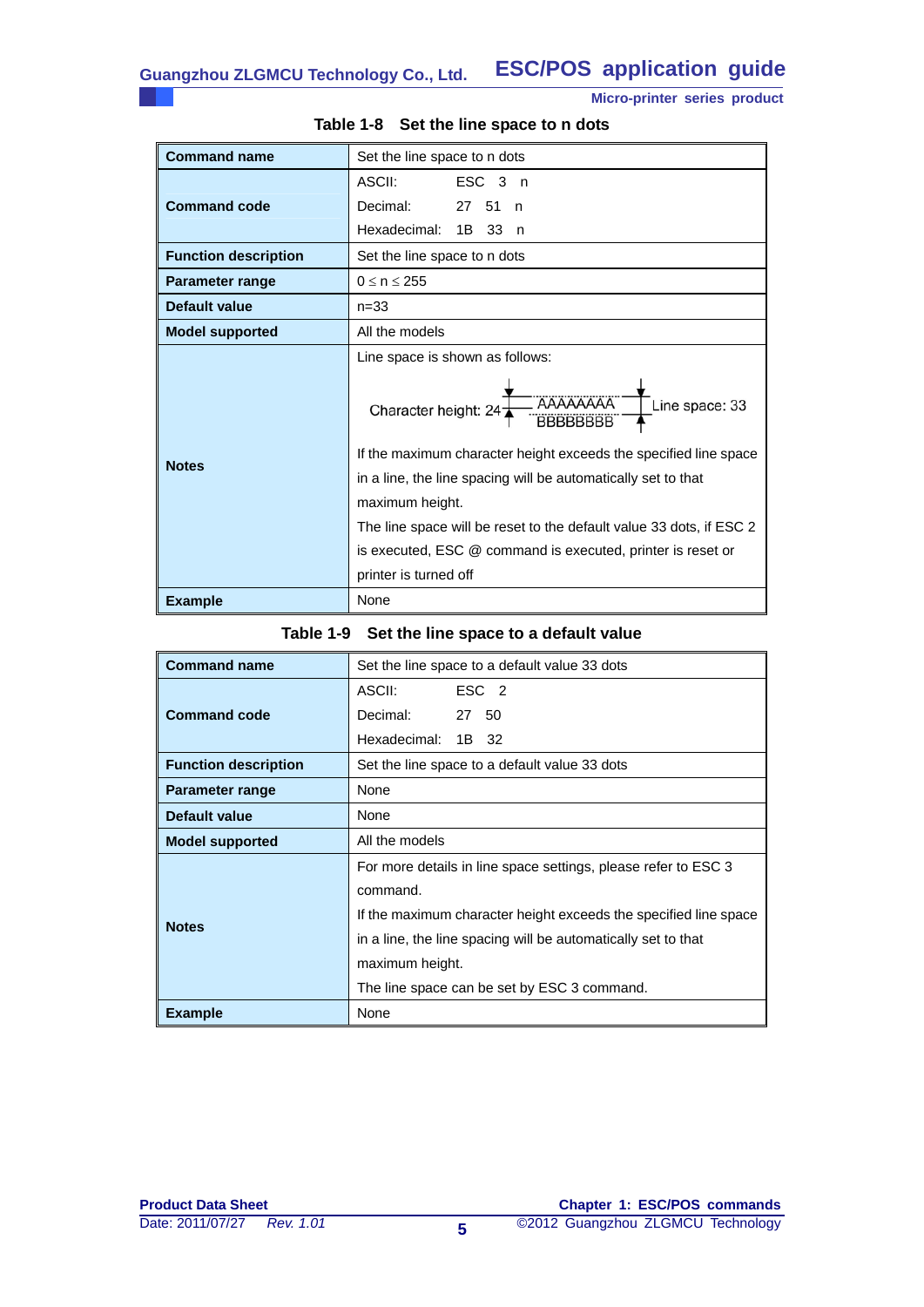| <b>Command name</b>         | Set the left margin                                                                |
|-----------------------------|------------------------------------------------------------------------------------|
|                             | ASCII:<br>ESC.<br>$\mathbf{1}$<br>n                                                |
| <b>Command code</b>         | Decimal:<br>27<br>108<br>n                                                         |
|                             | Hexadecimal:<br>6C<br>1B  <br>n                                                    |
| <b>Function description</b> | Set the left margin (Unit: 8 dots) to make the data printed not                    |
|                             | exceed the left margin position                                                    |
|                             | For ZYTP58 and MTP58: $0 \le n \le 47$ , and $0 \le (left\$ margin + right         |
|                             | margin)≤47                                                                         |
| Parameter range             | For ZYTP80 and MTP80: $0 \le n \le 71$ , and $0 \le (left \text{ margin + right})$ |
|                             | $margin) \le 71$                                                                   |
| <b>Default value</b>        | $n=0$                                                                              |
| <b>Model supported</b>      | All the models                                                                     |
|                             | The left margin position indicates the left edge position of the                   |
|                             | printing range. Following is an example of left margin setting.                    |
|                             | Printing area                                                                      |
|                             |                                                                                    |
|                             |                                                                                    |
|                             | Case one: left /right margin is zero<br>Thermal printer                            |
|                             | Guangzhou ZLGMCU Development CO., Ltd.                                             |
|                             |                                                                                    |
| <b>Notes</b>                |                                                                                    |
|                             | Printing area                                                                      |
|                             | Right margin<br>Left margin                                                        |
|                             | Case two: left/right margin is nonzero                                             |
|                             | Thermal printer<br>Guangzhou ZLGMCU                                                |
|                             | Development CO., Ltd.                                                              |
|                             |                                                                                    |
|                             | The left margin settings are effective until ESC @ command is                      |
|                             | executed, printer is reset or printer is turned off.                               |
| <b>Example</b>              | None                                                                               |

**Table 1-10 Set the left margin**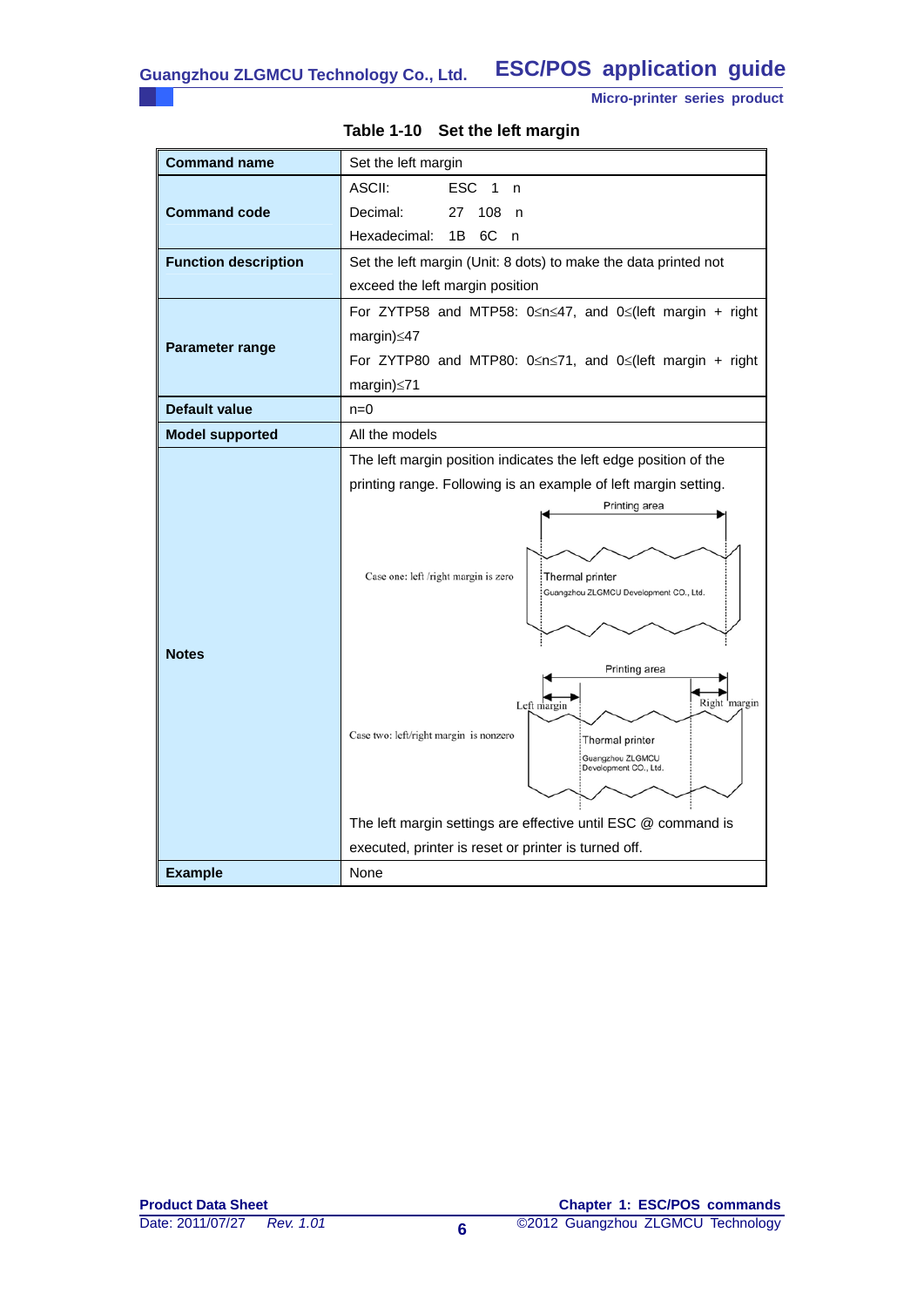| <b>Command name</b>         | Set the right margin                                                               |
|-----------------------------|------------------------------------------------------------------------------------|
|                             | ESC Q n<br>ASCII: International                                                    |
| <b>Command code</b>         | Decimal:<br>27 81<br>n                                                             |
|                             | Hexadecimal: 1B 51<br>n                                                            |
| <b>Function description</b> | Set the right margin (Unit: 8 dots) to make the data printed not                   |
|                             | exceed the right margin position                                                   |
| Parameter range             | For ZYTP58 and MTP58: $0 \le n \le 47$ , and $0 \le (left \text{ margin + right})$ |
|                             | margin)≤47                                                                         |
|                             | For ZYTP80 and MTP80: $0 \le n \le 71$ , and $0 \le$ (left margin + right          |
|                             | $margin) \le 71$                                                                   |
| Default value               | $n=0$                                                                              |
| <b>Model supported</b>      | All the models                                                                     |
|                             | The right margin position indicates the right edge position of the                 |
|                             | printing range. For more details in margin setting, please refer to                |
| <b>Notes</b>                | ESC 1 command.                                                                     |
|                             | The right margin settings are effective until ESC @ command is                     |
|                             | executed, printer is reset or printer is turned off.                               |
| <b>Example</b>              | None                                                                               |

**Table 1-11 Set the right margin**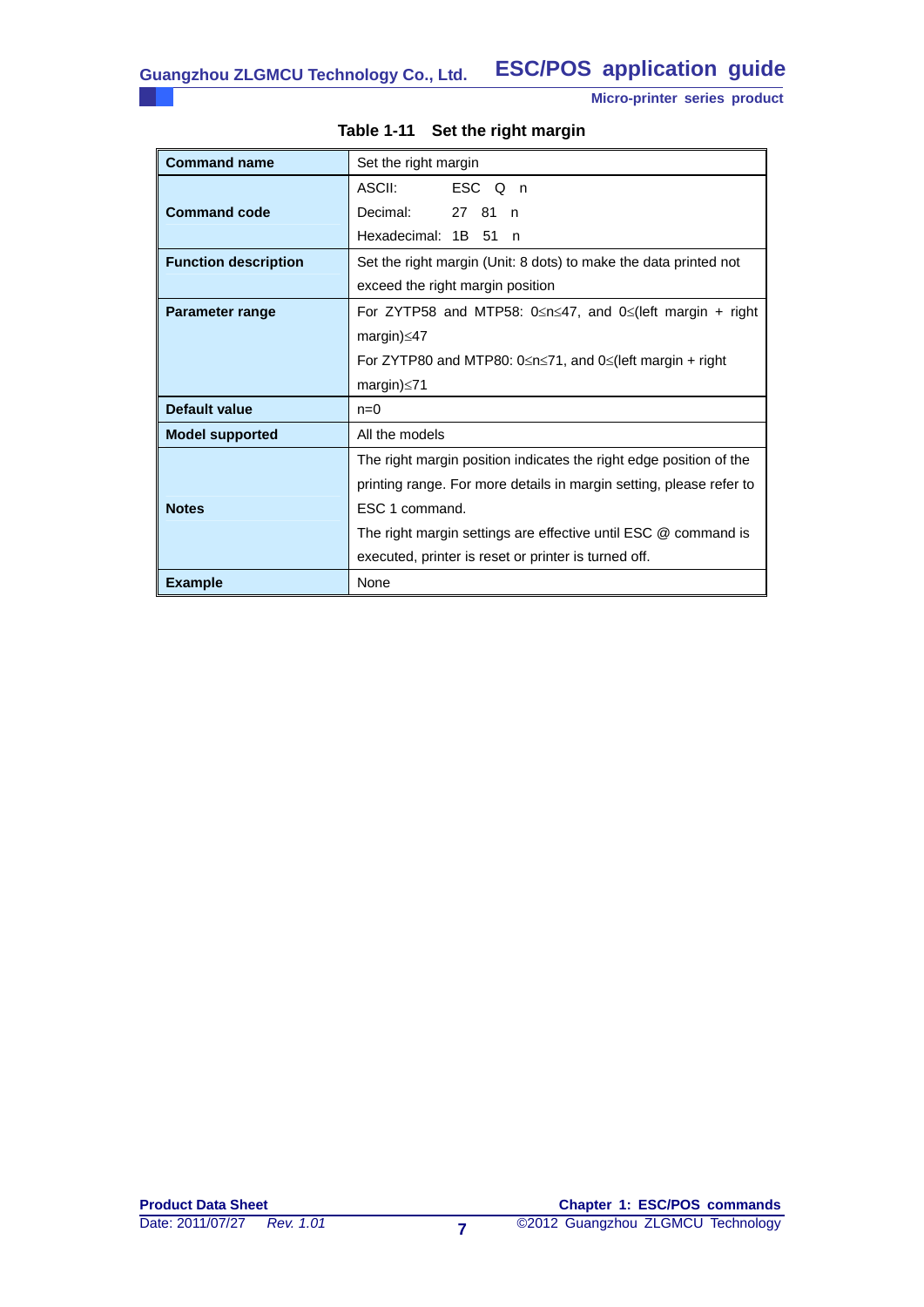| <b>Command name</b>         | Set the absolute print position                                                                   |
|-----------------------------|---------------------------------------------------------------------------------------------------|
|                             | ASCII:<br>ESC \$<br>nL nH                                                                         |
| <b>Command code</b>         | Decimal:<br>36<br>nL<br>nH<br>27                                                                  |
|                             | Hexadecimal:<br>24<br>nL<br>nH<br>1B                                                              |
| <b>Function description</b> | Moves the print position to a location in a distance of $(nL + nH \times 256)$                    |
|                             | dots from the starting position for printing                                                      |
| <b>Parameter range</b>      | 0≤nL≤255, 0≤nH≤255                                                                                |
| <b>Default value</b>        | None                                                                                              |
| <b>Model supported</b>      | All the models                                                                                    |
|                             | The print positions are shown as follows:                                                         |
|                             | Printing area                                                                                     |
|                             |                                                                                                   |
|                             | Left margin                                                                                       |
|                             | Case one:<br>Micro-thermal printer                                                                |
|                             | without the print position set<br>Guangzhou ZLGMCU Development Co., Ltd                           |
|                             |                                                                                                   |
|                             | Printing area                                                                                     |
| <b>Notes</b>                |                                                                                                   |
|                             | Position coordinate<br>Left margin<br>Case two:                                                   |
|                             | with the print position set<br>Micro-thermal printer                                              |
|                             | (the print position will<br>become zero after line feed)<br>Guangzhou ZLGMCU Development Co., Ltd |
|                             |                                                                                                   |
|                             |                                                                                                   |
|                             | The starting position for printing will be the left margin position if the                        |
|                             | left margin is set.                                                                               |
|                             | This command only affects one line. The print position is the starting                            |
|                             | position of printing again after line feed.                                                       |
| <b>Example</b>              | None                                                                                              |

**Table 1-12 Set the absolute print position**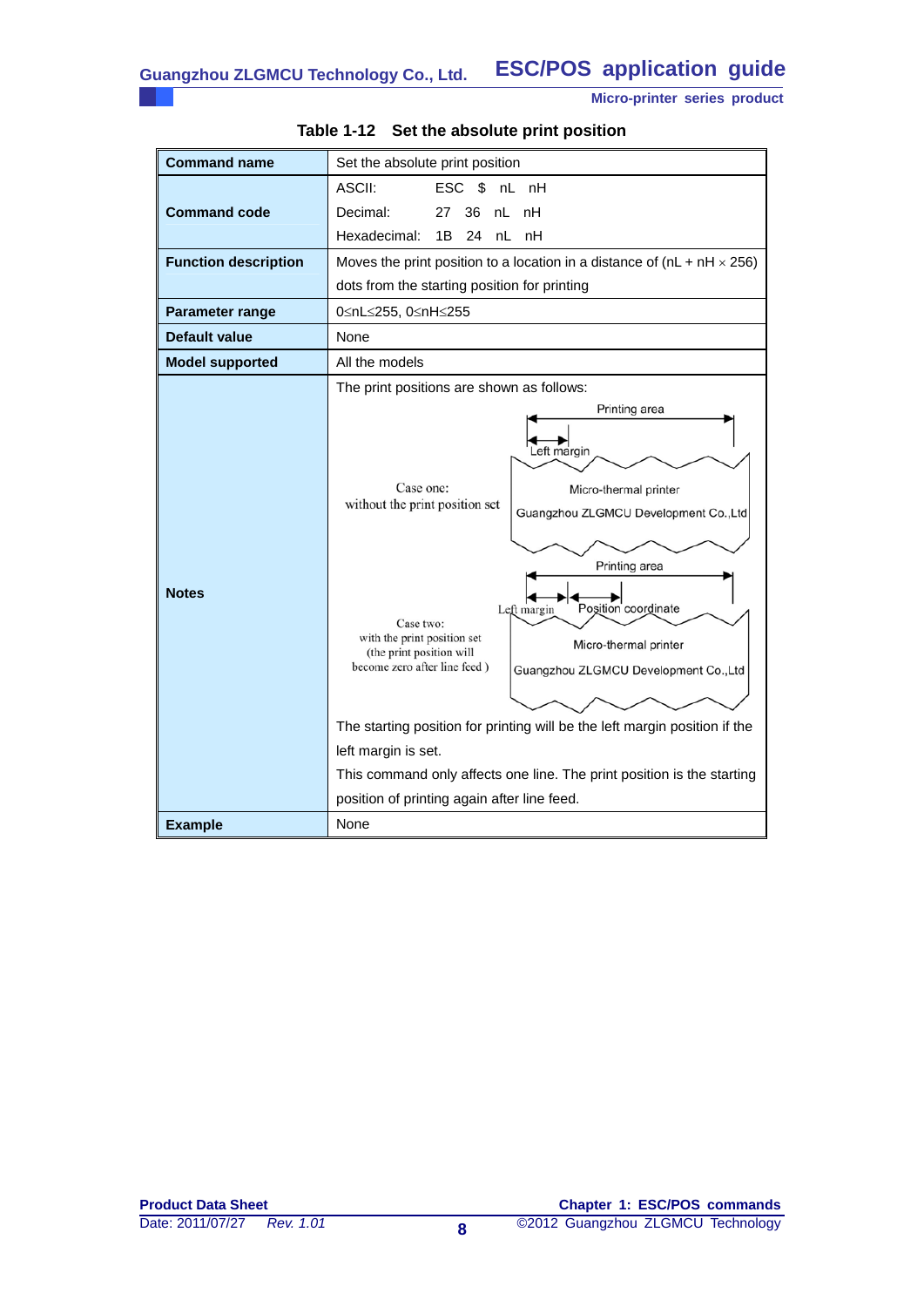**ESC/POS application guide Guangzhou ZLGMCU Technology Co., Ltd.**

**Micro-printer series product**

**Command name** Set the font type ASCII: ESC ! n **Command code**  Decimal: 27 33 n Hexadecimal: 1B 21 n Set the font type (italic, border, bold, double width, double height, inverse or underline). And the bit definitions of parameter n are shown as follows: bit function value <u>0 1</u> 0 reserved must clear to 0 **Function description**  1 italic cancel set 2 border cancel set 3 bold cancel set 4 double height cancel set 5 double width cancel set 6 inverse cancel set 7 underline cancel set **Parameter range** | None **Default value n=0 Model supported** All the models This command is applicable for both Chinese fonts and English fonts. The font types are shown as follows (from left to right): Printing area **Notes 热顾微型打印机** 

|  | Table 1-13 Set the font type |  |
|--|------------------------------|--|
|  |                              |  |

**Example** None

And all the font types can be used in combination.

The settings by this command are effective until ESC @ command is executed, printer is reset or printer is turned off.

Italic, border, bold, double height, double width, inverse, underline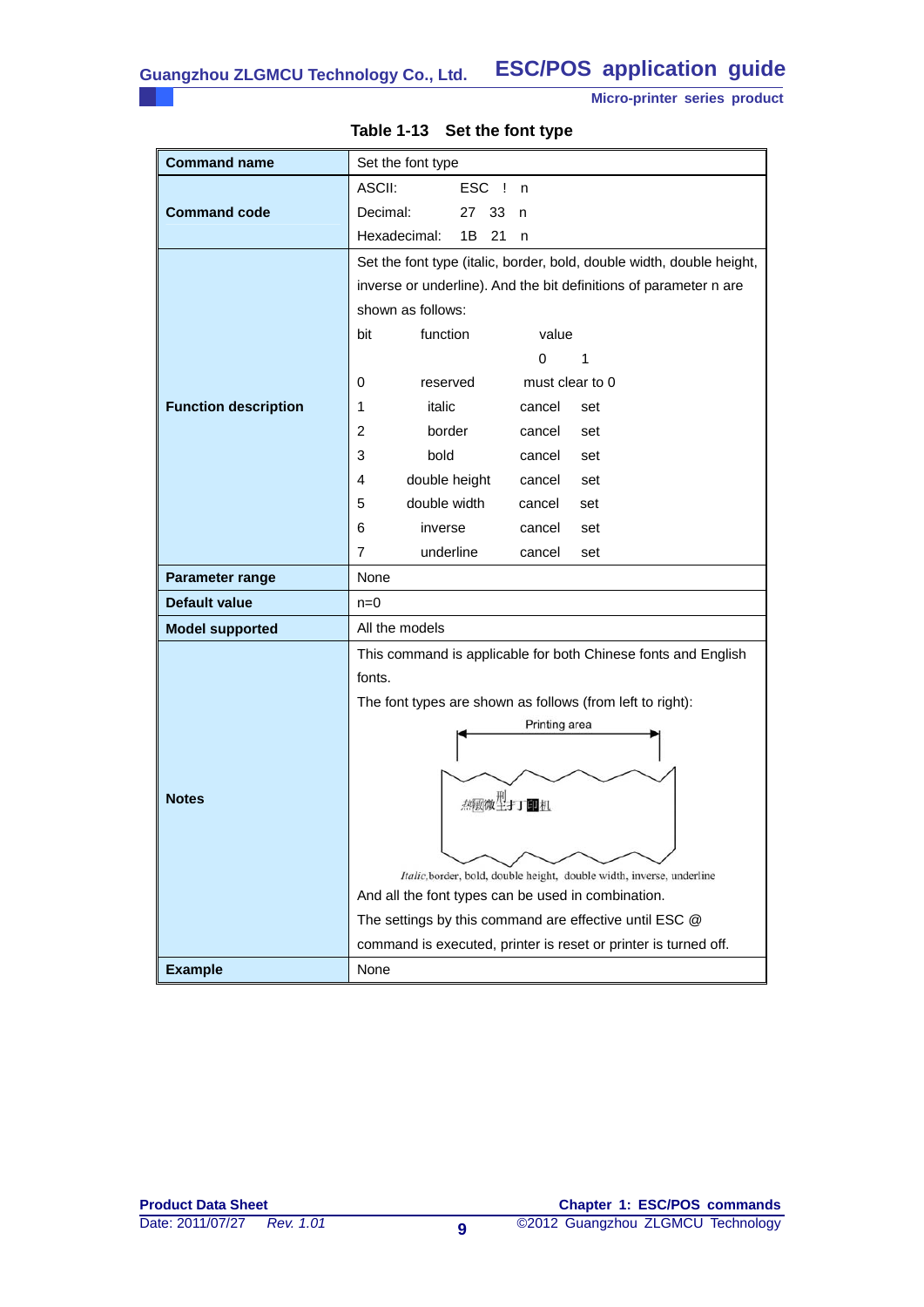| <b>Command name</b>         | Set the print alignment mode(left, center or right)               |  |  |  |
|-----------------------------|-------------------------------------------------------------------|--|--|--|
|                             | ASCII:<br>ESC a n                                                 |  |  |  |
| Command code                | Decimal:<br>27 97<br>$\mathsf{n}$                                 |  |  |  |
|                             | Hexadecimal: 1B 61 n                                              |  |  |  |
|                             | Align all data in a line, the meanings of n value are as follows: |  |  |  |
|                             | mode<br>n                                                         |  |  |  |
| <b>Function description</b> | 0,48<br>left                                                      |  |  |  |
|                             | 1,49<br>center                                                    |  |  |  |
|                             | 2,50<br>right                                                     |  |  |  |
| Parameter range             | 0≤n≤2 or 48≤n≤50                                                  |  |  |  |
| Default value               | $n=0$                                                             |  |  |  |
| <b>Model supported</b>      | All the models                                                    |  |  |  |
|                             | The settings by this command are effective until ESC @            |  |  |  |
| <b>Notes</b>                | command is executed, printer is reset or printer is turned off.   |  |  |  |
| <b>Example</b>              | None                                                              |  |  |  |

# **Table 1-14 Set the print alignment**

|  | Table 1-15 Set the font grayscale |
|--|-----------------------------------|
|--|-----------------------------------|

| <b>Command name</b>         | Set the font grayscale                                            |  |  |
|-----------------------------|-------------------------------------------------------------------|--|--|
|                             | ESC m n<br>ASCII:                                                 |  |  |
| <b>Command code</b>         | Decimal:<br>27<br>109<br>n,                                       |  |  |
|                             | Hexadecimal:<br>1B<br>6D<br>n                                     |  |  |
|                             | Set the font grayscale. There are 8 levels supported (1 to 8) to  |  |  |
| <b>Function description</b> | satisfy different colors depth requirements for different thermal |  |  |
|                             | paper, where "1" is the lightest and "8" is the darkest.          |  |  |
| Parameter range             | $1 \le n \le 8$                                                   |  |  |
| Default value               | $n=4$                                                             |  |  |
| <b>Model supported</b>      | All the models                                                    |  |  |
|                             | For ZYTPxx-xx4xx and MTPxx-xx4xx, the smaller the gray value      |  |  |
|                             | is, the faster print speed is. However, since the low gray value  |  |  |
|                             | may cause the step motor out of step, user should adjust the gray |  |  |
| <b>Notes</b>                | value based on the actual situation.                              |  |  |
|                             | For ZYTPxx -xx5xx and MTPxx -xx5xx, the gray value doesn't        |  |  |
|                             | affect the print speed.                                           |  |  |
|                             | The settings by this command are effective until ESC @            |  |  |
|                             | command is executed, printer is reset or printer is turned off.   |  |  |
| <b>Example</b>              | None                                                              |  |  |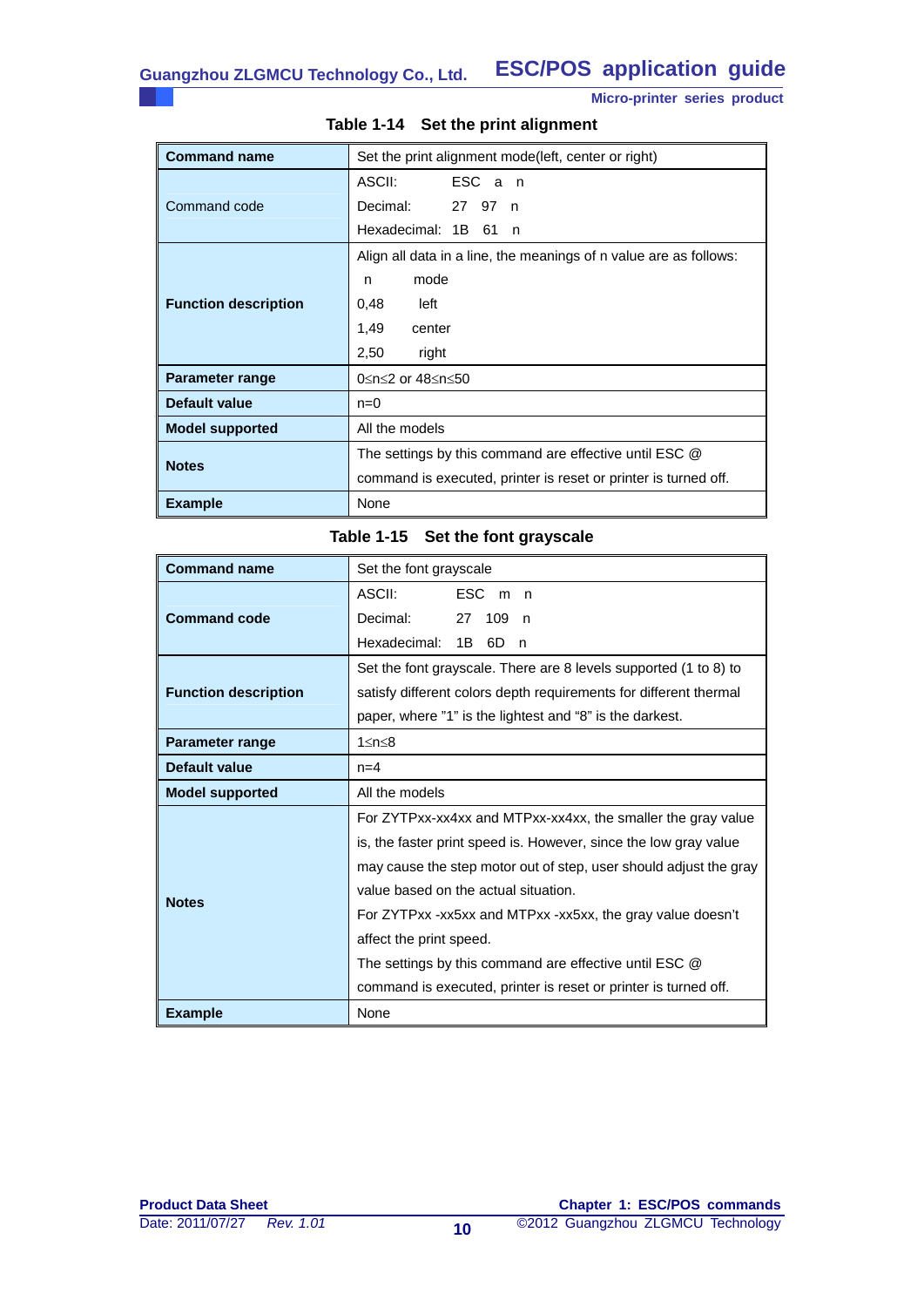**Command name** Set the print speed **Command code**  ASCII: FS s n Decimal: 28 115 n Hexadecimal: 1C 73 n **Function description**  Set the print speed ,the meanings of parameter n are as follows: n speed 0 low speed 1 moderate speed 2 high speed **Parameter range**  0≤n≤2 **Default value n=1 Model supported <br>ZYTP80, MTP80, ZYTP58-xx5xx and MTP58-xx5xx Notes**  For ZYTP80/MTP80, the maximum speed can only reach the moderate speed (n≤1) when the serial communication baud rate is below 9600bps. The settings by this command are effective until ESC @ command is executed, printer is reset or printer is turned off. **Example** None

### **Table 1-16 Set the print speed**

## **Table 1-17 Set the font size**

| <b>Command name</b>         | Set the font size                                               |  |  |  |  |
|-----------------------------|-----------------------------------------------------------------|--|--|--|--|
|                             | FSC M n<br>ASCII:                                               |  |  |  |  |
| <b>Command code</b>         | Decimal:<br>27<br>77<br>n                                       |  |  |  |  |
|                             | Hexadecimal: 1B 4D<br>n                                         |  |  |  |  |
|                             | Set the font size, he meanings of parameter n are as follows:   |  |  |  |  |
|                             | type<br>n                                                       |  |  |  |  |
| <b>Function description</b> | Chinese: $24\times24$ , foreign language: $12\times24$<br>0     |  |  |  |  |
|                             | Chinese: $16\times16$ , foreign language: $8\times16$<br>1      |  |  |  |  |
|                             | 2<br>Chinese: $12\times12$ , foreign language: $6\times12$      |  |  |  |  |
| Parameter range             | 0 $\leq n \leq 2$                                               |  |  |  |  |
| Default value               | $n=0$                                                           |  |  |  |  |
| <b>Model supported</b>      | ZYTP58-xx5xx, MTP58-xx5xx, ZYTP80-xx5xx and MTP80-xx5xx         |  |  |  |  |
|                             | This command is valid for both Chinese and foreign langue, but  |  |  |  |  |
| <b>Notes</b>                | only available for the products with multiple fonts supported.  |  |  |  |  |
|                             | The settings by this command are effective until ESC @          |  |  |  |  |
|                             | command is executed, printer is reset or printer is turned off. |  |  |  |  |
| <b>Example</b>              | None                                                            |  |  |  |  |

### **Table 1-18 Select Kanji character mode**

| ∥ Command name | Select Kanji character mode |     |    |
|----------------|-----------------------------|-----|----|
|                | ASCII:                      | FS. | ጼ  |
| ∥ Command code | Decimal:                    | 28  | 38 |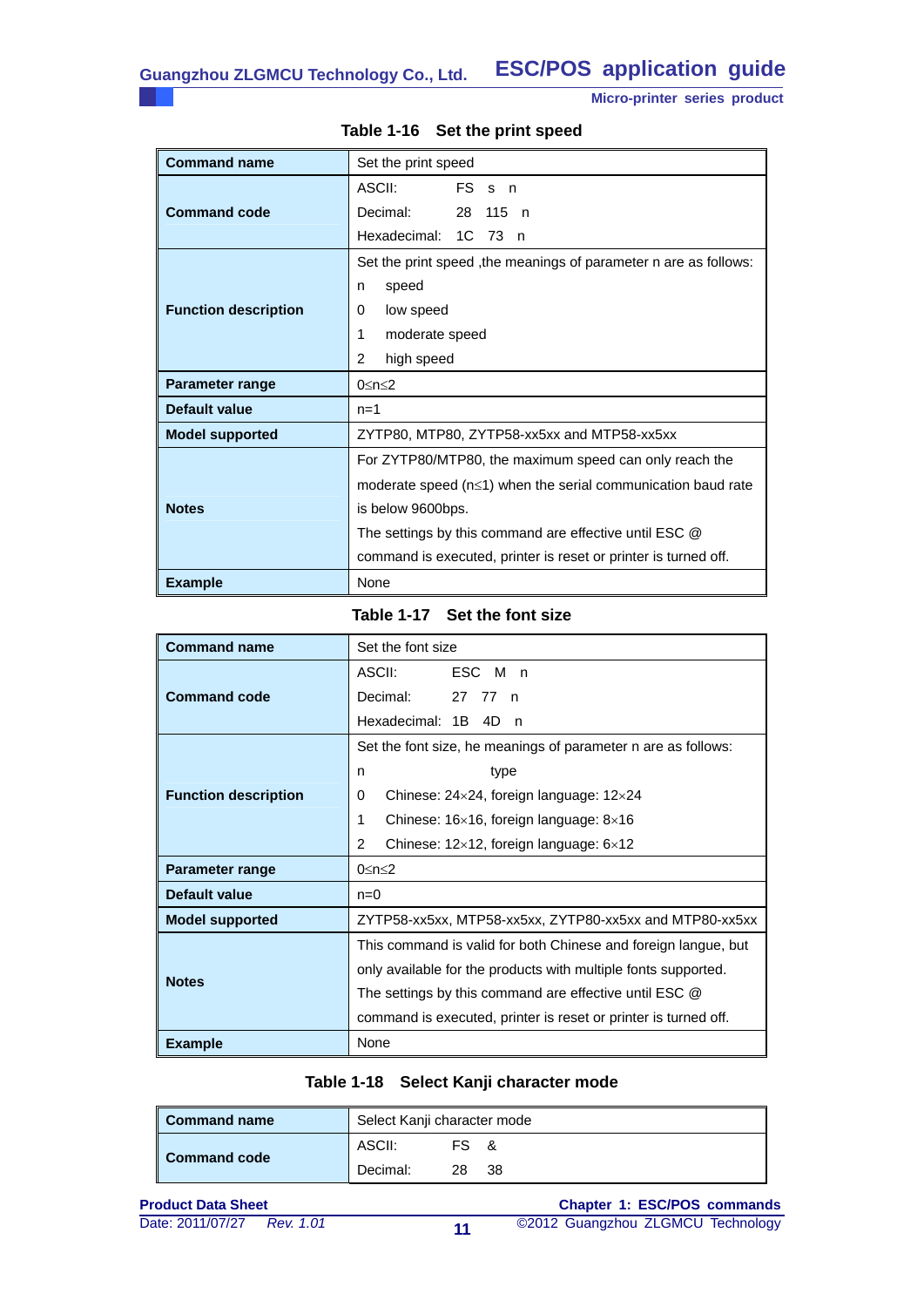|                             | Hexadecimal: 1C 26                                         |  |  |
|-----------------------------|------------------------------------------------------------|--|--|
| <b>Function description</b> | Selects Kanji character mode                               |  |  |
| <b>Model supported</b>      | ZYTP58-xx5xx, MTP58-xx5xx, ZYTP80-xx5xx and MTP80-xx5xx    |  |  |
| <b>Notes</b>                | This command can be used only for the Japanese, Simplified |  |  |
|                             | Chinese, and Traditional Chinese models.                   |  |  |
| <b>Example</b>              | None                                                       |  |  |

# **Table 1-19 Cancel Kanji character mode**

| <b>Command name</b>         | Cancel Kanji character mode                                |     |    |  |
|-----------------------------|------------------------------------------------------------|-----|----|--|
|                             | ASCII:                                                     | FS. |    |  |
| <b>Command code</b>         | Decimal: 28                                                |     | 46 |  |
|                             | Hexadecimal: 1C 2E                                         |     |    |  |
| <b>Function description</b> | Cancel Kanji character mode                                |     |    |  |
| <b>Model supported</b>      | ZYTP58-xx5xx, MTP58-xx5xx, ZYTP80-xx5xx and MTP80-xx5xx    |     |    |  |
| <b>Notes</b>                | This command can be used only for the Japanese, Simplified |     |    |  |
|                             | Chinese, and Traditional Chinese models.                   |     |    |  |
| <b>Example</b>              | None                                                       |     |    |  |

# **Table 1-20 Select international character**

| <b>Command name</b>         | Select international character |                                                      |  |  |  |  |
|-----------------------------|--------------------------------|------------------------------------------------------|--|--|--|--|
|                             | ASCII:                         | ESC .R<br>n                                          |  |  |  |  |
| <b>Command code</b>         | Decimal:                       | 27<br>82<br>n                                        |  |  |  |  |
|                             | Hexadecimal: 1B                | 52<br>n.                                             |  |  |  |  |
|                             |                                | Selects an international character set n as follows: |  |  |  |  |
|                             | n.                             | Character                                            |  |  |  |  |
|                             | 0                              | U.S.A                                                |  |  |  |  |
|                             | 1                              | France                                               |  |  |  |  |
|                             | $\overline{c}$                 | Germany                                              |  |  |  |  |
|                             | 3                              | U.K.                                                 |  |  |  |  |
|                             | 4                              | Denmark I                                            |  |  |  |  |
|                             | 5                              | Sweden                                               |  |  |  |  |
|                             | 6                              | Italy                                                |  |  |  |  |
| <b>Function description</b> | $\overline{7}$                 | Spain                                                |  |  |  |  |
|                             | 8                              | Japan                                                |  |  |  |  |
|                             | 9                              | Norway                                               |  |  |  |  |
|                             | 10                             | Denmark II                                           |  |  |  |  |
|                             | 11                             | Spain II                                             |  |  |  |  |
|                             | 12                             | Latin America                                        |  |  |  |  |
|                             | 13                             | Korean                                               |  |  |  |  |
|                             | 14                             | Slovenia / Croatia                                   |  |  |  |  |
|                             | 15                             | Chinese                                              |  |  |  |  |
| Parameter range             | 0≤n≤15                         |                                                      |  |  |  |  |
| <b>Default value</b>        | $n=0$                          |                                                      |  |  |  |  |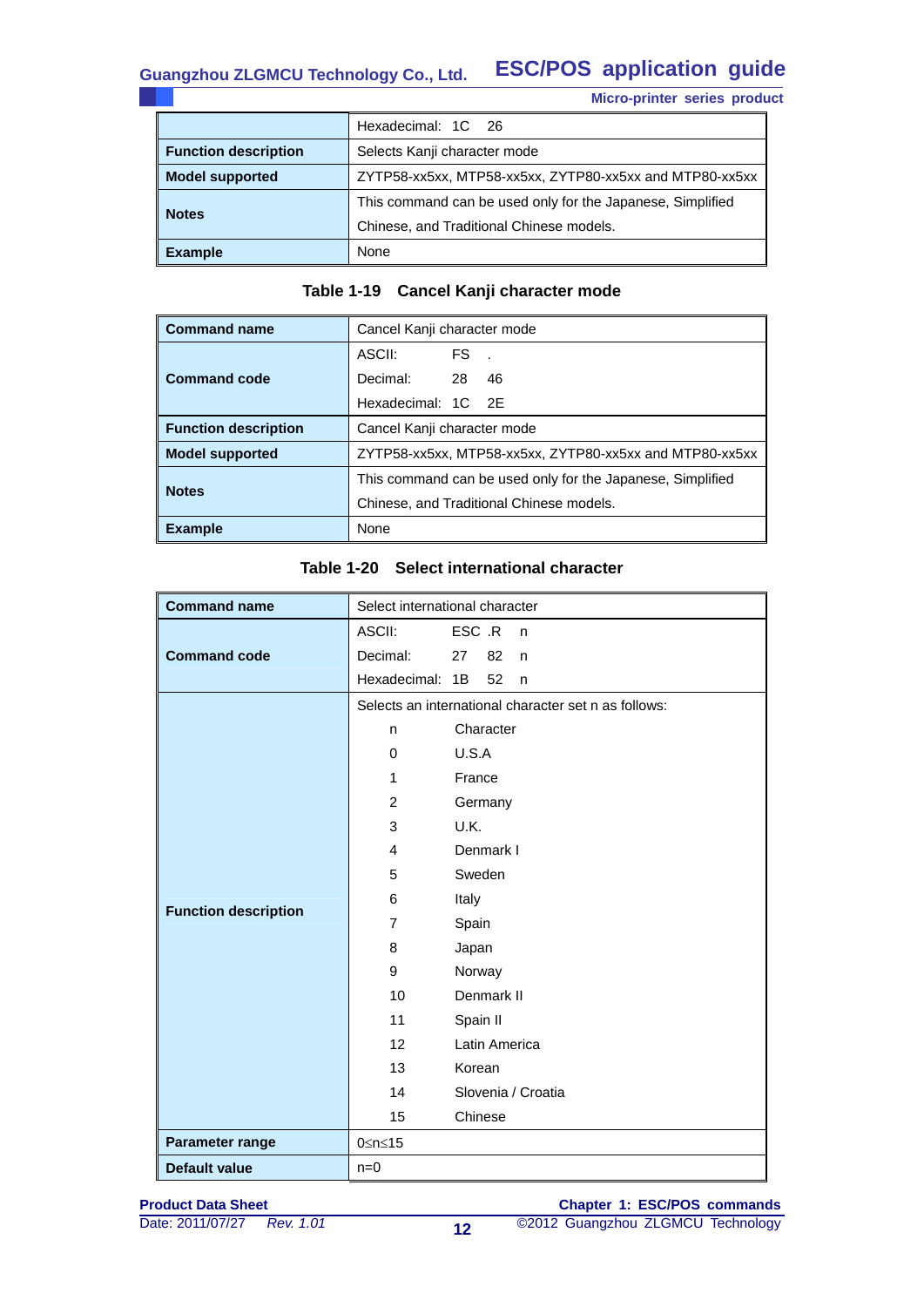#### **ESC/POS application guide Guangzhou ZLGMCU Technology Co., Ltd.**

| <b>Micro-printer series product</b> |  |
|-------------------------------------|--|
|                                     |  |

| Model supported        | ZYTP58-xx5xx, MTP58-xx5xx, ZYTP80-xx5xx and MTP80-xx5xx                  |
|------------------------|--------------------------------------------------------------------------|
| <b>I</b> Notes         | The selected international character set is effective until <b>ESC</b> @ |
|                        | is executed, the printer is reset, or the power is turned off.           |
| $\blacksquare$ Example | None                                                                     |

| <b>Command name</b>         | Select character code page                                   |                                                               |  |  |
|-----------------------------|--------------------------------------------------------------|---------------------------------------------------------------|--|--|
|                             | ASCII:                                                       | ESC .t<br>n                                                   |  |  |
| <b>Command code</b>         | Decimal:                                                     | 116 n<br>27                                                   |  |  |
|                             | Hexadecimal:                                                 | 1B<br>74<br>n                                                 |  |  |
|                             | Selects an page n from the character code page as follows:   |                                                               |  |  |
|                             | Character code page<br>n                                     |                                                               |  |  |
|                             | 0                                                            | PC437(U.S.A., Standard Europe)                                |  |  |
|                             | 1                                                            | Katakana                                                      |  |  |
|                             | 2                                                            | PC850(Multilingual)                                           |  |  |
|                             | 3                                                            | PC860(Portuguese)                                             |  |  |
|                             | 4                                                            | PC863(Canadian-French)                                        |  |  |
|                             | 5                                                            | PC865(Nordic)                                                 |  |  |
| <b>Function description</b> | 6                                                            | Simplified Kanji, Hirakana                                    |  |  |
|                             | 7                                                            | Simplified Kanji                                              |  |  |
|                             | 8                                                            | Simplified Kanji                                              |  |  |
|                             | 16                                                           | <b>WPC1252</b>                                                |  |  |
|                             | 17                                                           | PC866(Cyrillic #2)                                            |  |  |
|                             | 18                                                           | PC852(Latin 2)                                                |  |  |
|                             | 19                                                           | PC858(Euro)                                                   |  |  |
|                             | 254                                                          | Page 254                                                      |  |  |
|                             | 255                                                          | Page 255                                                      |  |  |
| Parameter range             | 0≤n≤15                                                       |                                                               |  |  |
| <b>Default value</b>        | $n=0$                                                        |                                                               |  |  |
| <b>Model supported</b>      | ZYTP58-xx5xx, MTP58-xx5xx, ZYTP80-xx5xx and MTP80-xx5xx      |                                                               |  |  |
|                             | The characters of each page are the same for alphanumeric    |                                                               |  |  |
|                             |                                                              | parts (ASCII code: Hexadecimal = 20H to 7FH / Decimal = 32 to |  |  |
| <b>Notes</b>                |                                                              | 127 20H to 7FH), and different for the escape character parts |  |  |
|                             | (ASCII code: Hexadecimal = 80H to FFH / Decimal = 128 to 255 |                                                               |  |  |
|                             | 80H to FFH).                                                 |                                                               |  |  |
| <b>Example</b>              | None                                                         |                                                               |  |  |

# **Table 1-21 Select character code page**

# **1.2.3 Image print commands**

The image print commands are listed in Table 1-22 to Table 1-23.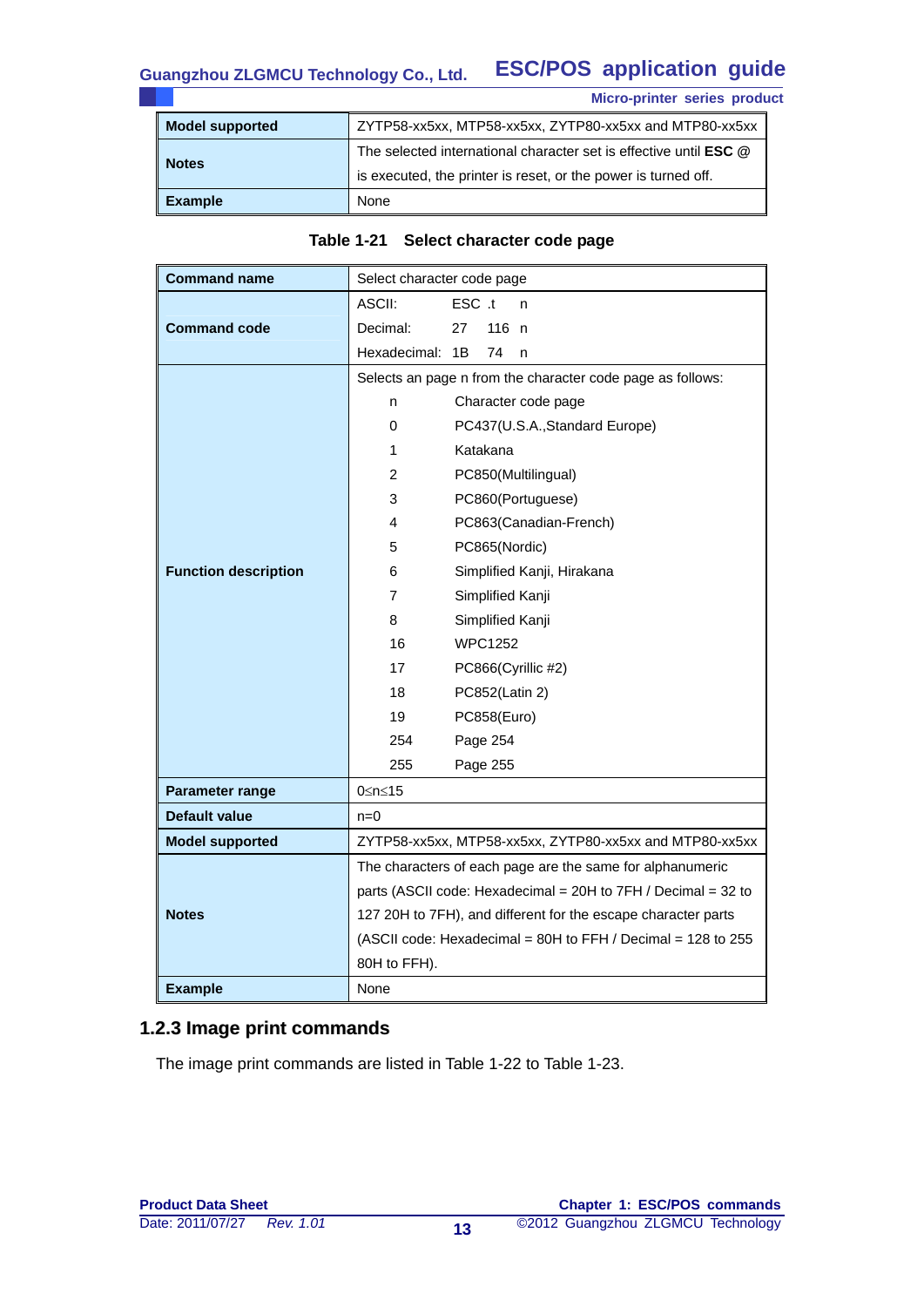**Command name** <br>Select bit-image mode ASCII: ESC \* m HI Hh [d]k **Command code**  Decimal: 27 42 m HI Hh [d]k Hexadecimal: 1B 2A m HI Hh [d]k Stores the bit image data in the print buffer using the mode specified by bit image mode n are as follows: m mode horizontal scale vertical scale 0 8 dots single density  $\times 2$   $\times 3$ 1 8 dots double density  $\times 1$   $\times 3$ 32 24 dots single density  $\times 2$   $\times 1$ **Function description**  33 24 dots double density  $\times 1$   $\times 1$ For the following, Hl and Hh specifies a bit image in the horizontal direction as (HI+256×Hh) dots [d]k specifies the bit image data (column format) k indicates the amount of bit image data, but it does not need to be transmitted. For ZYTP58, MTP58: m=0,1,32,33 1≤H1+Hh×256≤384 0≤d≤255  $k = H1 + Hh \times 256$  (m=0,1) k=(H1+Hh×256)×3 (m=32,33) **Parameter range**  For ZYTP80,MTP80: m=0,1,32,33 1≤H1+Hh×256≤576 0≤d≤255 k=H1+Hh×256 (m=0,1) k=(H1+Hh×256)×3 (m=32,33) **Default value None Model supported** All the models data [d]k specifies a bit printed to 1 and not printed to 0. If the bit image exceeds one line of print area, the excess part will be ignored. The print result is as follows. 8 dots printing 24 dots printing **Notes MSB**  $d1$  d<sub>4</sub>  $d7$ **MSB**  $d1$  d2 d3  $d2$  $d<sub>5</sub>$  $d8$ LSB d<sub>3</sub> d6 d<sub>9</sub> **LSB** Dot image data (bit image) Dot image data (bit image)

#### **Table 1-22 Select bit-image mode**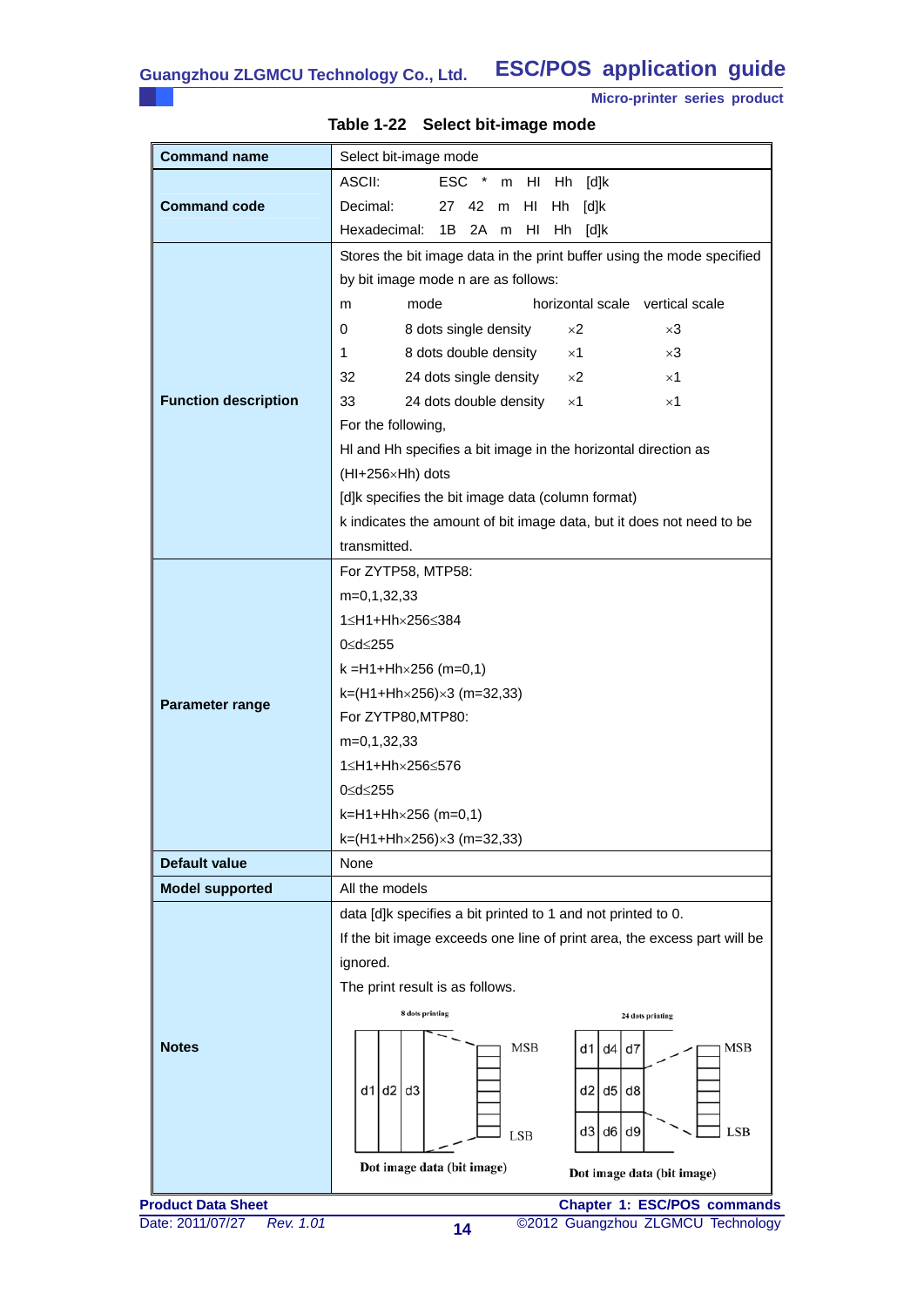|                | <b>Micro-printer series product</b>                                   |
|----------------|-----------------------------------------------------------------------|
|                | The bit image is only stored in the print buffer and is not printed.  |
|                | When the print command is received, the printing starts. The printer  |
|                | buffer will be clear when the printing is complete.                   |
|                | If the image to be printed is too high, please split it into several  |
|                | images that the height is $8(m=0,1)$ or 24 dots $(m=32,33)$ and print |
|                | them respectively.                                                    |
|                | After filling up the image data, additional information can also be   |
|                | filled in the print buffer to print with the image.                   |
|                | Both ESC J(n=24) and LF commands can be applied for printing, but     |
|                | LF command would cause the line feeding, making the image for         |
|                | several lines discontinuously.                                        |
| <b>Example</b> |                                                                       |

| <b>Command name</b>         | Print raster bit image                                                        |  |  |
|-----------------------------|-------------------------------------------------------------------------------|--|--|
|                             | ASCII:<br>Gs $v = 0$                                                          |  |  |
| <b>Command code</b>         | Decimal:<br>29<br>118 48 m xL xH yL yH [d]k                                   |  |  |
|                             | Hexadecimal:<br>30<br>1D<br>76<br>xL xH yL yH [d]k<br>m                       |  |  |
| <b>Function description</b> | Print raster bit image, the meanings of parameter m are as                    |  |  |
|                             | follows:                                                                      |  |  |
|                             | horizontal scale<br>vertical scale<br>mode<br>m                               |  |  |
|                             | 0,48<br>normal<br>$\times$ 1<br>$\times$ 1                                    |  |  |
|                             | 1,49<br>double-width<br>$\times 2$<br>$\times$ 1                              |  |  |
|                             | 2,50<br>double-height<br>$\times$ 1<br>$\times 2$                             |  |  |
|                             | 3,51 double-width + double-height<br>$\times 2$<br>$\times 2$                 |  |  |
|                             | xL, xH specifies (xL + xH $\,\times\,$ 256) bytes in horizontal direction for |  |  |
|                             | the bit image.                                                                |  |  |
|                             | yL, yH specifies (yL + yH $\times$ 256) dots in vertical direction for the    |  |  |
|                             | bit image.                                                                    |  |  |
|                             | [d]k specifies the bit image data (raster format).                            |  |  |
|                             | k indicates the number of bit image data. k is an explanation                 |  |  |
|                             | parameter; therefore, it does not need to be transmitted.                     |  |  |
| Parameter range             | For ZYTP58, MTP58:                                                            |  |  |
|                             | 0≤m≤3; 48≤m≤51                                                                |  |  |
|                             | 1≤xL+xH×256≤ 48                                                               |  |  |
|                             | 0≤yL≤255, 0≤yH ≤255                                                           |  |  |
|                             | 0≤d≤255                                                                       |  |  |
|                             | $k = (H1 + Hh \times 256) \times (yL + yH \times 256)$                        |  |  |
|                             | For ZYTP80, MTP80:                                                            |  |  |
|                             | 0≤m≤3; 48≤m≤51                                                                |  |  |
|                             | 1≤xL+xH×256≤72                                                                |  |  |
|                             | 0≤yL≤255, 0≤yH≤255                                                            |  |  |
|                             | 0≤d≤255                                                                       |  |  |
|                             | $k = (H1 + Hh \times 256) \times (yL + yH \times 256)$                        |  |  |

# **Table 1-23 Print raster bit image**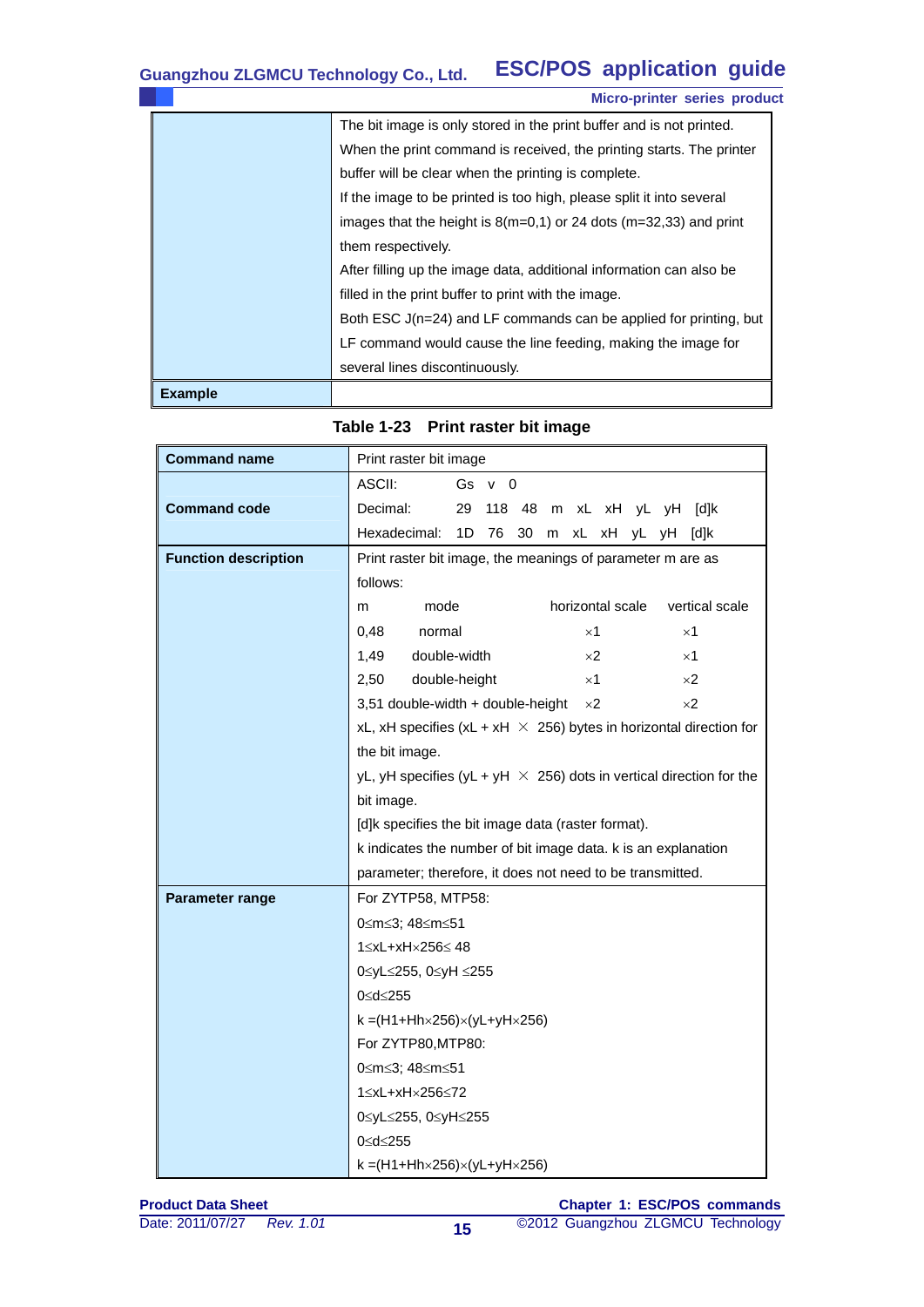|                        | <b>Micro-printer series product</b>                                       |  |  |
|------------------------|---------------------------------------------------------------------------|--|--|
| Default value          | None                                                                      |  |  |
| <b>Model supported</b> | All the models                                                            |  |  |
|                        | When data [d]k is 1 specifies a bit printed to 1 and not printed to<br>0. |  |  |
|                        | If a raster bit image exceeds one line of print area, the excess          |  |  |
|                        | data is not printed.                                                      |  |  |
|                        | This command executes paper feed for amount needed for                    |  |  |
|                        | printing the bit image regardless of the settings by ESC 2 or ESC         |  |  |
|                        | 3.                                                                        |  |  |
|                        | After printing the bit image, this command sets the print position        |  |  |
| <b>Notes</b>           | to the beginning of the line, and clears up the buffer.                   |  |  |
|                        | The printing result is as follows:                                        |  |  |
|                        | d1<br>d2<br>dx<br>                                                        |  |  |
|                        | $d(x+1)$<br>$d(x \times 2)$<br>$d(x+2)$<br>                               |  |  |
|                        |                                                                           |  |  |
|                        | $d(k-2)$<br>dk<br>$d(k-1)$<br>                                            |  |  |
|                        | <b>LSB MSB</b><br><b>LSB MSB</b><br><b>MSB</b><br><b>LSB MSB</b><br>LSB   |  |  |
|                        | When this command is executed, the data is transmitted and                |  |  |
|                        | printed synchronously. So no other printing command is required.          |  |  |
| <b>Example</b>         |                                                                           |  |  |

# **1.2.4 Tab commands**

Tab commands are listed in Table 1-24 to Table 1-26.

**Table 1-24 Horizontal tab** 

| <b>Command name</b>         | Horizontal tab                                                          |                                                  |  |
|-----------------------------|-------------------------------------------------------------------------|--------------------------------------------------|--|
|                             | ASCII:                                                                  | HТ                                               |  |
| <b>Command code</b>         | Decimal:                                                                | 9                                                |  |
|                             | Hexadecimal:                                                            | 09                                               |  |
| <b>Function description</b> |                                                                         | Move the print position to the next tab position |  |
| Parameter range             | None                                                                    |                                                  |  |
| Default value               | None                                                                    |                                                  |  |
| <b>Model supported</b>      | All the models                                                          |                                                  |  |
| <b>Notes</b>                |                                                                         | The tab position is set by ESC D.                |  |
|                             | If no tab position is set (it is default setting), this command will be |                                                  |  |
|                             | used as LF command.                                                     |                                                  |  |
|                             | If the tab position exceeds the print area, printing position will be   |                                                  |  |
|                             | moved to the starting position of next line (Considering as a line      |                                                  |  |
|                             |                                                                         | is full, print the data and feed one line).      |  |
| <b>Examples</b>             | None                                                                    |                                                  |  |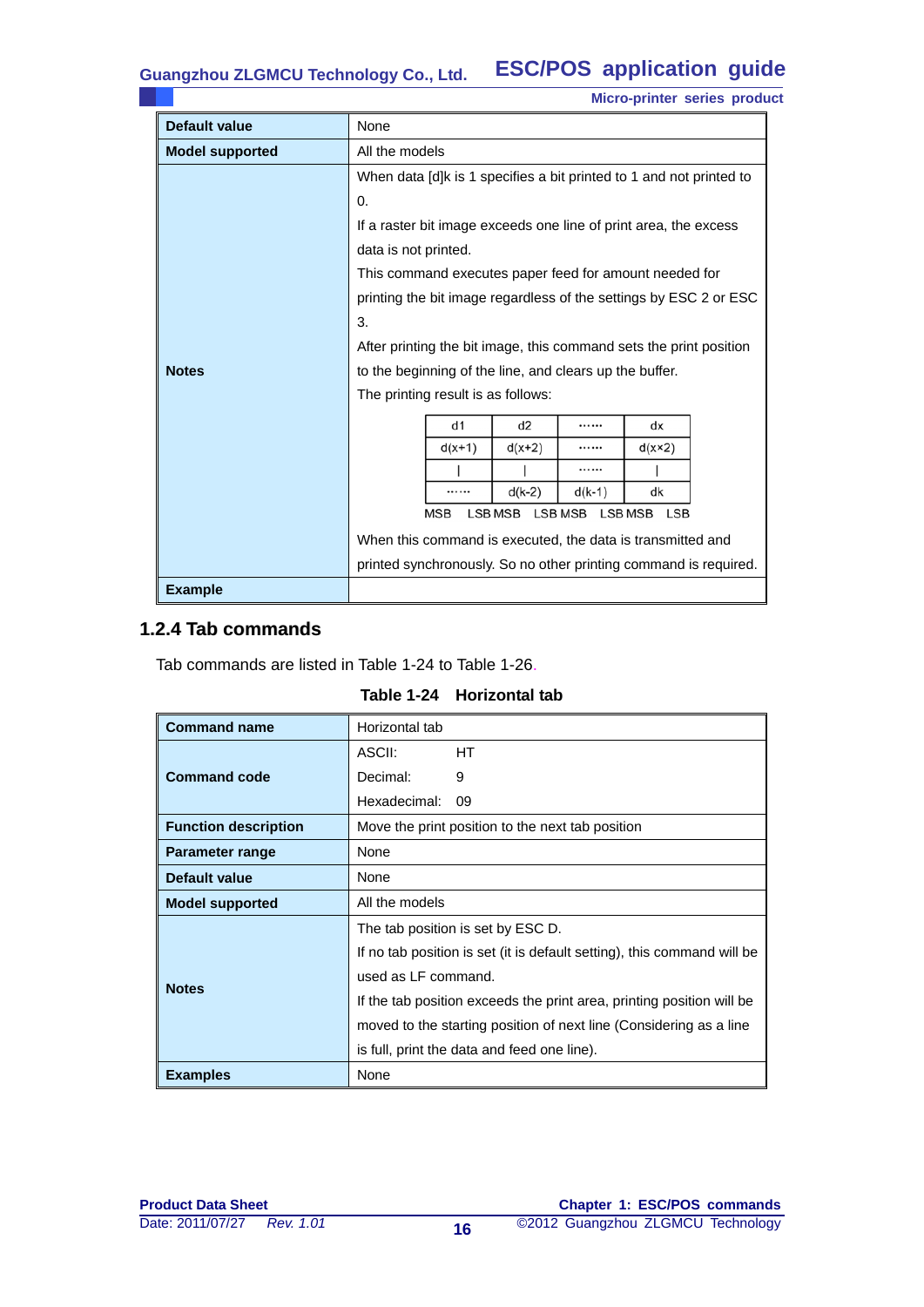| <b>Command name</b>         | Set horizontal tab positions                                                     |  |
|-----------------------------|----------------------------------------------------------------------------------|--|
|                             | ASCII:<br>ESC D [d]k NUL                                                         |  |
| <b>Command code</b>         | Decimal:<br>[d]k 0<br>27<br>68                                                   |  |
|                             | Hexadecimal:<br>44 [d]k 00<br>1B                                                 |  |
|                             | Set the horizontal tab positions, the meanings of parameters are                 |  |
|                             | as follows:                                                                      |  |
| <b>Function description</b> | d1dk are horizontal tab position (Unit: 8 dots), NULL is a stop                  |  |
|                             | character                                                                        |  |
| <b>Parameter range</b>      | For ZYTP58 and MTP58: $1 \le d \le 46(d1 < d2 < \cdots d$ dk, $1 \le k \le 16$ ) |  |
|                             | For ZYTP58 and MTP58: $1 ≤ d ≤ 70(d1 < d2 < \cdots$ dk, $1 ≤ k ≤ 16)$            |  |
| <b>Default value</b>        | [d]k=0(no horizontal tab position by default)                                    |  |
| <b>Model supported</b>      | All the models                                                                   |  |
|                             | The tab position is shown as follows:                                            |  |
|                             | Printing area                                                                    |  |
|                             | Margin-left                                                                      |  |
|                             | d1 position d2 position                                                          |  |
|                             | Table entry 1<br>Set the tab positions of d1 and d2<br>Table entry 2             |  |
|                             | Table entry 3                                                                    |  |
|                             | A maximum of 16 tab positions can be set.                                        |  |
|                             | When this command is used, any previous horizontal tab settings                  |  |
| <b>Notes</b>                | will be canceled.                                                                |  |
|                             | k is not transmission data to the printer.                                       |  |
|                             | Transmit [d]k in ascending order and place a NULL code at the                    |  |
|                             | end.                                                                             |  |
|                             | When dk is less than or equal to dk-1, horizontal tab setting is                 |  |
|                             | finished, and the following data will be processed as normal data.               |  |
|                             | The tab position can be switched by HT command.                                  |  |
|                             | When the left margin is changed, the tab position is also                        |  |
|                             | changed.                                                                         |  |
|                             | Horizontal tab position settings are effective until ESC @ is                    |  |
|                             | executed, the printer is reset, or the power is turned off.                      |  |
| <b>Examples</b>             | None                                                                             |  |

# **Table 1-25 set horizontal tab positions**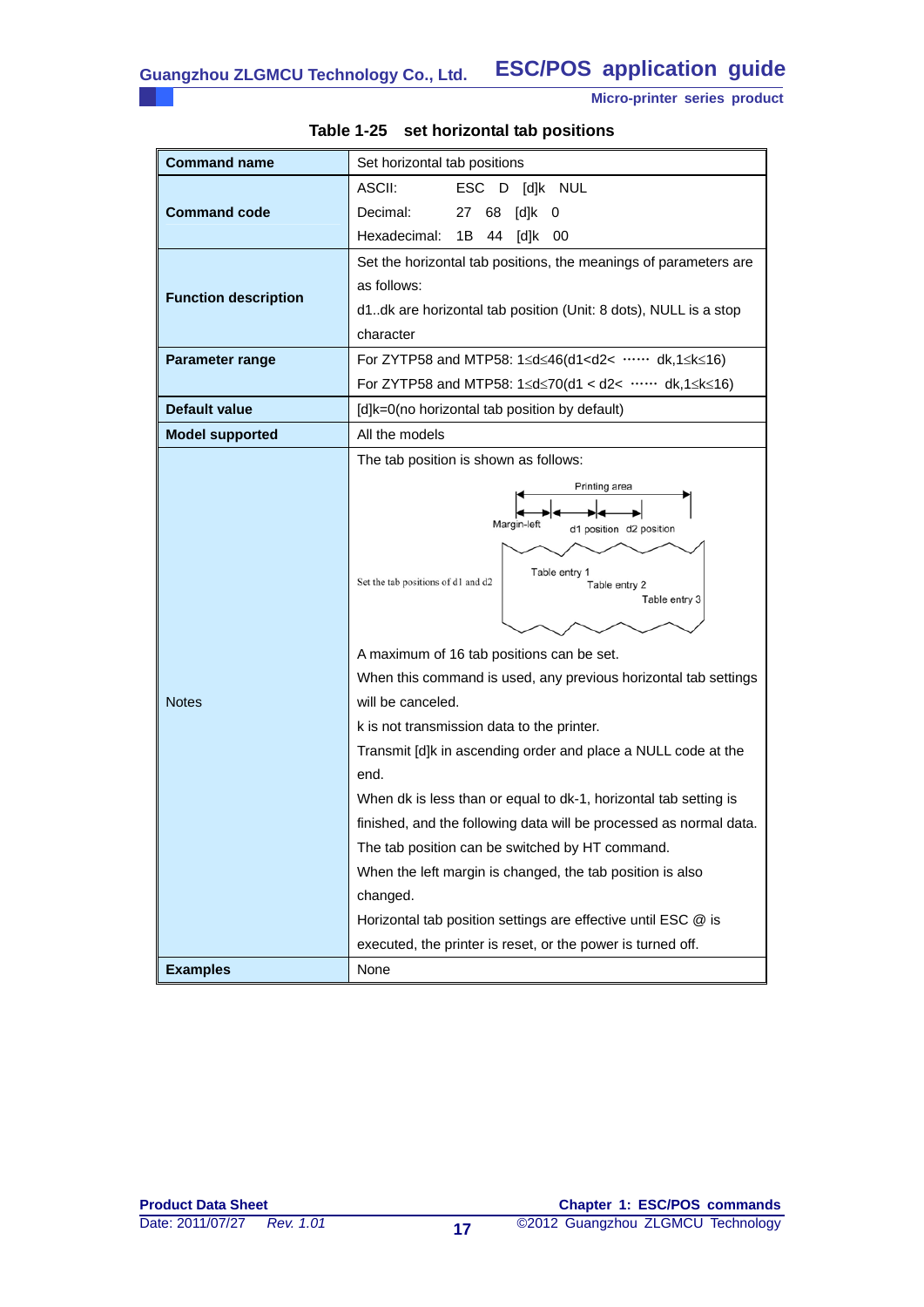| <b>Command name</b>         | Print the vertical table                                                     |  |  |
|-----------------------------|------------------------------------------------------------------------------|--|--|
|                             | ASCII:<br>FS V                                                               |  |  |
|                             | Decimal:<br>28 86<br>m LP1LPm n IP1IPn FT1 D11D1k                            |  |  |
| <b>Command code</b>         | $0$ FTn $Dn1Dnk0$                                                            |  |  |
|                             | Hexadecimal:<br>1C 56 m LP1LPm n IP1IPn FT1                                  |  |  |
|                             | D11D1k 0FTn Dn1Dnk 0                                                         |  |  |
|                             | Print the vertical table, the meanings of each parameters are as follows:    |  |  |
|                             | M is the number of the vertical line of table                                |  |  |
|                             | LP1LPm are the coordinates of the vertical line of table (Unit: 8dots),      |  |  |
|                             | from right to left in the direction of the paper feed                        |  |  |
|                             | n is the number of table entry (one line of text for one entry)              |  |  |
|                             | IP1IPn are the coordinates of table entry                                    |  |  |
|                             | FT1 is the font type of the text in the first table entry: (Font is multiple |  |  |
|                             | selected)<br>Bit<br>function<br>value                                        |  |  |
| <b>Function description</b> | 0<br>1                                                                       |  |  |
|                             | fixed bit<br>must be 1<br>0                                                  |  |  |
|                             | 1<br>bold<br>cancel<br>set                                                   |  |  |
|                             | underline<br>2<br>cancel<br>set                                              |  |  |
|                             | 3<br>reversed<br>cancel<br>set                                               |  |  |
|                             | 4-7<br>reserved                                                              |  |  |
|                             | D11D1K 0x00 are the content of the first table entry, ending by a NULL       |  |  |
|                             |                                                                              |  |  |
|                             | FTn is the font type of the nth table entry, it is the same as FT1           |  |  |
|                             | Dn1Dnk 0x00 is the content of the nth table entry, ending by a NULL          |  |  |
| <b>Parameter range</b>      | For ZYTP58-xxxCx, MTP58-xxxCx:                                               |  |  |
|                             | 0≤m≤17                                                                       |  |  |
|                             | 0≤LPm≤48                                                                     |  |  |
|                             | 0≤n≤16                                                                       |  |  |
|                             | 0≤IPn≤45                                                                     |  |  |
|                             | 0≤FTn≤255                                                                    |  |  |
|                             | 0≤Dnk≤255                                                                    |  |  |
|                             | 0≤k≤20                                                                       |  |  |
|                             | For ZYTP80-xxxCx, MTP80-xxxCx:                                               |  |  |
|                             | 0≤m≤17                                                                       |  |  |
|                             | 0≤LPm≤72                                                                     |  |  |
|                             | 0≤n≤16                                                                       |  |  |
|                             | 0≤IPn≤69                                                                     |  |  |
|                             | 0≤FTn≤255                                                                    |  |  |
|                             | 0≤Dnk≤255<br>0≤k≤20                                                          |  |  |
| <b>Default value</b>        | None                                                                         |  |  |
|                             |                                                                              |  |  |

|  |  |  | Table 1-26 Print the vertical table |
|--|--|--|-------------------------------------|
|--|--|--|-------------------------------------|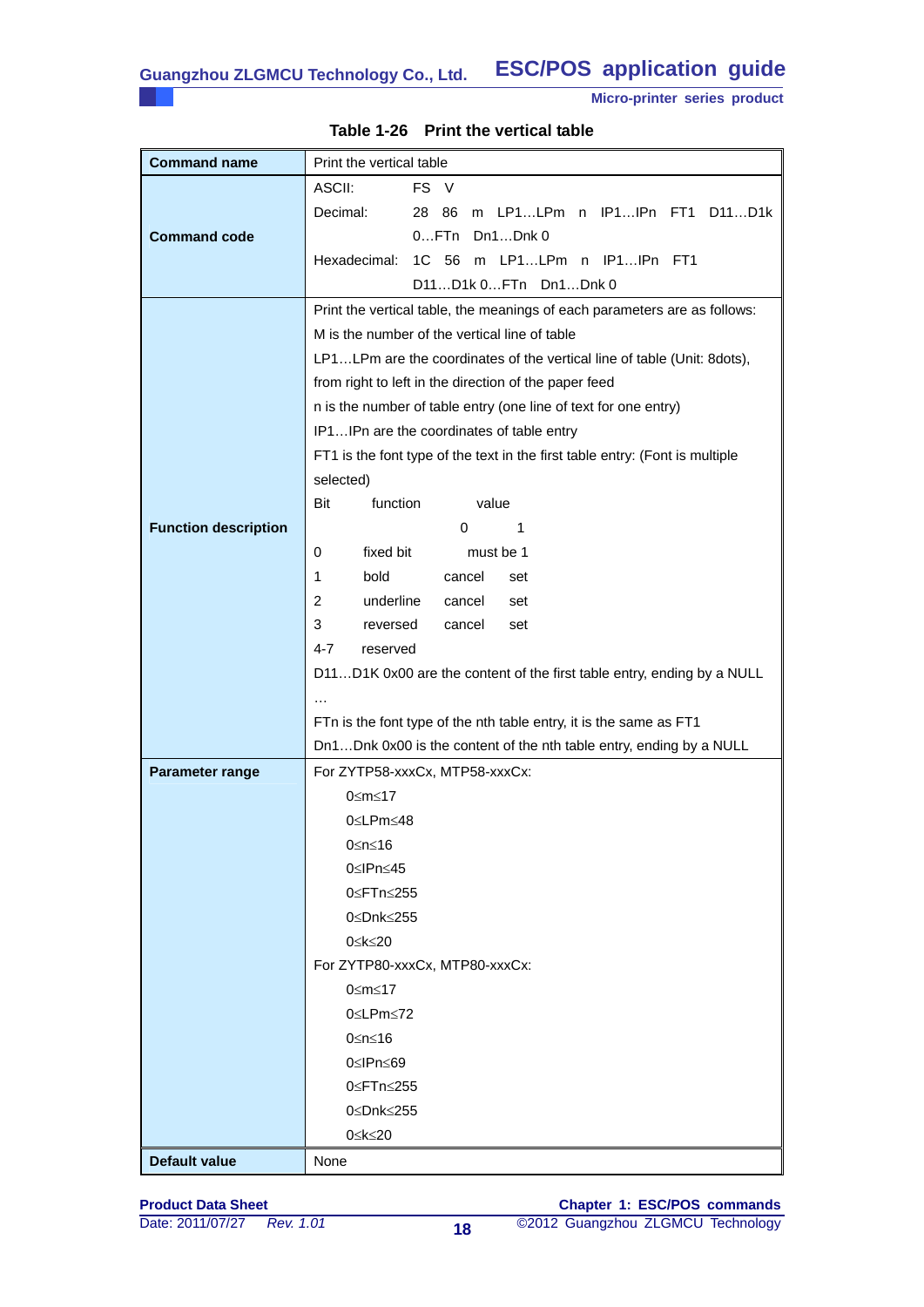#### **ESC/POS application guide Guangzhou ZLGMCU Technology Co., Ltd.**

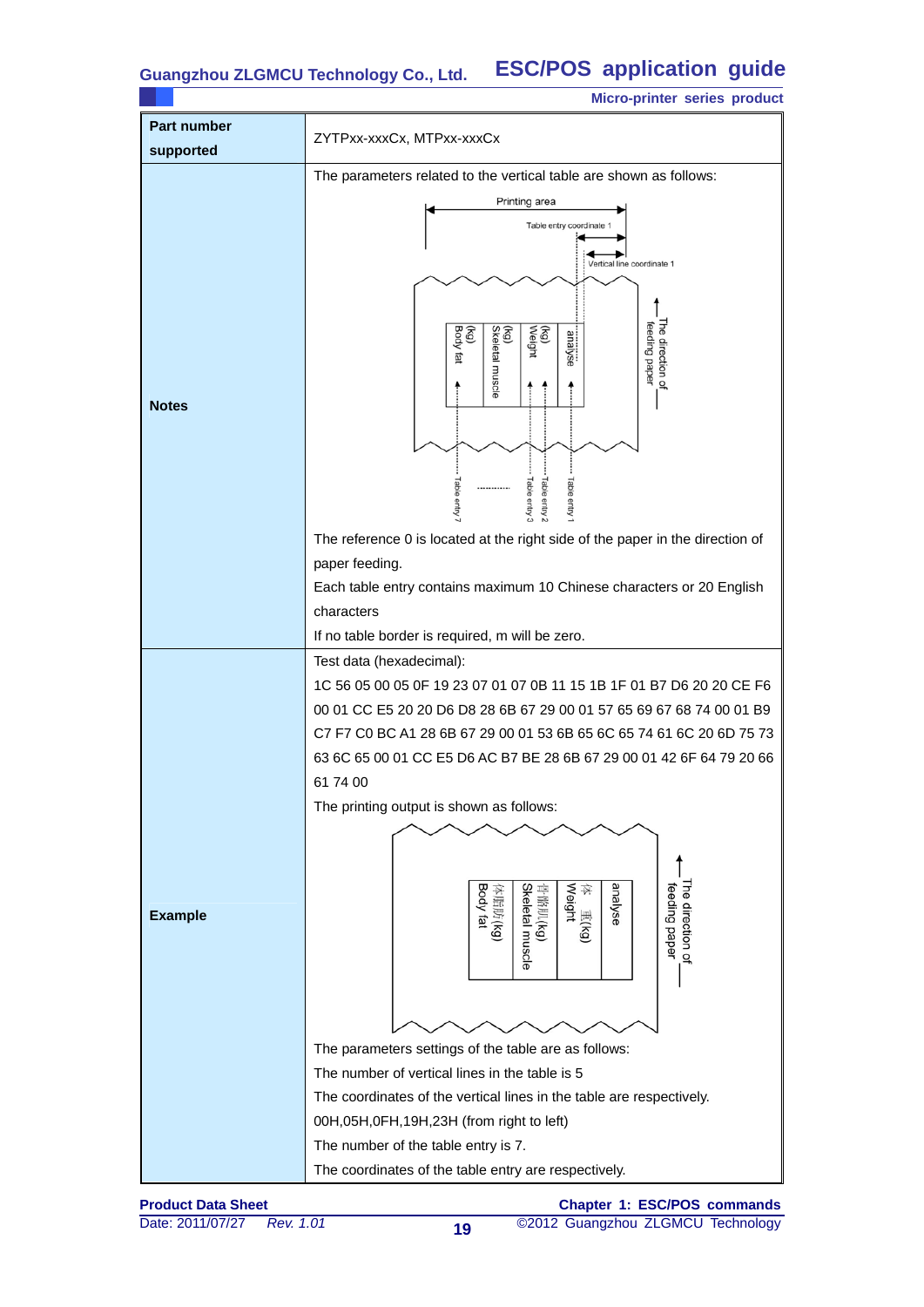|                                                  | <b>Micro-printer series product</b> |  |
|--------------------------------------------------|-------------------------------------|--|
| 01H,07H,0BH,11H,15H,1BH,1FH (from right to left) |                                     |  |
| The font type of the first table entry: no       |                                     |  |
| Table entry 1 is "分析"                            |                                     |  |
| The font type of the second table entry: no      |                                     |  |
| Table entry 2 is " $\sqrt{p}$ $\mathbb{E}$ (kg)" |                                     |  |
| The font type of the third table entry: no       |                                     |  |
| Table entry 3 is "Weight"                        |                                     |  |
| $\cdots$                                         |                                     |  |
| The font type of the seventh table entry: no     |                                     |  |
| Table entry 7 is "Body fat"                      |                                     |  |

# **1.2.5 Bar code print commands**

Bar code print commands are listed in Table 1-27 to Table 1-32

| <b>Command name</b>         | Select print position of one-dimension HRI                      |  |
|-----------------------------|-----------------------------------------------------------------|--|
|                             | ASCII: International<br>GS H n                                  |  |
| <b>Command code</b>         | Decimal:<br>29 72<br>n                                          |  |
|                             | Hexadecimal:<br>1D<br>48<br>n,                                  |  |
| <b>Function description</b> | Set the print position of one-dimension HRI, the meanings of    |  |
|                             | parameter n are as follows:                                     |  |
|                             | print position<br>n                                             |  |
|                             | 0,48<br>not print                                               |  |
|                             | 1,49<br>above the bar code                                      |  |
|                             | 2,50<br>below the bar code                                      |  |
|                             | 3,51<br>above and below the bar code                            |  |
| Parameter range             | 0 <n 3="" 48="" 51<="" <="" <n="" or="" th=""></n>              |  |
| Default value               | $n=0$                                                           |  |
| Part number supported       | ZYTPxx-xxxBx, ZYTPxx-xxxEx, MTPxx-xxxBx, MTPxx-xxxEx            |  |
|                             | HRI characters of xxTPxx-xx5Bxx are printed using the font      |  |
| <b>Notes</b>                | specified by GS f                                               |  |
|                             | This command setting is effective until performing of ESC $@$ , |  |
|                             | reset or power-off                                              |  |
| <b>Example</b>              | None                                                            |  |

# **Table 1-27 select print position of one-dimension HRI**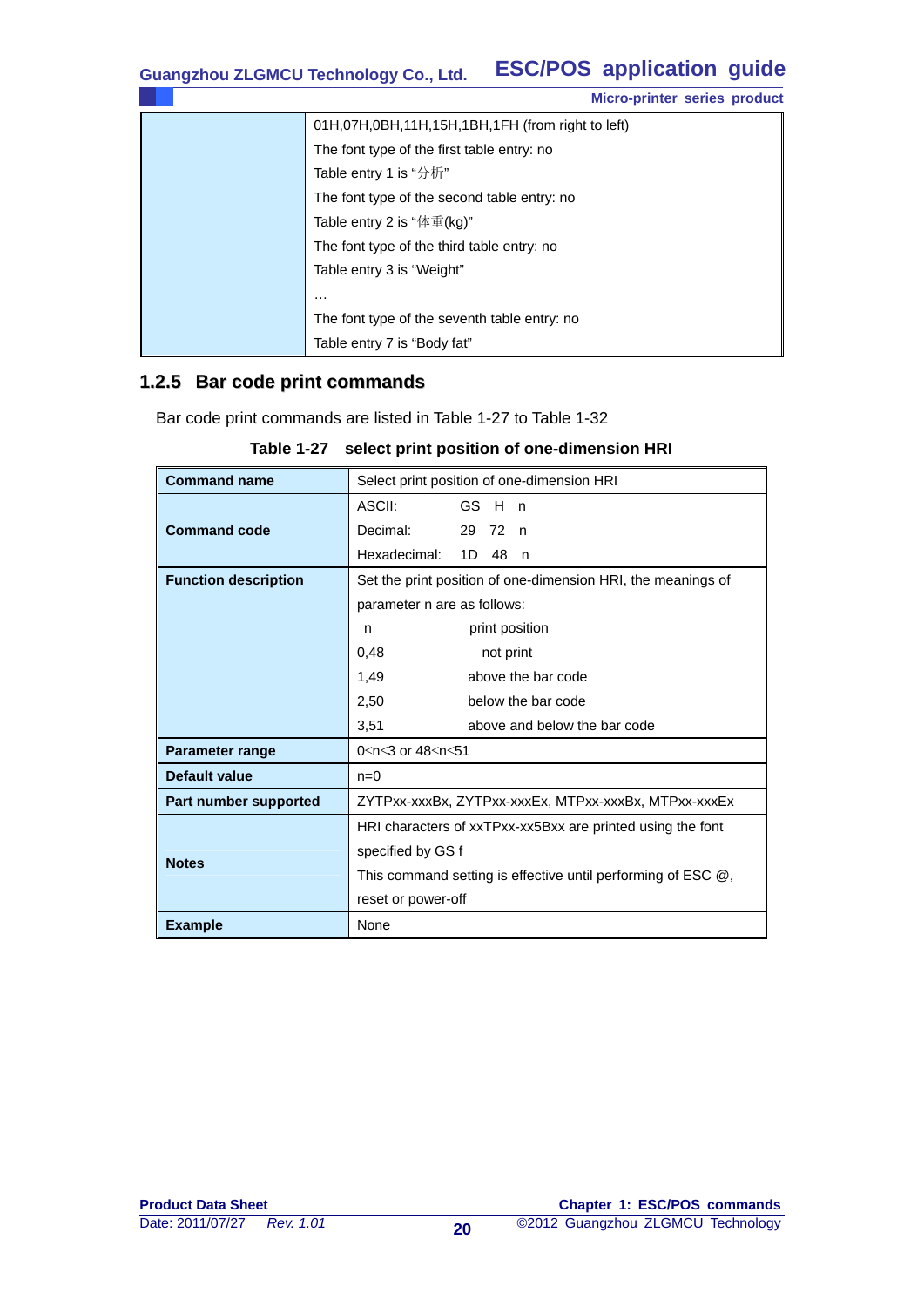| <b>Command name</b>         | Set the height of one-dimension bar code                     |  |
|-----------------------------|--------------------------------------------------------------|--|
|                             | GS h n<br>ASCII:                                             |  |
| <b>Command code</b>         | Decimal:<br>29 104 n                                         |  |
|                             | Hexadecimal: 1D 68 n                                         |  |
|                             | Set the height of the bar code to n dots, the meaning of     |  |
|                             | parameter n is as follows:                                   |  |
| <b>Function description</b> | <u> 1111111111111111</u><br>Height: 50                       |  |
|                             | Height: 100                                                  |  |
| <b>Parameter range</b>      | 0≤n≤255                                                      |  |
| Default value               | $n = 64$                                                     |  |
| Part number supported       | ZYTPxx-xxxBx, ZYTPxx-xxxEx, MTPxx-xxxBx, MTPxx-xxxEx         |  |
| <b>Notes</b>                | This command setting is effective until performing of ESC @, |  |
|                             | reset or power-off.                                          |  |
| <b>Example</b>              | None                                                         |  |

# **Table 1-28 Set the height of one-dimension bar code**

# **Table 1-29 Set the width of one dimension bar code**

| <b>Command name</b>         | Set the width of one dimension bar code                              |  |
|-----------------------------|----------------------------------------------------------------------|--|
| <b>Command code</b>         | ASCII:<br>GS w n                                                     |  |
|                             | Decimal:<br>29<br>119 n                                              |  |
|                             | Hexadecimal:<br>1D<br>77 n                                           |  |
|                             | Set the width of a bar in the bar code to n dots, the meaning of     |  |
|                             | parameter n is as follows:                                           |  |
| <b>Function description</b> | Width: 3                                                             |  |
|                             | Width:4                                                              |  |
| Parameter range             | 1≤n≤6                                                                |  |
| Default value               | $n=2$                                                                |  |
| Part number supported       | ZYTPxx-xxxBx, ZYTPxx-xxxEx, MTPxx-xxxBx, MTPxx-xxxEx                 |  |
| <b>Notes</b>                | This command setting is effective until performing of ESC $\omega$ , |  |
|                             | reset or power-off.                                                  |  |
| <b>Example</b>              | None                                                                 |  |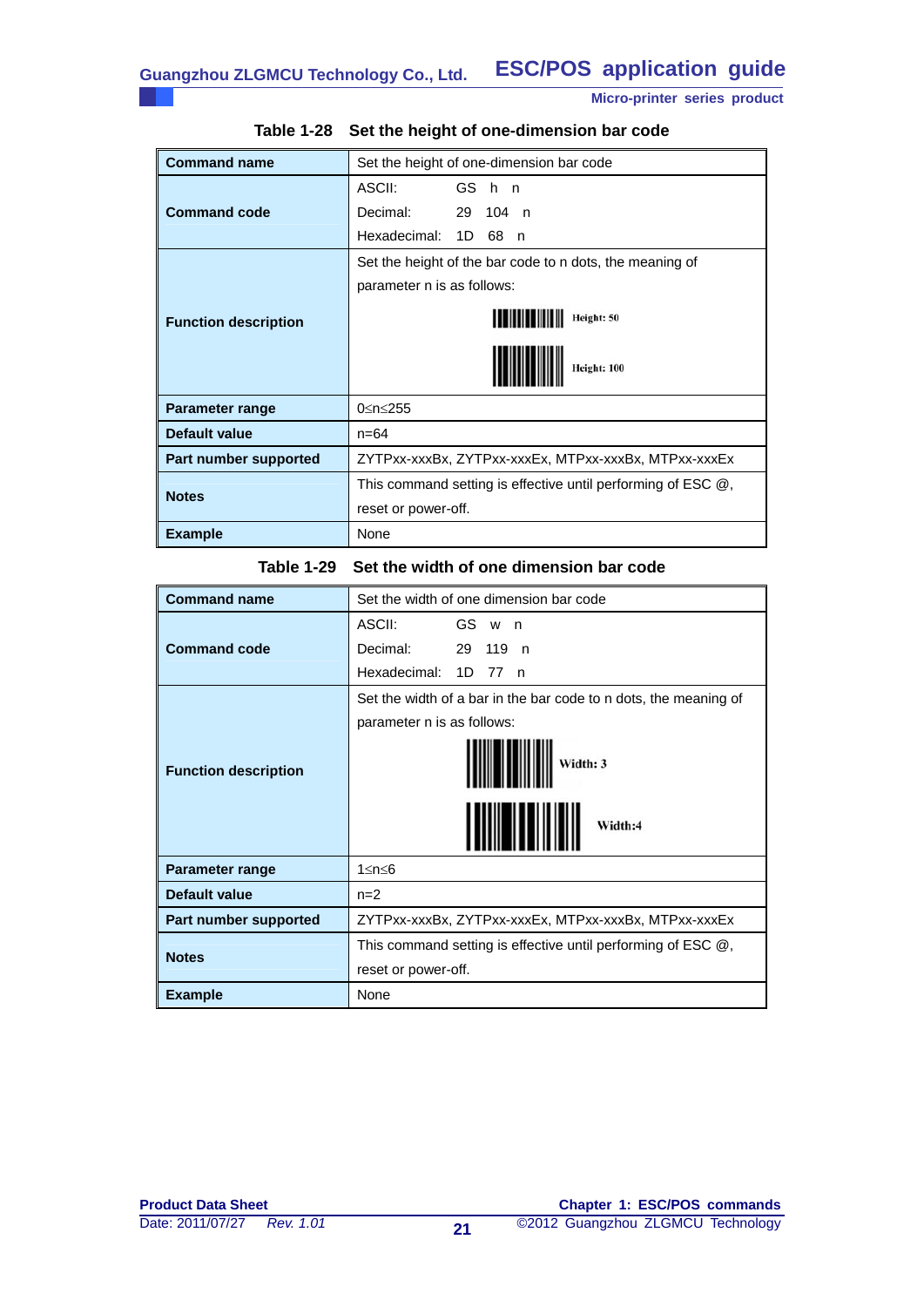| <b>Command name</b>         | Select font size for one dimension bar code                          |  |  |  |  |  |
|-----------------------------|----------------------------------------------------------------------|--|--|--|--|--|
|                             | ASCII:<br>GS f n                                                     |  |  |  |  |  |
| <b>Command code</b>         | Decimal:<br>29 102 n                                                 |  |  |  |  |  |
|                             | Hexadecimal: 1D<br>66 n                                              |  |  |  |  |  |
|                             | Select font size for bar code HRI, the meaning of parameter n is     |  |  |  |  |  |
| <b>Function description</b> | as follows:                                                          |  |  |  |  |  |
|                             | font<br>n                                                            |  |  |  |  |  |
|                             | $12\times 24$<br>0                                                   |  |  |  |  |  |
|                             | $8\times 16$<br>1                                                    |  |  |  |  |  |
|                             | $\mathcal{P}$<br>$6\times12$                                         |  |  |  |  |  |
| Parameter range             | $0 \le n \le 2$                                                      |  |  |  |  |  |
| <b>Default value</b>        | $n=0$                                                                |  |  |  |  |  |
| Part number supported       | ZYTPxx-xx5Bx,ZYTPxx-xx5Ex,MTPxx-xx5Bx,MTPxx-xx5Ex                    |  |  |  |  |  |
| <b>Notes</b>                | This command setting is effective until performing of ESC $\omega$ , |  |  |  |  |  |
|                             | reset or power-off.                                                  |  |  |  |  |  |
| <b>Example</b>              | None                                                                 |  |  |  |  |  |

# **Table 1-30 Select font size for one dimension bar code**

| <b>Command name</b>         | Print one dimension bar code                                                                                                                                                                                                                                                                                                                                                                                                                                                                                                                       |  |  |  |  |  |
|-----------------------------|----------------------------------------------------------------------------------------------------------------------------------------------------------------------------------------------------------------------------------------------------------------------------------------------------------------------------------------------------------------------------------------------------------------------------------------------------------------------------------------------------------------------------------------------------|--|--|--|--|--|
| <b>Command code</b>         | ASCII:<br>GS k m [d]k NUL<br>(A)<br>Decimal:<br>107<br>[d]k NUL<br>29<br>m<br>Hexadecimal:<br>1D<br>6B m [d]k NUL<br>ASCII:<br>GS k m n [d]k<br>(B)<br>Decimal:<br>29<br>107<br>n [d]k<br>m<br>Hexadecimal: 1D<br>6B<br>[d]k<br>m<br>n                                                                                                                                                                                                                                                                                                             |  |  |  |  |  |
| <b>Function description</b> | Print one dimension bar code, the meanings of parameters are as<br>follows:<br>m is the encoding method<br>n is the encoding data length. It is only suitable for (B), the differences<br>between (A) and (B) are the data segment of (A) ends with a NULL<br>and (B) is used to indicate the length of data<br>[d]k is bar code data<br>k indicates the length of bar code data, but it does not need to be<br>transmitted.<br>The relationships between parameters are as follows:<br>(Command A): see Table 1-58<br>(Command B): see Table 1-59 |  |  |  |  |  |
| <b>Parameter range</b>      | $(A)$ 0 $\leq m \leq 6$<br>(B) 65≤m≤74                                                                                                                                                                                                                                                                                                                                                                                                                                                                                                             |  |  |  |  |  |
| <b>Default value</b>        | None                                                                                                                                                                                                                                                                                                                                                                                                                                                                                                                                               |  |  |  |  |  |
| Part number supported       | ZYTPxx-xxxBx, ZYTPxx-xxxEx, MTPxx-xxxBx, MTPxx-xxxEx                                                                                                                                                                                                                                                                                                                                                                                                                                                                                               |  |  |  |  |  |

### **Table 1-31 Print one dimension bar code**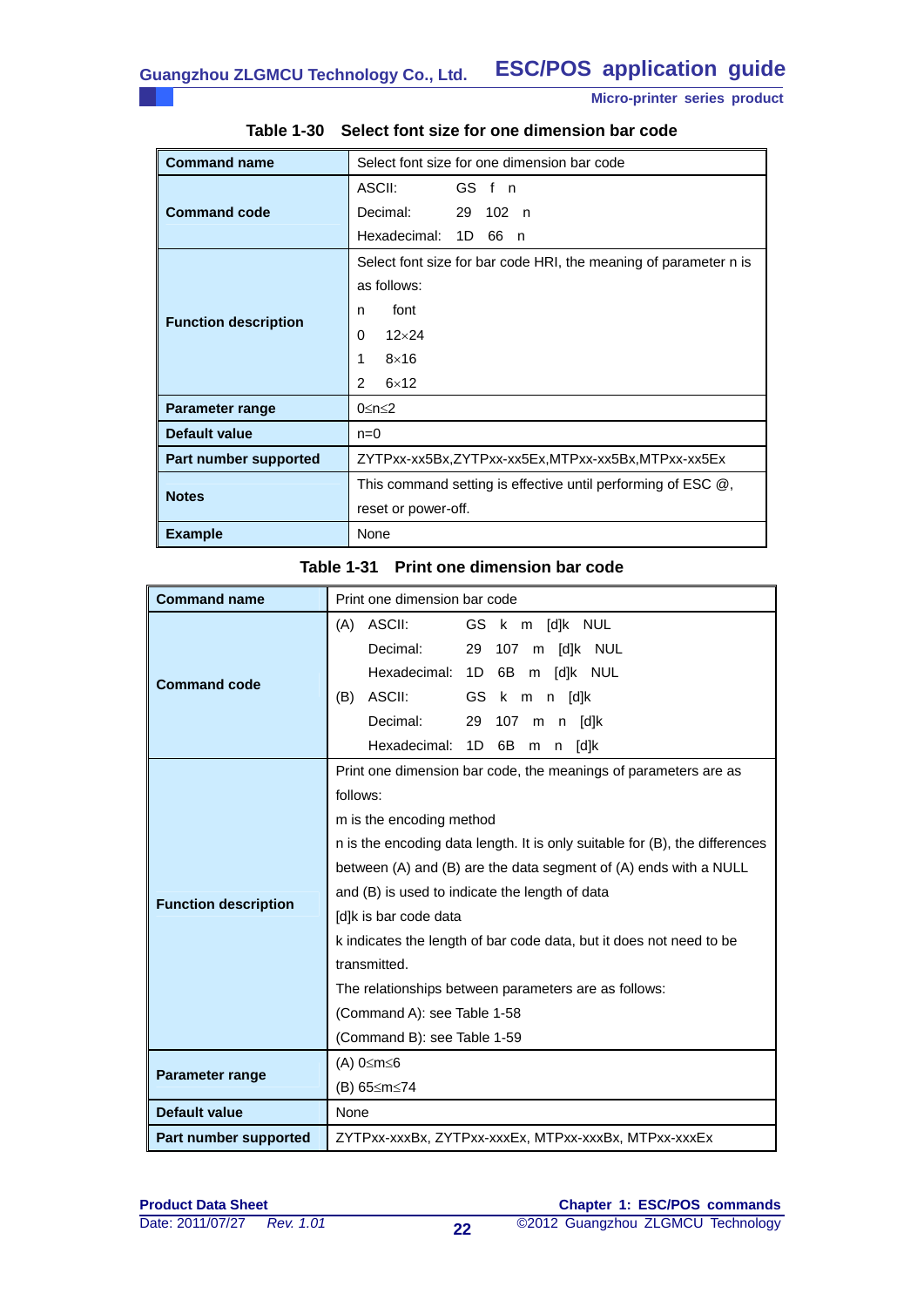|                                                                                                                                                                                                                                                                         |                                                                               |    |                  |                |    |                              |  |                       |    |                |    |              |     | Micro-printer series product |
|-------------------------------------------------------------------------------------------------------------------------------------------------------------------------------------------------------------------------------------------------------------------------|-------------------------------------------------------------------------------|----|------------------|----------------|----|------------------------------|--|-----------------------|----|----------------|----|--------------|-----|------------------------------|
|                                                                                                                                                                                                                                                                         | If the width of bar code exceeds the printing area, then the printer will     |    |                  |                |    |                              |  |                       |    |                |    |              |     |                              |
|                                                                                                                                                                                                                                                                         | not print.                                                                    |    |                  |                |    |                              |  |                       |    |                |    |              |     |                              |
|                                                                                                                                                                                                                                                                         | This command is not affected by the line space setting of ESC2 or             |    |                  |                |    |                              |  |                       |    |                |    |              |     |                              |
|                                                                                                                                                                                                                                                                         | ESC3, and it doesn't affect the line space setting.                           |    |                  |                |    |                              |  |                       |    |                |    |              |     |                              |
|                                                                                                                                                                                                                                                                         | This command is not affected by the character font setting of ESC!            |    |                  |                |    |                              |  |                       |    |                |    |              |     |                              |
|                                                                                                                                                                                                                                                                         | The print position will be reset to the starting position for printing after  |    |                  |                |    |                              |  |                       |    |                |    |              |     |                              |
| this command is executed.                                                                                                                                                                                                                                               |                                                                               |    |                  |                |    |                              |  |                       |    |                |    |              |     |                              |
|                                                                                                                                                                                                                                                                         | The values of m from 0 to 6 in (A) and from 65 to 71 in (B) select the        |    |                  |                |    |                              |  |                       |    |                |    |              |     |                              |
|                                                                                                                                                                                                                                                                         | same bar code system, respectively. The printing results are the              |    |                  |                |    |                              |  |                       |    |                |    |              |     |                              |
|                                                                                                                                                                                                                                                                         | same.                                                                         |    |                  |                |    |                              |  |                       |    |                |    |              |     |                              |
|                                                                                                                                                                                                                                                                         | This command specifies $m = 0$ to 6 and ends with a NULL code.                |    |                  |                |    |                              |  |                       |    |                |    |              |     |                              |
|                                                                                                                                                                                                                                                                         | The printer processes n bytes from the next data as bar code data by          |    |                  |                |    |                              |  |                       |    |                |    |              |     |                              |
|                                                                                                                                                                                                                                                                         | this command specifying $m = 65$ to 78.                                       |    |                  |                |    |                              |  |                       |    |                |    |              |     |                              |
|                                                                                                                                                                                                                                                                         | K does not need to be transmitted.                                            |    |                  |                |    |                              |  |                       |    |                |    |              |     |                              |
|                                                                                                                                                                                                                                                                         | Notes for UPC-A ( $m = 0$ , 65) process:                                      |    |                  |                |    |                              |  |                       |    |                |    |              |     |                              |
|                                                                                                                                                                                                                                                                         | If the length of input data is any of 11 or 12 bytes, the parity bit will be  |    |                  |                |    |                              |  |                       |    |                |    |              |     |                              |
|                                                                                                                                                                                                                                                                         | added automatically for error correcting.                                     |    |                  |                |    |                              |  |                       |    |                |    |              |     |                              |
|                                                                                                                                                                                                                                                                         | The start character, central separating character and stop character          |    |                  |                |    |                              |  |                       |    |                |    |              |     |                              |
|                                                                                                                                                                                                                                                                         | will also be added automatically.                                             |    |                  |                |    |                              |  |                       |    |                |    |              |     |                              |
|                                                                                                                                                                                                                                                                         | Notes for UPC-E ( $m = 1$ , 66) process                                       |    |                  |                |    |                              |  |                       |    |                |    |              |     |                              |
|                                                                                                                                                                                                                                                                         | If the data length is 6 bytes, the system character (NSC) 0 will be           |    |                  |                |    |                              |  |                       |    |                |    |              |     |                              |
| <b>Notes</b>                                                                                                                                                                                                                                                            | added automatically.                                                          |    |                  |                |    |                              |  |                       |    |                |    |              |     |                              |
|                                                                                                                                                                                                                                                                         | If the data length is any of 7,8,11 or 12 bytes, the first data (d1) is       |    |                  |                |    |                              |  |                       |    |                |    |              |     |                              |
|                                                                                                                                                                                                                                                                         | processed as number system character (NSC) so 0 must be specified.            |    |                  |                |    |                              |  |                       |    |                |    |              |     |                              |
|                                                                                                                                                                                                                                                                         | If the length of input data is any of 6, 7, 8, 11 or 12 bytes, the parity bit |    |                  |                |    |                              |  |                       |    |                |    |              |     |                              |
|                                                                                                                                                                                                                                                                         | will be added automatically for error correcting.                             |    |                  |                |    |                              |  |                       |    |                |    |              |     |                              |
| If the length of input data is any of 6, 7, 8, 11 or 12 bytes, only the<br>shortened 6 bits of bar code HRI will be printed, in which the system<br>character (NSC) and parity code is not included.<br>Following is the relationship between data transferred and data |                                                                               |    |                  |                |    |                              |  |                       |    |                |    |              |     |                              |
|                                                                                                                                                                                                                                                                         |                                                                               |    |                  |                |    |                              |  |                       |    |                |    |              |     |                              |
|                                                                                                                                                                                                                                                                         |                                                                               |    |                  |                |    |                              |  |                       |    |                |    |              |     |                              |
|                                                                                                                                                                                                                                                                         | printed:                                                                      |    |                  |                |    |                              |  |                       |    |                |    |              |     |                              |
|                                                                                                                                                                                                                                                                         |                                                                               |    | Data transferred |                |    |                              |  |                       |    |                |    | Data printed |     |                              |
|                                                                                                                                                                                                                                                                         | d2<br>d3<br>d4                                                                | d5 | d6               | d7             | d8 |                              |  | $d9$ d10 d11          | d1 | d <sub>2</sub> | d3 | d4           | d5  | d6                           |
|                                                                                                                                                                                                                                                                         | 0~90~9<br>0                                                                   | 0  | 0                | $\blacksquare$ |    |                              |  | $0 - 9$ 0 $-9$ 0 $-9$ | d2 | d3             | d9 | $d10$ d11    |     | 0                            |
|                                                                                                                                                                                                                                                                         | $0 - 9$ $0 - 9$<br>1                                                          | 0  | 0                |                |    |                              |  | $0 - 9$ 0 $-9$ 0 $-9$ | d2 | d3             | d9 | $d10$ d11    |     | 1                            |
|                                                                                                                                                                                                                                                                         | 0~90~9<br>$\overline{2}$                                                      | 0  | 0                |                |    |                              |  | $0 - 9$ 0 $-9$ 0 $-9$ | d2 | d <sub>3</sub> |    | $d9$ d10 d11 |     | 2                            |
|                                                                                                                                                                                                                                                                         | $0 - 9$ $0 - 9$ $3 - 9$                                                       | 0  | 0                |                | ٠  | $\qquad \qquad \blacksquare$ |  | $0 - 9$ $0 - 9$       | d2 | d3             | d4 | $d10$ d11    |     | 3                            |
|                                                                                                                                                                                                                                                                         | 0~90~90~91~9                                                                  |    | 0                |                |    |                              |  | 0~9                   | d2 | d3             | d4 | d5           | d11 | 4                            |
|                                                                                                                                                                                                                                                                         | $0 - 9$ $0 - 9$ $0 - 9$ $0 - 9$ $1 - 9$                                       |    |                  |                |    |                              |  | $5 - 9$               | d2 | d3             | d4 | d5           | d6  | d11                          |
|                                                                                                                                                                                                                                                                         | When $1 \le d6 \le 9$ , be sure to specify ( $5 \le d11 \le 9$ ).             |    |                  |                |    |                              |  |                       |    |                |    |              |     |                              |
|                                                                                                                                                                                                                                                                         |                                                                               |    |                  |                |    |                              |  |                       |    |                |    |              |     |                              |
| The start character and stop character are added automatically.<br>Notes for JAN13/EAN13 ( $m = 2$ , 67) process<br>If the length of input data is any of 11 or 12 bytes, the parity bit will be                                                                        |                                                                               |    |                  |                |    |                              |  |                       |    |                |    |              |     |                              |
|                                                                                                                                                                                                                                                                         |                                                                               |    |                  |                |    |                              |  |                       |    |                |    |              |     |                              |
|                                                                                                                                                                                                                                                                         |                                                                               |    |                  |                |    |                              |  |                       |    |                |    |              |     |                              |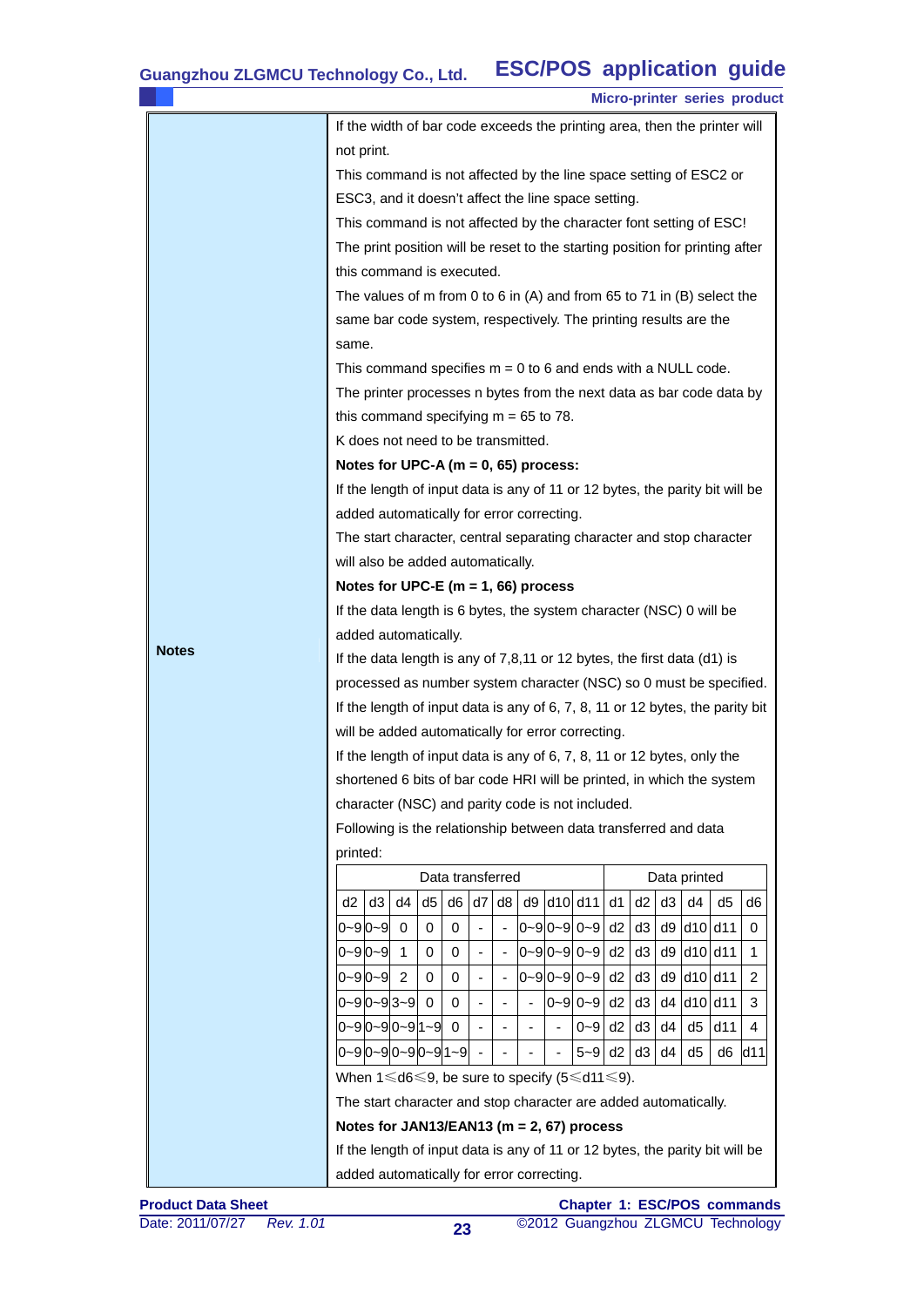| Micro-printer series product                                               |
|----------------------------------------------------------------------------|
| Start character, central separating character and stop character will be   |
| added automatically.                                                       |
| Notes for JAN8/EAN8 ( $m = 3$ , 68) process                                |
| If the length of input data is any of 7 or 8 bytes, the parity bit will be |
| added automatically for error correcting.                                  |
| Start character, central separating character and stop character will be   |
| added automatically.                                                       |
| Notes for CODE39 ( $m = 4$ , 69) process                                   |
| When the first bar code d1 is not "*", the printer adds a first character  |
| (*) automatically.                                                         |
| When the last bar code dn is not "*", the printer adds a last character    |
| (*) automatically.                                                         |
| When "*" is processed during bar code data processing, the printer         |
| processes "*" as a stop character. The printer prints data preceding "*"   |
| and finishes command processing. Therefore, data following "*" are         |
| processed as normal data.                                                  |
| Parity bit are not calculated and added.                                   |
| Notes for ITF 25 ( $m = 5$ , 70) process                                   |
| The start character and stop character are added automatically.            |
| Parity bit are not calculated and added.                                   |
| Notes for CODABAR (NW-7) ( $m = 6, 71$ ) process                           |
| Since the start character and stop character are not added                 |
| automatically, user should add them manually. Its valid range is "A" ~     |
| "D" or "a" ~ "d".                                                          |
| Parity bit is not calculated and added.                                    |
| Notes for CODE93 ( $m = 72$ ) process                                      |
| Start character and stop character are added automatically.                |
| Parity codes (2 bits) are calculated and added automatically.              |
| For the bar code HRI printing, no HRI character will be used as start      |
| character or stop character.                                               |
| For the bar code HRI printing, space character will be used as the         |
| control character.                                                         |
| Notes for CODE128 ( $m = 73$ ) process                                     |
| Bar code system can identify data intelligently and perform the            |
| minimum length encoding without setting the character set (including       |
| the start character set) or switching the character set.                   |
| The function characters FNC1 to FNC4 can be inputted by using C1H          |
| to C4H.                                                                    |
| Parity bit is calculated and added automatically.                          |
| For bar code HRI printing, space character will be used as control         |
| character or FNC1 ~ FNC4.                                                  |
|                                                                            |
|                                                                            |
|                                                                            |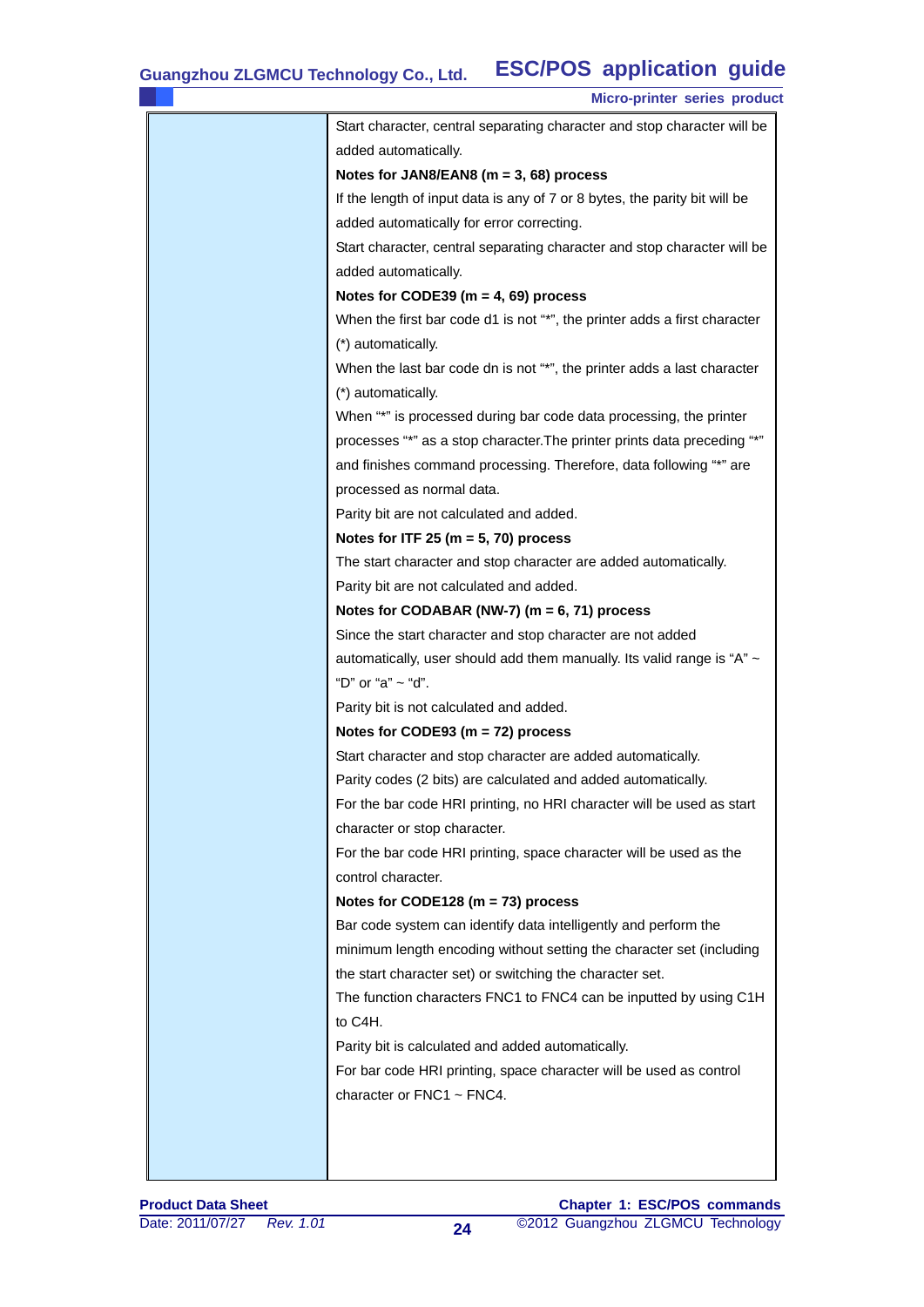|                |                                                                                                                                                         |          |                    |      |                     |  |  |                           |                        | Micro-printer series product |  |
|----------------|---------------------------------------------------------------------------------------------------------------------------------------------------------|----------|--------------------|------|---------------------|--|--|---------------------------|------------------------|------------------------------|--|
|                | Notes for EAN128 ( $m = 74$ ) process                                                                                                                   |          |                    |      |                     |  |  |                           |                        |                              |  |
|                | Basic structure:                                                                                                                                        |          |                    |      |                     |  |  |                           |                        |                              |  |
|                | <b>Start</b>                                                                                                                                            |          |                    |      |                     |  |  |                           |                        |                              |  |
|                | character FNC1                                                                                                                                          |          | AI                 | Data |                     |  |  | Parity bit A Parity bit B |                        | Stop                         |  |
|                | set                                                                                                                                                     |          |                    | part |                     |  |  |                           |                        | character                    |  |
|                | Added                                                                                                                                                   |          |                    |      |                     |  |  |                           |                        |                              |  |
|                | Added automatically<br>(d1  dk)<br>automatically                                                                                                        |          |                    |      |                     |  |  |                           |                        |                              |  |
|                | Connect structure:                                                                                                                                      |          |                    |      |                     |  |  |                           |                        |                              |  |
|                | Start                                                                                                                                                   |          | <b>Data</b> Parity |      |                     |  |  |                           | Data Parity Parity bit | Stop                         |  |
|                | characterFNC1AI                                                                                                                                         |          | part bit A         |      | FNC <sub>1</sub> AI |  |  | part bit A                | B                      | character                    |  |
|                | set                                                                                                                                                     |          |                    |      |                     |  |  |                           |                        |                              |  |
|                | Added                                                                                                                                                   |          |                    |      |                     |  |  |                           |                        | Added                        |  |
|                | automatically                                                                                                                                           | (d1  dk) |                    |      |                     |  |  |                           | automatically          |                              |  |
|                | Bar code system can identify data intelligently and perform the                                                                                         |          |                    |      |                     |  |  |                           |                        |                              |  |
|                | minimum length encoding without setting the character set (including                                                                                    |          |                    |      |                     |  |  |                           |                        |                              |  |
|                | the start character set) or switching the character set.                                                                                                |          |                    |      |                     |  |  |                           |                        |                              |  |
|                | The function characters FNC1 to FNC4 can be inputted by using C1H<br>to C4H.<br>When inputting data, AI should not be added in "()", since the bar code |          |                    |      |                     |  |  |                           |                        |                              |  |
|                |                                                                                                                                                         |          |                    |      |                     |  |  |                           |                        |                              |  |
|                |                                                                                                                                                         |          |                    |      |                     |  |  |                           |                        |                              |  |
|                | system will do it automatically. Otherwise error may occur. For                                                                                         |          |                    |      |                     |  |  |                           |                        |                              |  |
|                | example: GS k 74 18 "019501234567890*" is correct, in which 01 is                                                                                       |          |                    |      |                     |  |  |                           |                        |                              |  |
|                | Al. While GS k 74 18 "(01)9501234567890*" is wrong.                                                                                                     |          |                    |      |                     |  |  |                           |                        |                              |  |
|                | When linking two data together, FNC1 (C1H "Decimal = 193") should                                                                                       |          |                    |      |                     |  |  |                           |                        |                              |  |
|                | be inserted between them. For example: GS k 74 18                                                                                                       |          |                    |      |                     |  |  |                           |                        |                              |  |
|                | "019501234567890*" 193 "029501234567890*.                                                                                                               |          |                    |      |                     |  |  |                           |                        |                              |  |
|                | For bar code HRI printing, the space character is used as control                                                                                       |          |                    |      |                     |  |  |                           |                        |                              |  |
|                | character, but FNC1 $\sim$ FNC4 are removed.                                                                                                            |          |                    |      |                     |  |  |                           |                        |                              |  |
| <b>Example</b> | None                                                                                                                                                    |          |                    |      |                     |  |  |                           |                        |                              |  |

|  |  | Table 1-32 Set/print two-dimension code |
|--|--|-----------------------------------------|
|--|--|-----------------------------------------|

| <b>Command name</b>         | Set/print two-dimension bar code                        |
|-----------------------------|---------------------------------------------------------|
| <b>Command code</b>         | None                                                    |
|                             | Set/print two-dimension code(PDF417, QRCODE), cn is the |
| <b>Function description</b> | encode system, fn is the function code, see Table 1-60  |
| <b>Parameter range</b>      | None                                                    |
| Default value               | None                                                    |
| Part number supported       | ZYTPxx-xxEx, MTPxx-xxxEx                                |
| <b>Notes</b>                | None                                                    |
| <b>Examples</b>             | None                                                    |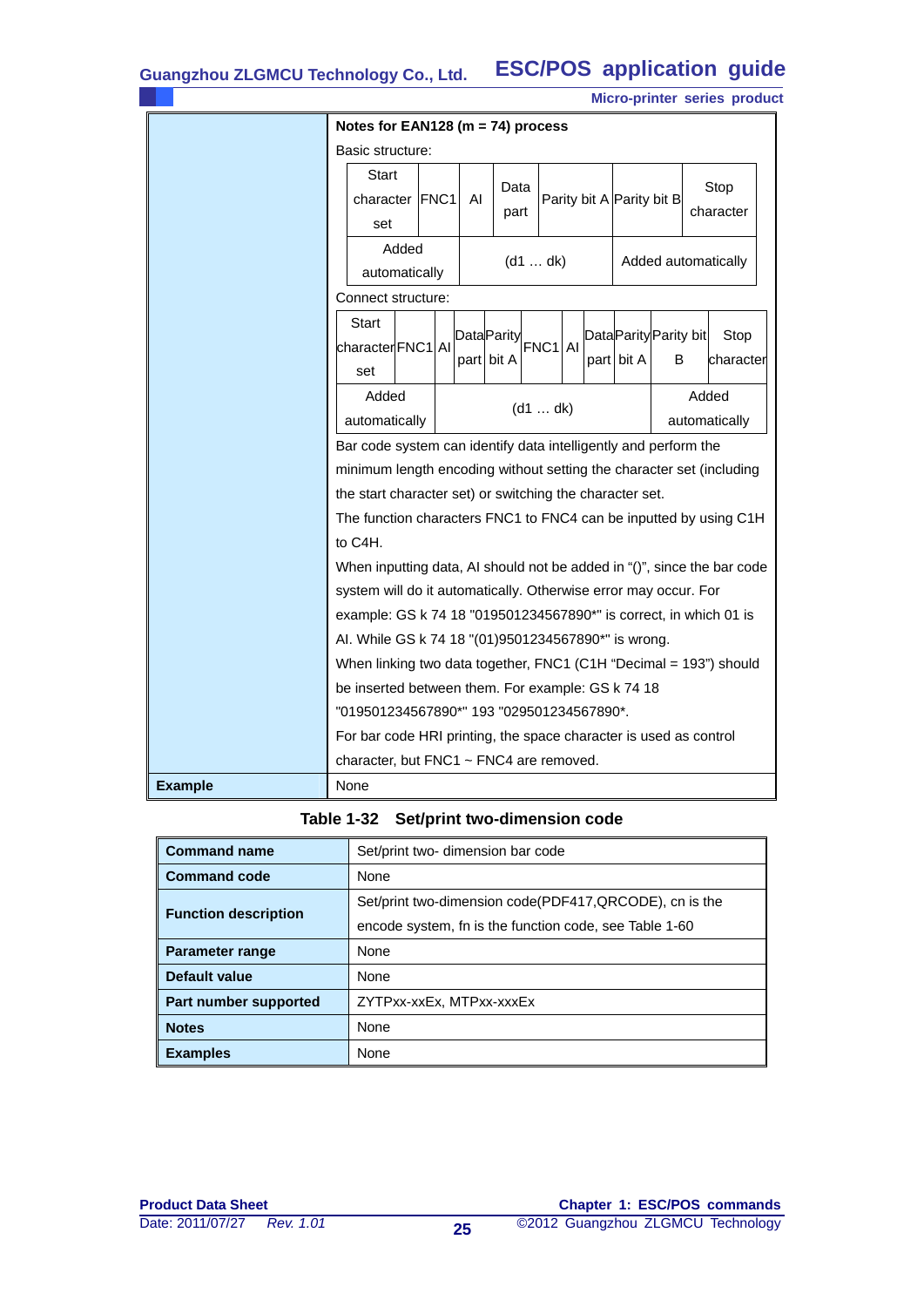| <b>Command name</b>         | PDF417: set the number of columns in the data area                   |  |  |  |  |  |  |
|-----------------------------|----------------------------------------------------------------------|--|--|--|--|--|--|
|                             | ASCII:<br>GS (<br>k pL pH cn fn n                                    |  |  |  |  |  |  |
| <b>Command code</b>         | Decimal:<br>29<br>40<br>107 pL pH 48 65 n                            |  |  |  |  |  |  |
|                             | Hexadecimal:<br>1D<br>28<br>6B pL pH 30 41 n                         |  |  |  |  |  |  |
|                             | Set the number of columns in the data area, the meanings of          |  |  |  |  |  |  |
|                             | parameter n are as follows:                                          |  |  |  |  |  |  |
| <b>Function description</b> | When n is 0, specifies automatic processing                          |  |  |  |  |  |  |
|                             | When n is not 0, sets the number of columns in the data region to    |  |  |  |  |  |  |
|                             | n codeword                                                           |  |  |  |  |  |  |
|                             | $(pL+pH\times256)=3$ (pL=3, pH=0)                                    |  |  |  |  |  |  |
|                             | $cn = 48$                                                            |  |  |  |  |  |  |
| <b>Parameter range</b>      | $fn=65$                                                              |  |  |  |  |  |  |
|                             | $0 \le n \le 30$                                                     |  |  |  |  |  |  |
| <b>Default value</b>        | $n=0$                                                                |  |  |  |  |  |  |
| Part number supported       | ZYTPxx-xxxEx, MTPxx-xxxEx                                            |  |  |  |  |  |  |
|                             | This command affects the processing of <function 081=""></function>  |  |  |  |  |  |  |
|                             | When auto processing $(n = 0)$ is specified, the maximum number      |  |  |  |  |  |  |
|                             | of columns in the data area is 30 columns.                           |  |  |  |  |  |  |
|                             | When automatic processing $(n = 0)$ is specified, the number of      |  |  |  |  |  |  |
|                             | columns is calculated by the print area, when processing module      |  |  |  |  |  |  |
| <b>Notes</b>                | width (Function 067), and option setting (Function 070).             |  |  |  |  |  |  |
|                             | The number of columns in the data area doesn't include start         |  |  |  |  |  |  |
|                             | character, stop character, indicator codeword of left and right in a |  |  |  |  |  |  |
|                             | sense.                                                               |  |  |  |  |  |  |
|                             | Settings of this function are effective until ESC @ is executed,     |  |  |  |  |  |  |
|                             | the printer is reset, or the power is turned off.                    |  |  |  |  |  |  |
| <b>Example</b>              | None                                                                 |  |  |  |  |  |  |

# **Table 1-33 <function 065>PDF417: Set the number of columns in the data area**

| Table 1-34 <function 066="">PDF417: Set the number of rows</function> |
|-----------------------------------------------------------------------|
|-----------------------------------------------------------------------|

| <b>Command name</b>         | PDF417: set the number of rows                                                                                                        |  |  |  |  |
|-----------------------------|---------------------------------------------------------------------------------------------------------------------------------------|--|--|--|--|
|                             | ASCII: The control of the control of the control of the control of the control of the control of the control o<br>GS (k pL pH cn fn n |  |  |  |  |
| <b>Command code</b>         | Decimal: 29 40 107 pL pH 48 66 n                                                                                                      |  |  |  |  |
|                             | Hexadecimal: 1D 28 6B pL pH 30 42 n                                                                                                   |  |  |  |  |
|                             | Set the number of rows for PDF417, the meanings of parameter                                                                          |  |  |  |  |
| <b>Function description</b> | n are as follows:                                                                                                                     |  |  |  |  |
|                             | When n=0, specifies automatic processing                                                                                              |  |  |  |  |
|                             | When n is not 0, set the number of rows to n rows                                                                                     |  |  |  |  |
|                             | $(pL+pH\times256)=3$ (pL=3,pH=0)                                                                                                      |  |  |  |  |
| Parameter range             | $cn = 48$                                                                                                                             |  |  |  |  |
|                             | $fn = 66$                                                                                                                             |  |  |  |  |
|                             | n=0,3≤n≤90                                                                                                                            |  |  |  |  |
| Default value               | $n=0$                                                                                                                                 |  |  |  |  |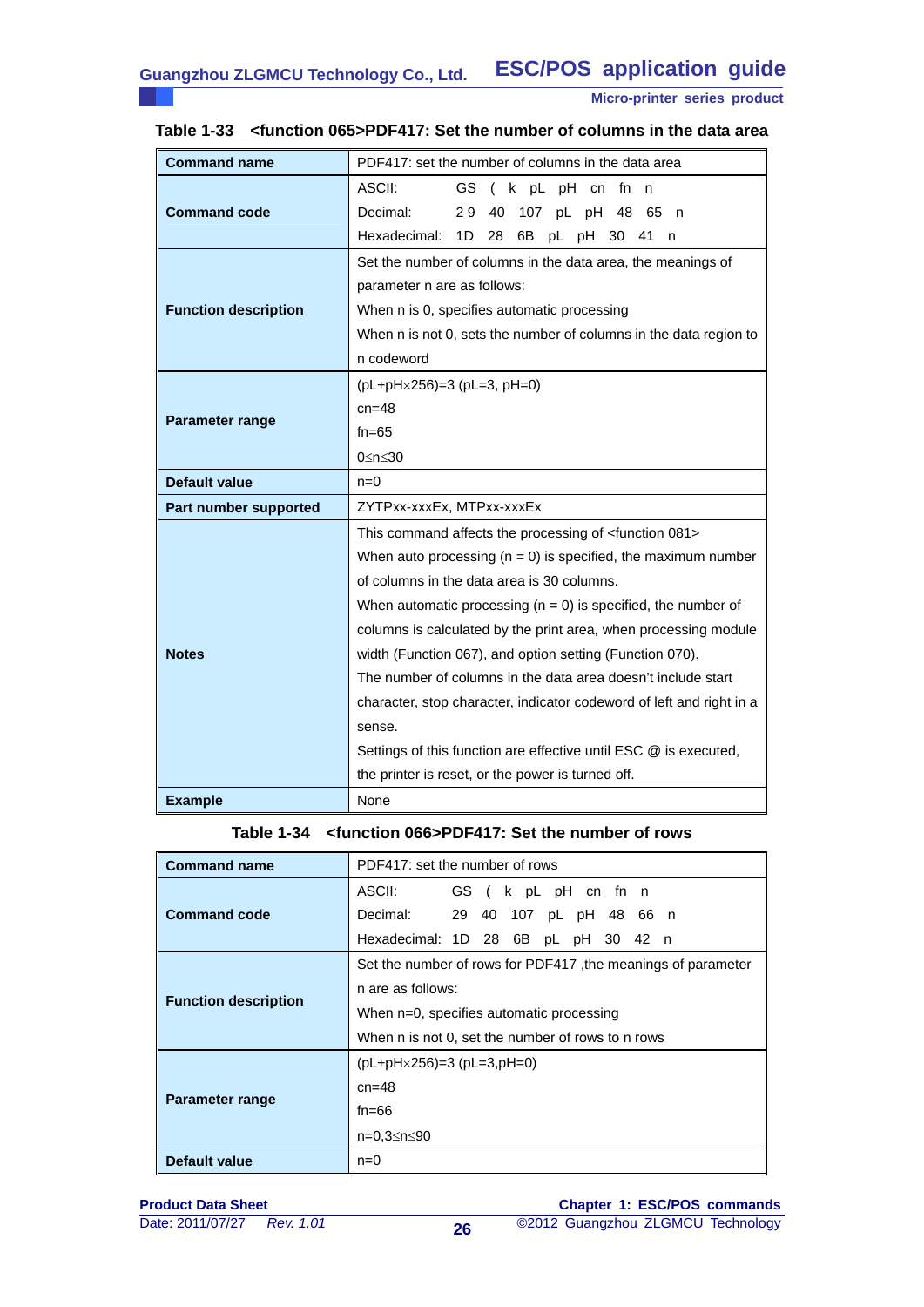| Part number supported | ZYTPxx-xxxEx, MTPxx-xxxEx                                           |
|-----------------------|---------------------------------------------------------------------|
|                       | This command affects the processing of <function 081=""></function> |
|                       | When automatic processing $(n = 0)$ is specified, the maximum       |
|                       | number of rows is 90                                                |
| <b>Notes</b>          | When automatic processing $(n = 0)$ is specified, the number of     |
|                       | rows is calculated by the print area, line height stunction 68>     |
|                       | Settings of this function are effective until ESC @ is executed,    |
|                       | the printer is reset, or the power is turned off.                   |
| <b>Example</b>        | None                                                                |

| <b>Command name</b>         | PDF417: Set the width of the module                                 |  |  |  |  |  |
|-----------------------------|---------------------------------------------------------------------|--|--|--|--|--|
|                             | ASCII:<br>GS (k pL pH cn fn n                                       |  |  |  |  |  |
| <b>Command code</b>         | Decimal:<br>29 40 107 pL pH 48 67 n                                 |  |  |  |  |  |
|                             | Hexadecimal: 1D 28 6B pL pH 30 43 n                                 |  |  |  |  |  |
| <b>Function description</b> | Set the module width for PDF417 to n dots                           |  |  |  |  |  |
|                             | $(pL+pH\times256)=3(pL=3,pH=0)$                                     |  |  |  |  |  |
| Parameter range             | $cn = 48$                                                           |  |  |  |  |  |
|                             | $fn=67$                                                             |  |  |  |  |  |
|                             | $2 \le n \le 8$                                                     |  |  |  |  |  |
| Default value               | $n=3$                                                               |  |  |  |  |  |
| Part number supported       | ZYTPxx-xxxEx, MTPxx-xxxEx                                           |  |  |  |  |  |
|                             | This command affects the processing of <function 081=""></function> |  |  |  |  |  |
| <b>Notes</b>                | Settings of this function are effective until ESC @ is executed,    |  |  |  |  |  |
|                             | the printer is reset, or the power is turned off.                   |  |  |  |  |  |
| <b>Example</b>              | None                                                                |  |  |  |  |  |

# **Table 1-35 <function 067>PDF417: Set the unit width**

# **Table 1-36 <function 068>PDF417: Set the row height**

| <b>Command name</b>         | PDF417: set the row height                                          |  |  |  |  |  |
|-----------------------------|---------------------------------------------------------------------|--|--|--|--|--|
|                             | ASCII:<br>GS (k pL pH cn fn n                                       |  |  |  |  |  |
| <b>Command code</b>         | Decimal:<br>29 40 107 pL pH 48 68 n                                 |  |  |  |  |  |
|                             | Hexadecimal: 1D 28 6B pL pH 30 44 n                                 |  |  |  |  |  |
| <b>Function description</b> | Set the row height for PDF417 to $n \times 2 \times$ dots           |  |  |  |  |  |
|                             | $(pL+pH\times256)=3(pL=3,pH=0)$                                     |  |  |  |  |  |
| Parameter range             | $cn=48$                                                             |  |  |  |  |  |
|                             | $fn = 68$                                                           |  |  |  |  |  |
|                             | $2 \le n \le 8$                                                     |  |  |  |  |  |
| Default value               | $n=3$                                                               |  |  |  |  |  |
| Part number supported       | ZYTPxx-xxxEx, MTPxx-xxxEx                                           |  |  |  |  |  |
|                             | This command affects the processing of <function 081=""></function> |  |  |  |  |  |
| <b>Notes</b>                | Settings of this function are effective until ESC @ is executed,    |  |  |  |  |  |
|                             | the printer is reset, or the power is turned off.                   |  |  |  |  |  |
| <b>Example</b>              | None                                                                |  |  |  |  |  |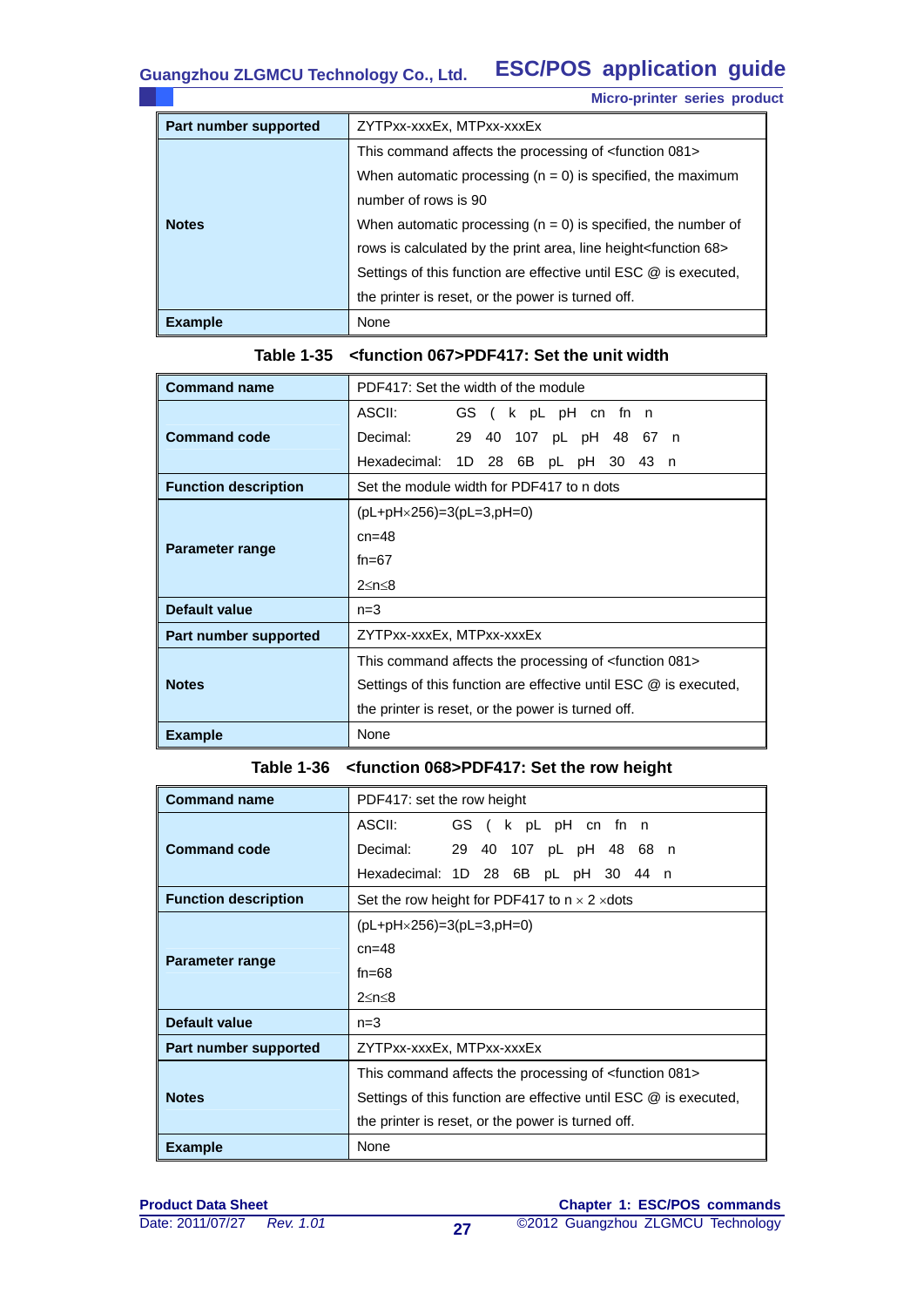| <b>Command name</b>         |                                                                                    |                                       |                                                   | PDF417: set the error correction level                              |                                                                        |                                                                             |  |
|-----------------------------|------------------------------------------------------------------------------------|---------------------------------------|---------------------------------------------------|---------------------------------------------------------------------|------------------------------------------------------------------------|-----------------------------------------------------------------------------|--|
|                             | ASCII:<br>GS (k pL pH cn fn m<br>n,                                                |                                       |                                                   |                                                                     |                                                                        |                                                                             |  |
| <b>Command code</b>         | Decimal:<br>29<br>40<br>107 pL pH 48 69<br>m<br>n                                  |                                       |                                                   |                                                                     |                                                                        |                                                                             |  |
|                             | Hexadecimal:<br>1D<br>28<br>6B<br>pL pH 30 45 m<br>n,                              |                                       |                                                   |                                                                     |                                                                        |                                                                             |  |
| <b>Function description</b> | Set the error correction level for PDF417                                          |                                       |                                                   |                                                                     |                                                                        |                                                                             |  |
|                             |                                                                                    | m                                     |                                                   |                                                                     | <b>Explain</b>                                                         |                                                                             |  |
|                             |                                                                                    | 48                                    |                                                   |                                                                     |                                                                        | The error correction level is set by "level", 0 to 8 levels                 |  |
|                             |                                                                                    | 49                                    |                                                   |                                                                     | The error correction level is set by "ratio", which is $n \times 10\%$ |                                                                             |  |
| Parameter range             |                                                                                    | $(pl+pH \times 256)=4(pl=4,pl=0)$     |                                                   |                                                                     |                                                                        |                                                                             |  |
|                             | $cn = 48$ fn=69                                                                    |                                       |                                                   |                                                                     |                                                                        |                                                                             |  |
|                             | 48≤n≤56(m=48),1≤n≤40(m=49)                                                         |                                       |                                                   |                                                                     |                                                                        |                                                                             |  |
| <b>Default value</b>        |                                                                                    |                                       | m=48, n=48 (level: 0)                             |                                                                     |                                                                        |                                                                             |  |
| <b>Part number</b>          |                                                                                    |                                       |                                                   | ZYTPxx-xxxEx, MTPxx-xxxEx                                           |                                                                        |                                                                             |  |
| supported                   |                                                                                    |                                       |                                                   |                                                                     |                                                                        |                                                                             |  |
|                             |                                                                                    |                                       |                                                   | This command affects the processing of <function 081=""></function> |                                                                        |                                                                             |  |
|                             |                                                                                    |                                       |                                                   |                                                                     |                                                                        | Error correction level specified by "level" ( $m = 48$ ) is as follows. The |  |
|                             | number of the error correction codeword is fixed regardless of the number          |                                       |                                                   |                                                                     |                                                                        |                                                                             |  |
|                             | of codewords in the data area.                                                     |                                       |                                                   |                                                                     |                                                                        |                                                                             |  |
|                             | <b>Function</b><br>Number of correction codeword<br>n                              |                                       |                                                   |                                                                     |                                                                        |                                                                             |  |
|                             | Error correction level 0<br>48<br>2                                                |                                       |                                                   |                                                                     |                                                                        |                                                                             |  |
|                             |                                                                                    | 49                                    |                                                   | Error correction level 1                                            |                                                                        | 4                                                                           |  |
|                             |                                                                                    | 50                                    |                                                   | Error correction level 2                                            |                                                                        | 8                                                                           |  |
|                             |                                                                                    | 51                                    |                                                   | Error correction level 3                                            |                                                                        | 16                                                                          |  |
|                             |                                                                                    | Error correction level 4<br>32<br>52  |                                                   |                                                                     |                                                                        |                                                                             |  |
|                             | Error correction level 5<br>53<br>64                                               |                                       |                                                   |                                                                     |                                                                        |                                                                             |  |
|                             | Error correction level 6<br>128<br>54                                              |                                       |                                                   |                                                                     |                                                                        |                                                                             |  |
|                             |                                                                                    | 55                                    |                                                   | Error correction level 7                                            | 256                                                                    |                                                                             |  |
| <b>Notes</b>                |                                                                                    | 56<br>Error correction level 8<br>512 |                                                   |                                                                     |                                                                        |                                                                             |  |
|                             | Error correction level specified by "ratio" ( $m = 49$ ) is as follows. The number |                                       |                                                   |                                                                     |                                                                        |                                                                             |  |
|                             | of the error correction codeword is changeable in proportion to the number         |                                       |                                                   |                                                                     |                                                                        |                                                                             |  |
|                             | of the codeword in the data area.                                                  |                                       |                                                   |                                                                     |                                                                        |                                                                             |  |
|                             | Number of error<br><b>Correction level</b><br>n<br>correction codeword             |                                       |                                                   |                                                                     |                                                                        |                                                                             |  |
|                             | Error correction scale 0                                                           |                                       |                                                   |                                                                     |                                                                        | 4                                                                           |  |
|                             |                                                                                    | $0 - 3$<br>Error correction scale 1   |                                                   |                                                                     |                                                                        | 8                                                                           |  |
|                             |                                                                                    |                                       | $4 - 10$<br>$11 - 20$<br>Error correction scale 2 |                                                                     |                                                                        | 16                                                                          |  |
|                             |                                                                                    | $21 - 45$                             |                                                   | Error correction scale 3                                            |                                                                        | 32                                                                          |  |
|                             |                                                                                    | 46~100                                |                                                   | Error correction scale 4                                            |                                                                        | 64                                                                          |  |
|                             |                                                                                    | 101~200                               |                                                   | Error correction scale 5                                            |                                                                        | 128                                                                         |  |
|                             |                                                                                    | 201~400                               |                                                   | Error correction scale 6                                            |                                                                        | 256                                                                         |  |
|                             |                                                                                    | 401 or more                           |                                                   | Error correction scale 7                                            |                                                                        | 512                                                                         |  |
|                             |                                                                                    |                                       |                                                   |                                                                     |                                                                        |                                                                             |  |

# **Table 1-37 <function 069>PDF417: Set the error correction level**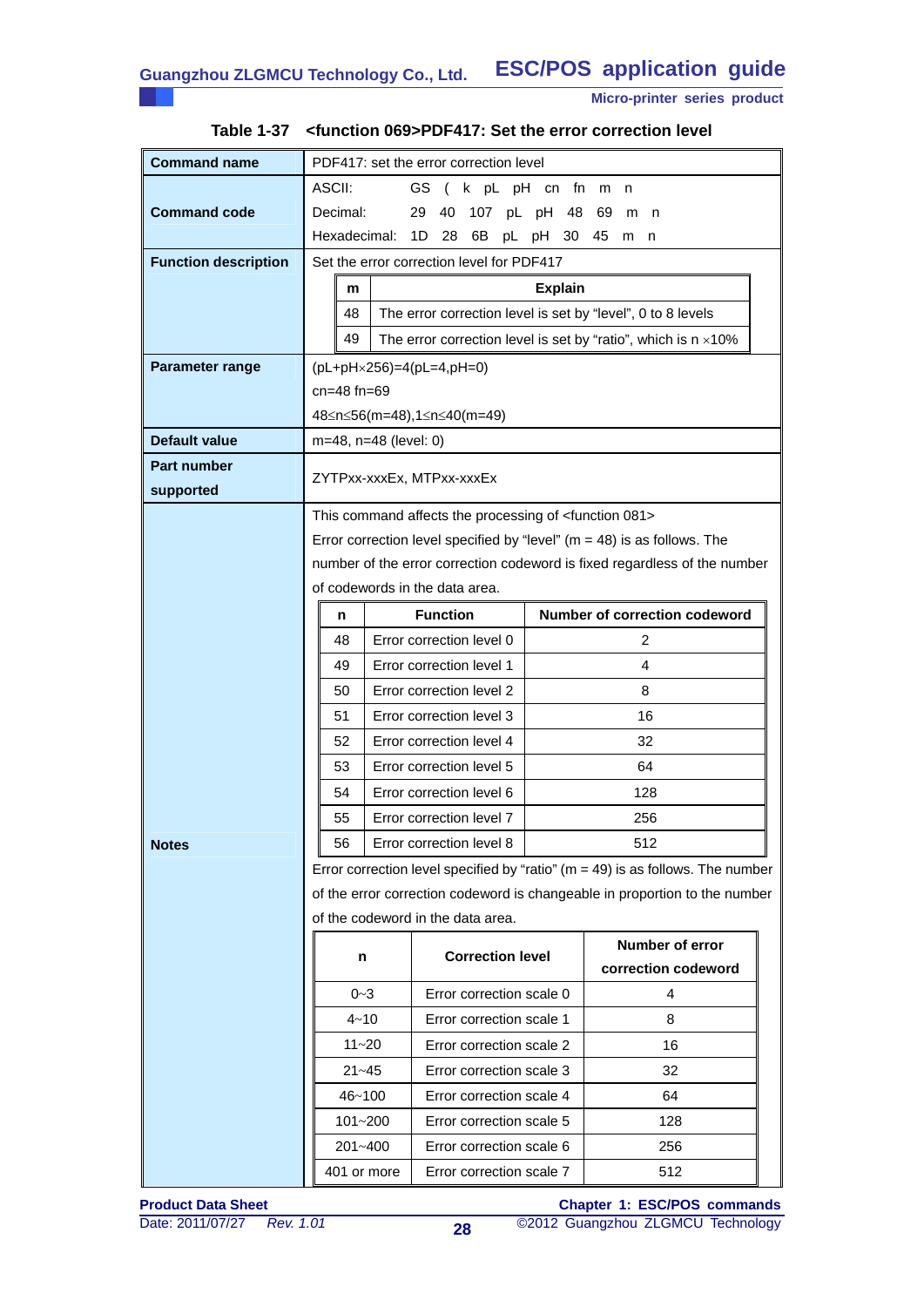#### **ESC/POS application guide Guangzhou ZLGMCU Technology Co., Ltd.**

|                | <b>Micro-printer series product</b>                                             |
|----------------|---------------------------------------------------------------------------------|
|                | The error correction codeword calculated by modulus 929.                        |
|                | Settings of this function are effective until ESC @ is executed, the printer is |
|                | reset, or the power is turned off.                                              |
| <b>Example</b> | None                                                                            |

## **Table 1-38 <function 070>PDF417: Set/cancel the truncated mode**

| <b>Command name</b>         | PDF417: set/cancel the truncated mode                               |  |  |  |  |  |
|-----------------------------|---------------------------------------------------------------------|--|--|--|--|--|
|                             | ASCII:<br>GS (k pL pH cn fn n                                       |  |  |  |  |  |
| <b>Command code</b>         | Decimal:<br>29 40 107 pLpH 48 70 n                                  |  |  |  |  |  |
|                             | Hexadecimal: 1D 28 6B pL pH 30 46 n                                 |  |  |  |  |  |
| <b>Function description</b> | Set/cancel the truncated mode for PDF417, $n = 0$ for standard      |  |  |  |  |  |
|                             | mode, n=1 for truncated mode                                        |  |  |  |  |  |
|                             | $(pL+pH\times256)=3(pL=3,pH=0)$                                     |  |  |  |  |  |
| <b>Parameter range</b>      | $cn=48$                                                             |  |  |  |  |  |
|                             | $fn=70$                                                             |  |  |  |  |  |
|                             | $n=0,1$                                                             |  |  |  |  |  |
| Default value               | $n=0$                                                               |  |  |  |  |  |
| Part number supported       | ZYTPxx-xxxEx, MTPxx-xxxEx                                           |  |  |  |  |  |
|                             | This command affects the processing of <function 081=""></function> |  |  |  |  |  |
| <b>Notes</b>                | Settings of this function are effective until ESC @ is executed,    |  |  |  |  |  |
|                             | the printer is reset, or the power is turned off.                   |  |  |  |  |  |
| <b>Example</b>              | None                                                                |  |  |  |  |  |

## **Table 1-39 <function 080>PDF417: Transfer the data to the encode buffer**

| <b>Command name</b>         | PDF417: transfer the data to the encode buffer                              |  |  |  |  |  |  |
|-----------------------------|-----------------------------------------------------------------------------|--|--|--|--|--|--|
|                             | ASCII:<br>GS (k pL pH cn fn m dldk                                          |  |  |  |  |  |  |
| <b>Command code</b>         | Decimal:<br>29<br>40<br>107 pL pH 48 70 48 dldk                             |  |  |  |  |  |  |
|                             | Hexadecimal:<br>28 6B pL pH<br>1D<br>30 46 30 dldk                          |  |  |  |  |  |  |
| <b>Function description</b> | Transfer the data for PDF417 (d1 dk) to the encode buffer                   |  |  |  |  |  |  |
|                             | 4≤(pL+pH×256)≤2710                                                          |  |  |  |  |  |  |
|                             | $cn = 48$                                                                   |  |  |  |  |  |  |
|                             | $fn = 80$                                                                   |  |  |  |  |  |  |
| Parameter range             | $m = 48$                                                                    |  |  |  |  |  |  |
|                             | 0≤d≤255                                                                     |  |  |  |  |  |  |
|                             | $k=(pL+pH\times256)-3$                                                      |  |  |  |  |  |  |
| Default value               | <b>None</b>                                                                 |  |  |  |  |  |  |
| Part number supported       | ZYTPxx-xxxEx, MTPxx-xxxEx                                                   |  |  |  |  |  |  |
|                             | This command affects the processing of <function 081=""></function>         |  |  |  |  |  |  |
|                             | After the <function 081=""> is executed, data is kept until next</function> |  |  |  |  |  |  |
|                             | setting                                                                     |  |  |  |  |  |  |
| <b>Notes</b>                | k bytes of d1dk are processed as encode data                                |  |  |  |  |  |  |
|                             | Be sure not to include the following data in the data d1dk,                 |  |  |  |  |  |  |
|                             | because they are added automatically by encode system: start                |  |  |  |  |  |  |
|                             | character, stop character, indicator codeword of left and right,            |  |  |  |  |  |  |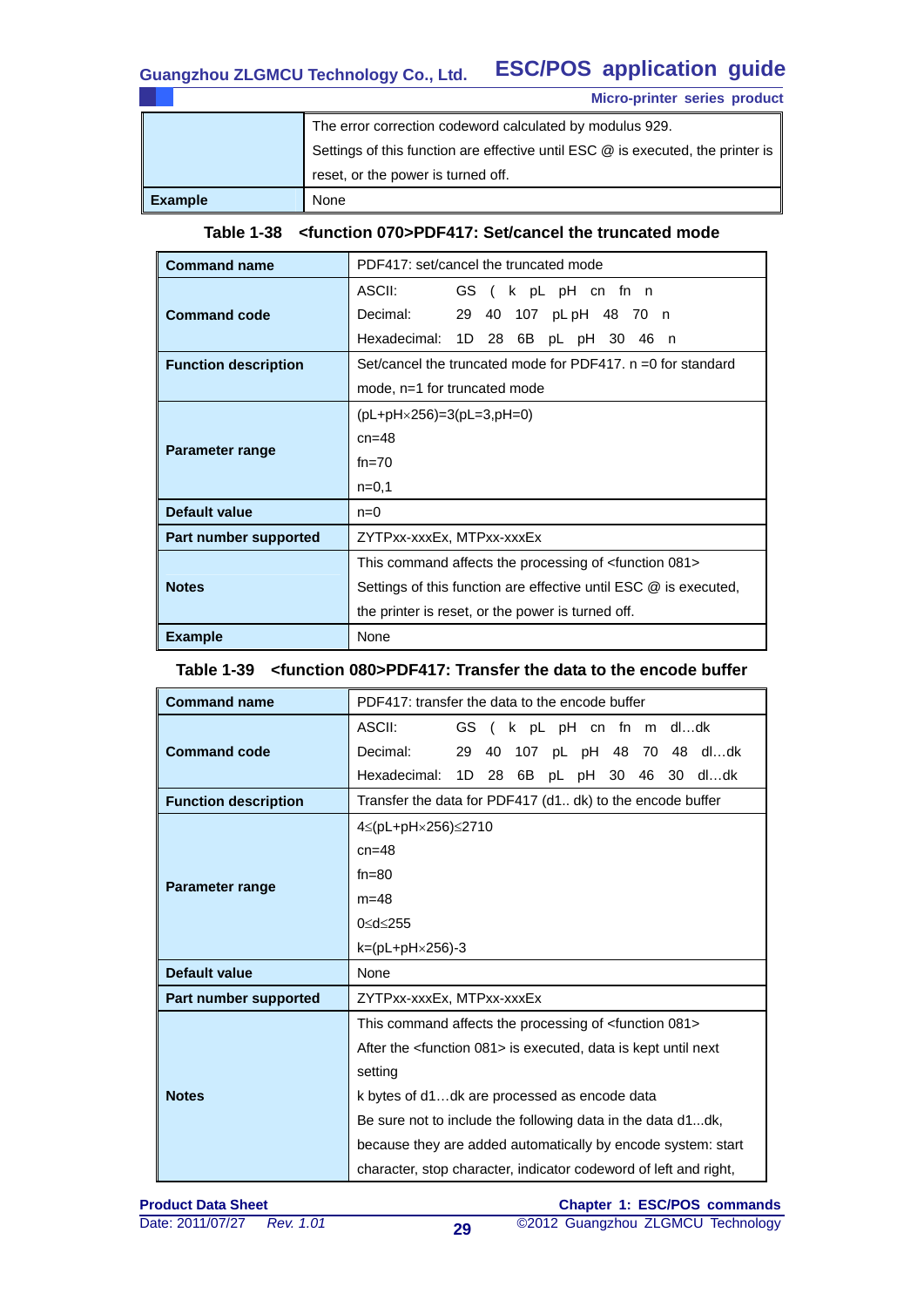#### **ESC/POS application guide Guangzhou ZLGMCU Technology Co., Ltd.**

**Micro-printer series product**

|                        | descriptor of symbol length and error correction codeword.       |
|------------------------|------------------------------------------------------------------|
|                        | Settings of this function are effective until ESC @ is executed, |
|                        | the printer is reset, or the power is turned off.                |
| $\blacksquare$ Example | <b>None</b>                                                      |

# **Table 1-40 <function 081>PDF417: Print the two-dimension bar code in encode buffer**

| <b>Command name</b>         | PDF417: print the two-dimension bar code in encode buffer               |  |  |  |  |  |  |
|-----------------------------|-------------------------------------------------------------------------|--|--|--|--|--|--|
|                             | ASCII:<br>GS (k pL pH cn fn m                                           |  |  |  |  |  |  |
| <b>Command code</b>         | Decimal:<br>29<br>107 pL pH 48<br>40<br>- 81<br>m                       |  |  |  |  |  |  |
|                             | Hexadecimal:<br>1D<br>28<br>6B<br>pL pH<br>30<br>51<br>m                |  |  |  |  |  |  |
| <b>Function description</b> | Encode and print the data in encode buffer with PDF417                  |  |  |  |  |  |  |
|                             | (pL+pH×256)=3(pL=3, pH=0)                                               |  |  |  |  |  |  |
|                             | $cn = 48$                                                               |  |  |  |  |  |  |
| Parameter range             | $fn = 81$                                                               |  |  |  |  |  |  |
|                             | $m = 48$                                                                |  |  |  |  |  |  |
| <b>Default value</b>        | None                                                                    |  |  |  |  |  |  |
| Part number supported       | ZYTPxx-xxxEx, MTPxx-xxxEx                                               |  |  |  |  |  |  |
|                             | If the size of the two-dimension exceeds the printing area, then        |  |  |  |  |  |  |
|                             | the print task will be canceled.                                        |  |  |  |  |  |  |
|                             | If the encode buffer is empty, then the print task will be canceled     |  |  |  |  |  |  |
|                             | If (the number of columns $\times$ the number of rows) is less than the |  |  |  |  |  |  |
|                             | number of codeword, then the print task will be canceled.               |  |  |  |  |  |  |
| <b>Notes</b>                | If the number of codeword exceeds 928, then the print task will         |  |  |  |  |  |  |
|                             | be canceled.                                                            |  |  |  |  |  |  |
|                             | The start character, stop character, indicator codeword of left and     |  |  |  |  |  |  |
|                             | right, descriptor of length and error correction code are added by      |  |  |  |  |  |  |
|                             | encode system automatically.                                            |  |  |  |  |  |  |
|                             | The error correction code is calculated by modulus 929.                 |  |  |  |  |  |  |
| <b>Example</b>              | None                                                                    |  |  |  |  |  |  |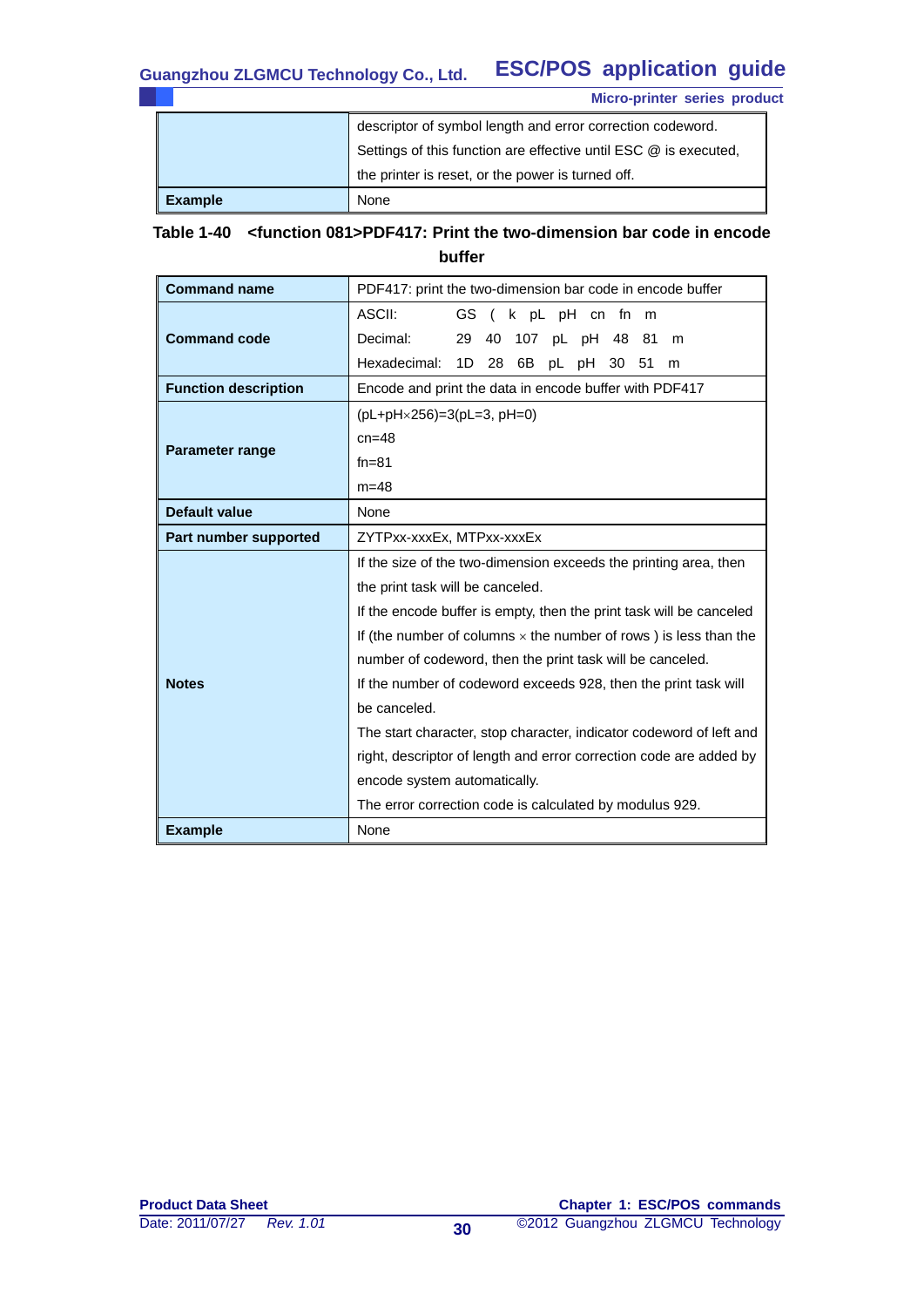| <b>Command name</b>         | QR Code: set the size of module                                      |  |  |  |  |  |
|-----------------------------|----------------------------------------------------------------------|--|--|--|--|--|
|                             | ASCII:<br>GS (k pL pH cn fn n                                        |  |  |  |  |  |
| <b>Command code</b>         | Decimal:<br>29 40 107 pL pH 49 67 n                                  |  |  |  |  |  |
|                             | Hexadecimal: 1D 28 6B pL pH 31 43 n                                  |  |  |  |  |  |
| <b>Function description</b> | Sets the size of the module for QR Code to n dots.                   |  |  |  |  |  |
|                             | $(pL+pH\times256)=3(pL=3, pH=0)$                                     |  |  |  |  |  |
| Parameter range             | $cn = 49$                                                            |  |  |  |  |  |
|                             | $fn=67$                                                              |  |  |  |  |  |
|                             | 1 < n < 16                                                           |  |  |  |  |  |
| Default value               | $n=3$                                                                |  |  |  |  |  |
| Part number supported       | ZYTPxx-xxxEx, MTPxx-xxxEx                                            |  |  |  |  |  |
|                             | This commands affects the processing of <function 181=""></function> |  |  |  |  |  |
| <b>Notes</b>                | $n =$ width of a module = height of a module.                        |  |  |  |  |  |
|                             | Settings of this function are effective until ESC @ is executed,     |  |  |  |  |  |
|                             | the printer is reset, or the power is turned off.                    |  |  |  |  |  |
| <b>Example</b>              | None                                                                 |  |  |  |  |  |

# **Table 1-41 <function 167>QR Code: Set the size of module**

## **Table 1-42 <function 169>QR Code: Select the error correction level**

| <b>Command name</b>         |                                                                                                                       | QR Code: Select the error correction level |                                       |                                                                      |  |  |
|-----------------------------|-----------------------------------------------------------------------------------------------------------------------|--------------------------------------------|---------------------------------------|----------------------------------------------------------------------|--|--|
|                             | ASCII:<br>GS (k pL pH cn fn n                                                                                         |                                            |                                       |                                                                      |  |  |
| Command code                | Decimal:                                                                                                              |                                            | 29<br>40                              | 107 pL pH 49<br>69 n                                                 |  |  |
|                             |                                                                                                                       | Hexadecimal:                               | 1D                                    | 28 6B pL pH 31<br>45 n                                               |  |  |
|                             | Select the error correction level for QR Code, the meaning of                                                         |                                            |                                       |                                                                      |  |  |
|                             | parameter n is as follows:                                                                                            |                                            |                                       |                                                                      |  |  |
|                             | function<br>Recovery capacity(%)<br>n                                                                                 |                                            |                                       |                                                                      |  |  |
| <b>Function description</b> |                                                                                                                       | 48                                         | Level L                               | $\overline{7}$                                                       |  |  |
|                             |                                                                                                                       | 49                                         | Level M                               | 15                                                                   |  |  |
|                             |                                                                                                                       | 50                                         | Level Q                               | 25                                                                   |  |  |
|                             |                                                                                                                       | 51                                         | Level H                               | 30                                                                   |  |  |
|                             | $(pl+pH \times 256)=3(pl=3, pH=0)$                                                                                    |                                            |                                       |                                                                      |  |  |
|                             | $cn = 49$                                                                                                             |                                            |                                       |                                                                      |  |  |
| <b>Parameter range</b>      | $fn = 69$                                                                                                             |                                            |                                       |                                                                      |  |  |
|                             | 48 <n<51< td=""></n<51<>                                                                                              |                                            |                                       |                                                                      |  |  |
| <b>Default value</b>        | $n = 48$                                                                                                              |                                            |                                       |                                                                      |  |  |
| Part number supported       | ZYTPxx-xxxEx, MTPxx-xxxEx                                                                                             |                                            |                                       |                                                                      |  |  |
|                             |                                                                                                                       |                                            |                                       | This commands affects the processing of <function 181=""></function> |  |  |
|                             |                                                                                                                       |                                            |                                       | QR Code employs Reed-Solomon error correction to generate a          |  |  |
| <b>Notes</b>                |                                                                                                                       |                                            | series of error correction codewords. |                                                                      |  |  |
|                             | Settings of this function are effective until ESC @ is executed,<br>the printer is reset, or the power is turned off. |                                            |                                       |                                                                      |  |  |
|                             |                                                                                                                       |                                            |                                       |                                                                      |  |  |
| <b>Example</b>              | None                                                                                                                  |                                            |                                       |                                                                      |  |  |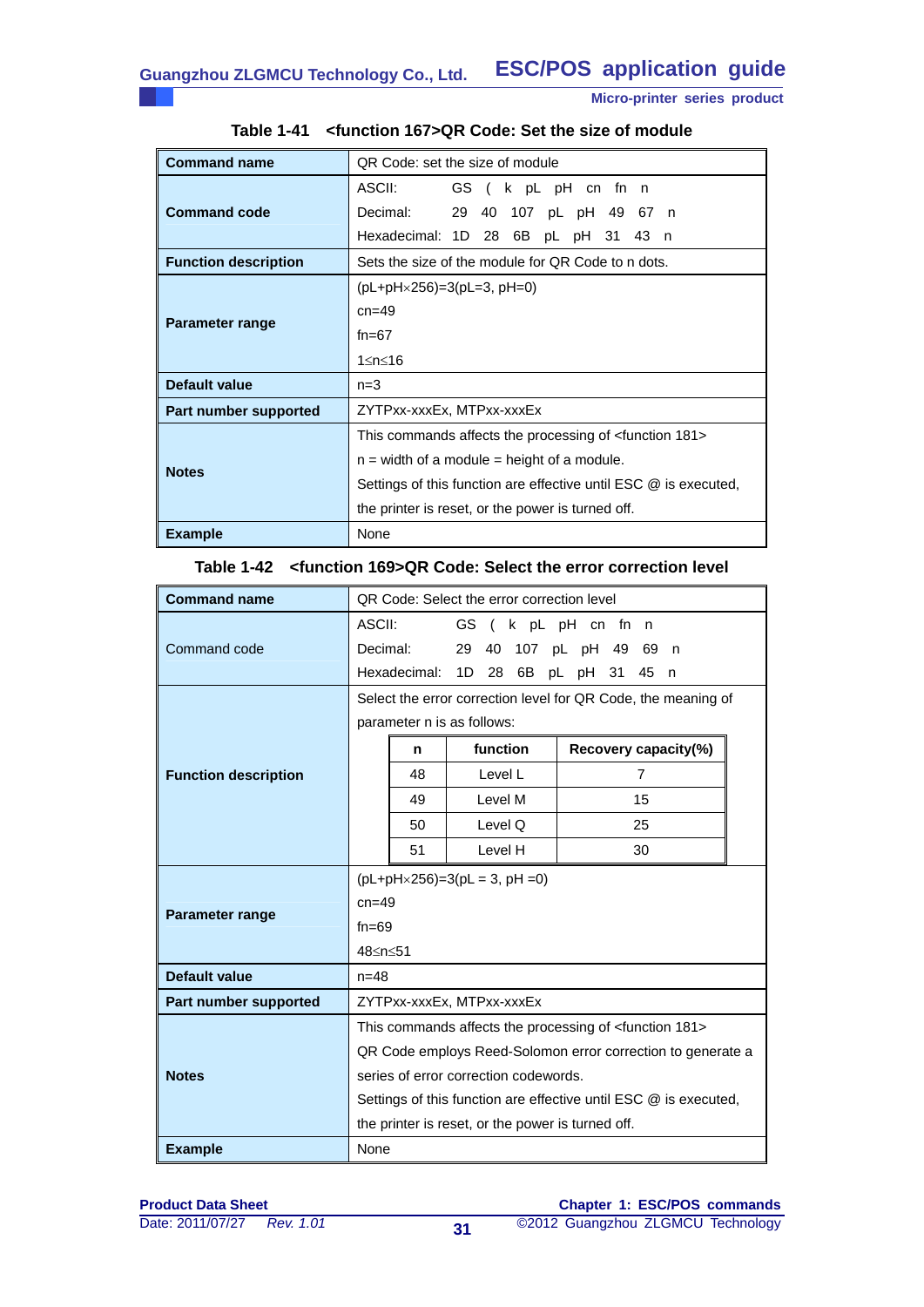| <b>Command name</b>         | QR Code: transfer the data to encode buffer                                 |                                                             |  |  |  |  |
|-----------------------------|-----------------------------------------------------------------------------|-------------------------------------------------------------|--|--|--|--|
|                             | ASCII:<br>GS                                                                | (k pL pH cn fn m d1dk                                       |  |  |  |  |
| <b>Command code</b>         | Decimal:<br>29<br>40                                                        | 107 pL pH 49<br>80 48 dldk                                  |  |  |  |  |
|                             | Hexadecimal:<br>28<br>1D                                                    | 50 30 d1dk<br>6B<br>pL pH 31                                |  |  |  |  |
| <b>Function description</b> | Transfer the data for PDF417 (d1dk) to encode buffer                        |                                                             |  |  |  |  |
|                             | 4≤(Pl+pH×256)≤2710                                                          |                                                             |  |  |  |  |
|                             | $cn=49$                                                                     |                                                             |  |  |  |  |
|                             | $fn = 80$<br>$m = 48$                                                       |                                                             |  |  |  |  |
| Parameter range             |                                                                             |                                                             |  |  |  |  |
|                             | 0≤d≤255                                                                     |                                                             |  |  |  |  |
|                             | $K=(pL+pH\times256)-3$                                                      |                                                             |  |  |  |  |
| <b>Default value</b>        | None                                                                        |                                                             |  |  |  |  |
| Part number supported       | ZYTPxx-xxxEx, MTPxx-xxxEx                                                   |                                                             |  |  |  |  |
|                             | This commands affects the processing of <function 181=""></function>        |                                                             |  |  |  |  |
|                             | After the <function 081=""> is executed, data is kept until next</function> |                                                             |  |  |  |  |
|                             | setting                                                                     |                                                             |  |  |  |  |
|                             | k bytes of d1dk are processed as encode data                                |                                                             |  |  |  |  |
|                             |                                                                             | Be sure not to include the following data in the data d1dk: |  |  |  |  |
|                             | <b>Character set</b>                                                        | <b>Included character</b>                                   |  |  |  |  |
| <b>Notes</b>                | Numerical data                                                              | "0"~ "9"                                                    |  |  |  |  |
|                             |                                                                             | "0" ~ "9", "A" ~ "Z", SP, \$, %, *, +,                      |  |  |  |  |
|                             | Alphanumeric data                                                           | $-,\ldots, \frac{1}{2}$ .                                   |  |  |  |  |
|                             | Chinese                                                                     | Shift-JIS(JISX0208 standard)                                |  |  |  |  |
|                             | 8 bit data                                                                  | $00H \sim FFH$                                              |  |  |  |  |
|                             | Settings of this function are effective until ESC @ is executed,            |                                                             |  |  |  |  |
|                             | the printer is reset, or the power is turned off.                           |                                                             |  |  |  |  |
|                             | None                                                                        |                                                             |  |  |  |  |

# **Table 1-43 <function 180>QR Code: Transfer the data to encode buffer**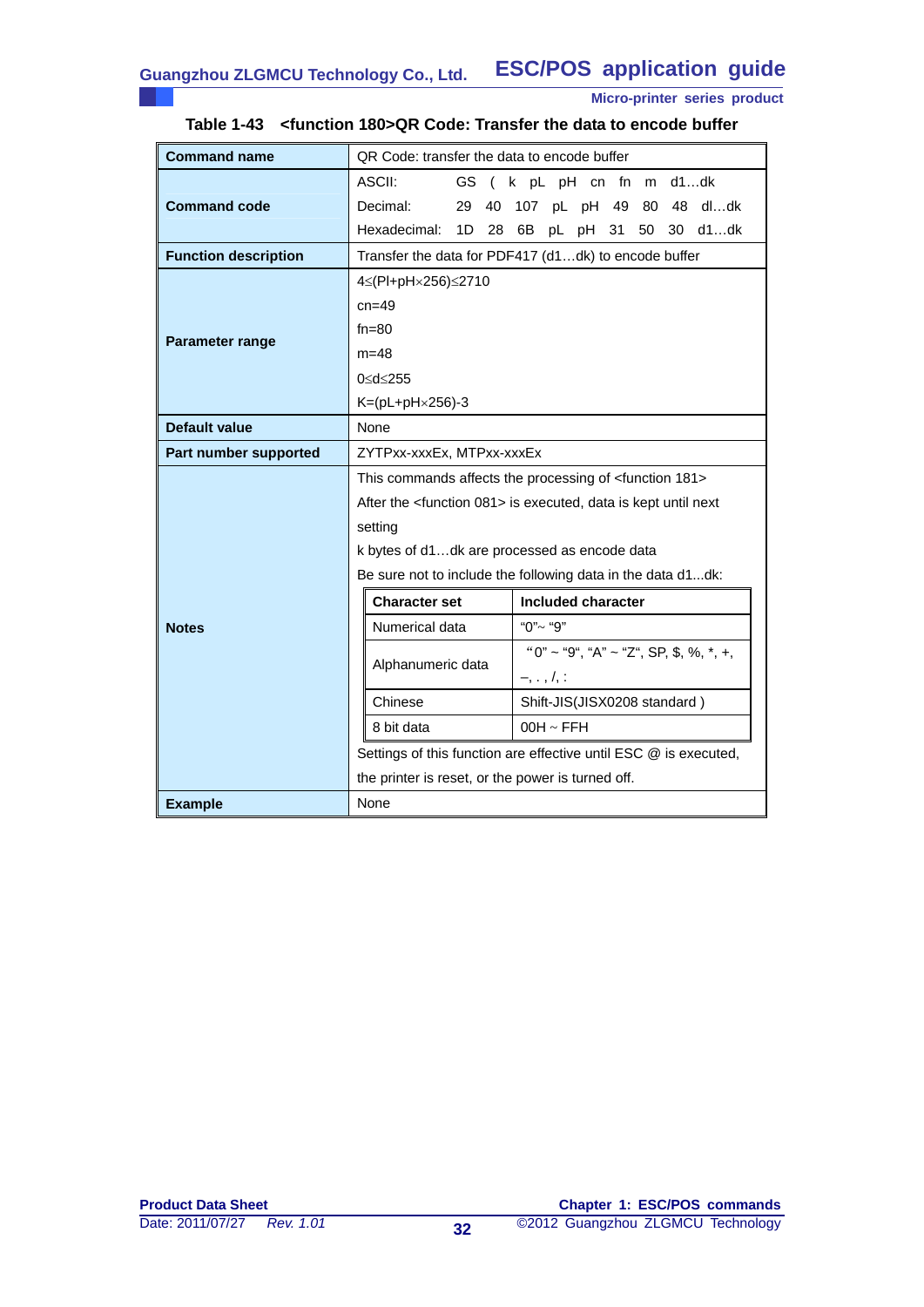# **Table 1-44 <function 181>QR Code: Print two-dimension bar code in encode buffer**

| <b>Command name</b>         | QR Code: print two-dimension bar code in encode buffer              |  |  |  |  |  |
|-----------------------------|---------------------------------------------------------------------|--|--|--|--|--|
|                             | ASCII:<br>GS (k pL pH cn fn m                                       |  |  |  |  |  |
| <b>Command code</b>         | Decimal:<br>29 40 107 pL pH 49 81 48                                |  |  |  |  |  |
|                             | Hexadecimal: 1D 28 6B pL pH 31 51 30                                |  |  |  |  |  |
| <b>Function description</b> | Encode and print the data of QR Code in encode buffer               |  |  |  |  |  |
|                             | 4≤(PI+pH×256)≤2710                                                  |  |  |  |  |  |
| Parameter range             | $cn = 49$                                                           |  |  |  |  |  |
|                             | $fn = 81$                                                           |  |  |  |  |  |
|                             | $m = 48$                                                            |  |  |  |  |  |
| Default value               | None                                                                |  |  |  |  |  |
| Part number supported       | ZYTPxx-xxxEx, MTPxx-xxxEx                                           |  |  |  |  |  |
|                             | If the size of two-dimension bar code exceeds the printing area,    |  |  |  |  |  |
| <b>Notes</b>                | then the print task will be canceled                                |  |  |  |  |  |
|                             | If the encode buffer is empty, then the print task will be canceled |  |  |  |  |  |
| <b>Example</b>              | None                                                                |  |  |  |  |  |

# **1.2.6 Label paper / black mark paper commands**

| Table 1-45 Label paper/ black mark paper commands |  |  |  |  |  |
|---------------------------------------------------|--|--|--|--|--|
|---------------------------------------------------|--|--|--|--|--|

| <b>Command name</b>         | Label paper/ black mark paper command                              |     |               |                                              |                   |
|-----------------------------|--------------------------------------------------------------------|-----|---------------|----------------------------------------------|-------------------|
| <b>Command code</b>         | None                                                               |     |               |                                              |                   |
|                             | Label paper / black mark paper commands, fn means function<br>code |     |               |                                              |                   |
|                             |                                                                    | fn  | Function code | Function description                         | see               |
|                             |                                                                    | 33  | Function 33   | Paper layout setting                         | Table 1.42        |
| <b>Function description</b> |                                                                    | 65  | Function 65   | Feed paper to the<br>label peeling position  | <b>Table 1.43</b> |
|                             |                                                                    | 66  | Function 66   | Feed paper to the<br>cutting position        | Table 1.44        |
|                             |                                                                    | 67  | Function 67   | Feed paper to the<br>print starting position | <b>Table 1.45</b> |
|                             |                                                                    | 102 | Function 102  | Set the machinery<br>parameter of printer    | Table 1.46        |
| <b>Parameter range</b>      | None                                                               |     |               |                                              |                   |
| Default value               | None                                                               |     |               |                                              |                   |
| Part number supported       | ZYTP58-Lxxx-L,MTP58-Lxxx-L,ZYTP80-CxxxC,MTP80-CxxxC                |     |               |                                              |                   |
| <b>Notes</b>                | None                                                               |     |               |                                              |                   |
| <b>Example</b>              | None                                                               |     |               |                                              |                   |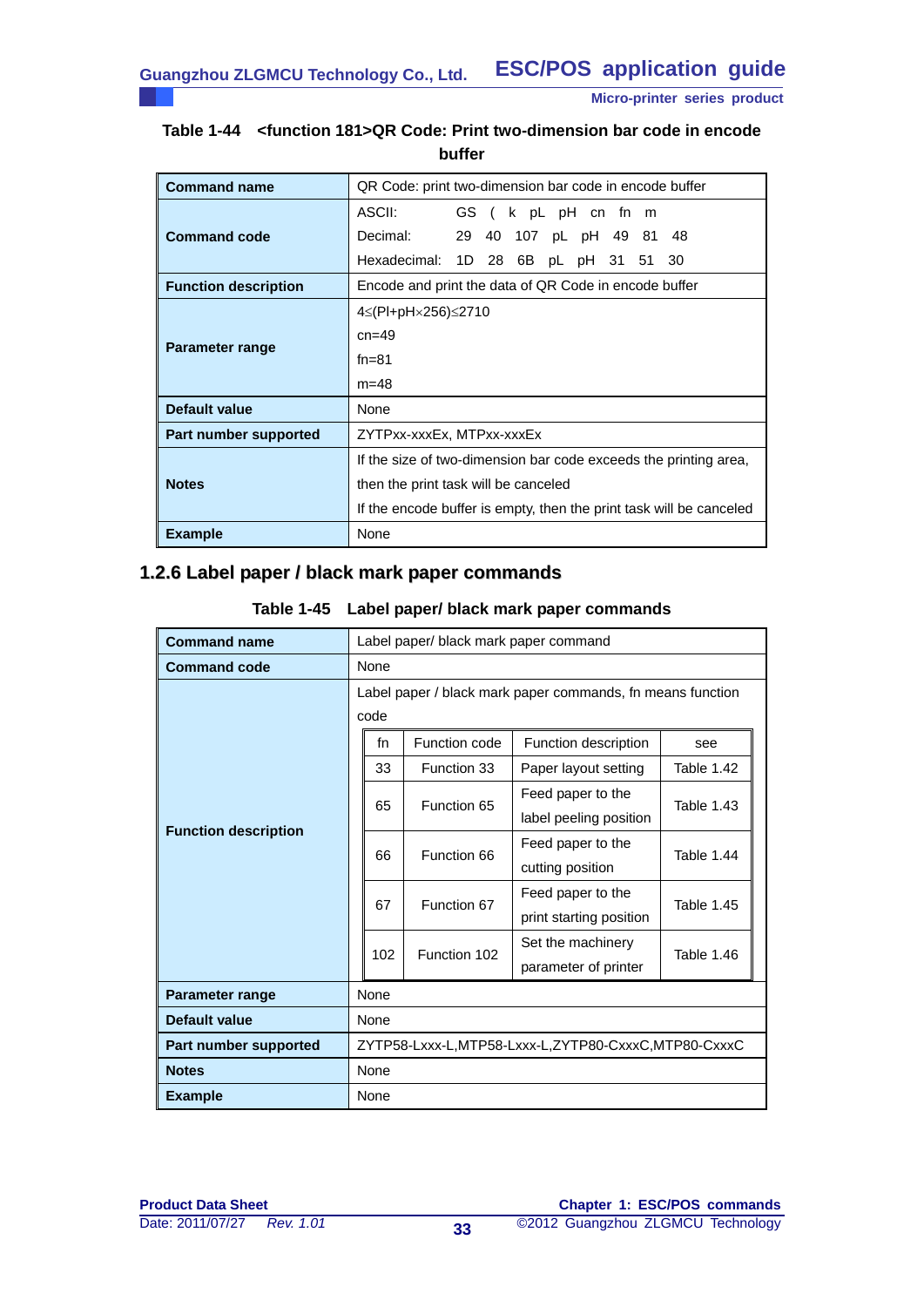| <b>Command name</b>            | Set the paper layout                                                                                                   |
|--------------------------------|------------------------------------------------------------------------------------------------------------------------|
| <b>Command</b>                 | ASCII:<br>$FS(LplpHfnsm[sa];[sb];[sc];[sd];[se];[sf];$                                                                 |
| code                           | Decimal: 28 40 76 pL pH 33 sm [sa] 59 [sb] 59 [sc] 59 [sd] 59 [se] 59 [sf] 59                                          |
|                                | Hex:<br>1C 28 4C pL pH 21 sm [sa] 3B [sb] 3B [sc] 3B [sd] 3B [se] 3B [sf] 3B                                           |
| <b>Function</b><br>description | Set the paper layout parameters: sa ~sf                                                                                |
|                                | pH=0,8≤pL≤26                                                                                                           |
|                                | $fn = 33$                                                                                                              |
|                                | ZYTP58-Lxxx-L,MTP58-Lxxx-L                                                                                             |
|                                | $sm=1$                                                                                                                 |
|                                | 0≤sb <the button="" distance="" edge="" from="" label="" of="" paper,<="" th="" the="" to="" top=""></the>             |
| <b>Parameter</b>               | O <sc<the are="" between="" distance="" label="" other="" papers,="" parameters="" reserved<="" th="" two=""></sc<the> |
| range                          | ZYTP80-CxxxC, MTP80-CxxxC:                                                                                             |
|                                | $sm = 3$<br>24≤sb< the distance from the top edge to the button edge of black mark paper,                              |
|                                | 0≤sc< the distance from the top edge to the button edge of black mark paper,                                           |
|                                | other parameters are reserved                                                                                          |
|                                | $sc + 24 \leq sb$                                                                                                      |
| <b>Default value</b>           | ZYTP58-Lxxx-L, MTP58-Lxxx-L: $sm = 1$ , sa~sf are respectively 0,0,0,0,0,0                                             |
|                                | ZYTP80-CxxxC, MTP80-CxxxC: $sm = 3$ , sa~sf are respectively 0,24,0,0,0,0                                              |
| Part number<br>supported       | ZYTP58-Lxxx-L, MTP58-Lxxx-L, ZYTP80-CxxxC, MTP80-CxxxC                                                                 |
|                                | The meaning of parameter sm is as follows:                                                                             |
|                                | When sm=1:                                                                                                             |
|                                | When sm=1:                                                                                                             |
|                                |                                                                                                                        |
|                                | Reference position 1                                                                                                   |
|                                | sb<br>The print Starting -<br>position                                                                                 |
|                                | Label paper                                                                                                            |
|                                | The direction of feeding paper<br>Reference position 2                                                                 |
|                                | <b>SC</b><br>Cut position                                                                                              |
| <b>Notes</b>                   | $\mathbf{1}$<br>1<br>11<br>ı<br>11<br>1 <sub>1</sub>                                                                   |
|                                | When $\text{sm} = 3$ :                                                                                                 |
|                                | Reference position                                                                                                     |
|                                | SC<br>Cut position<br>sb                                                                                               |
|                                | The print Starting<br>position                                                                                         |
|                                | Black mark paper                                                                                                       |
|                                |                                                                                                                        |
|                                |                                                                                                                        |
|                                | The direction of feeding paper                                                                                         |
|                                |                                                                                                                        |

# **Table 1-46 <function 33> Set the paper layout**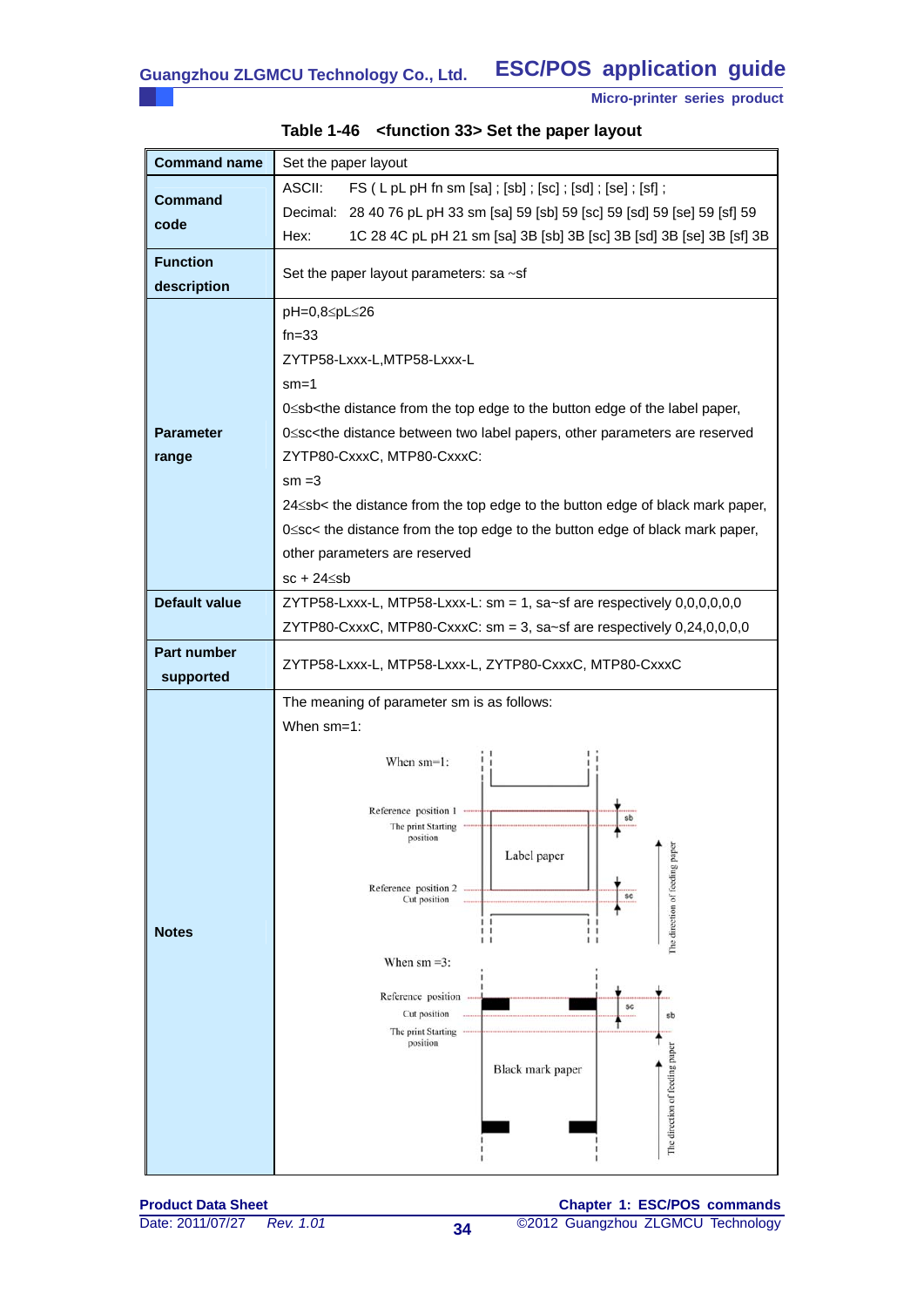**ESC/POS application guide Guangzhou ZLGMCU Technology Co., Ltd.**

|                | <b>Micro-printer series product</b>                                                    |
|----------------|----------------------------------------------------------------------------------------|
|                | (sa - sf) can be omitted. Omitted settings are not changed. However, when              |
|                | omitting parameters ";" cannot be omitted. Example: (When omitting sc and se)          |
|                | FS(LpLpHfnsmsa; sb; ; sd; ; sf;                                                        |
|                | The setting values of (sa - sf) expressed as decimals are converted to text data       |
|                | and the high-order values are specified first. When specifying a negative              |
|                | number, add "-" at the beginning.                                                      |
|                | Example: When specifying 120, the data is the 3 bytes "120" [Hexadecimal $=$           |
|                | $31H$ , $32H$ , $30H /$ Decimal = 49, 50, 48].                                         |
|                | When specifying -10, the data is the 3 bytes "-10" [Hexadecimal = $2DH$ , 31H,         |
|                | $30H /$ Decimal = 45, 49, 48].                                                         |
|                | Settings of this function are effective until ESC $\omega$ is executed, the printer is |
|                | reset, or the power is turned off.                                                     |
| <b>Example</b> | None                                                                                   |

| <b>Command name</b>         | Feed paper to the label peeling position                                                                                                                                                                    |  |  |  |
|-----------------------------|-------------------------------------------------------------------------------------------------------------------------------------------------------------------------------------------------------------|--|--|--|
|                             | ASCII:<br>FS.<br>L pL pH fn m                                                                                                                                                                               |  |  |  |
| <b>Command code</b>         | Decimal:<br>28<br>40<br>76<br>02<br>00<br>65<br>m                                                                                                                                                           |  |  |  |
|                             | Hexadecimal:<br>1 <sup>C</sup><br>28<br>4C<br>02<br>00<br>41<br>m                                                                                                                                           |  |  |  |
| <b>Function description</b> | Feed paper to the label peeling position                                                                                                                                                                    |  |  |  |
|                             | $pH=0$ , $pL=2$                                                                                                                                                                                             |  |  |  |
| Parameter range             | $fn=65$                                                                                                                                                                                                     |  |  |  |
|                             | $m=4849$                                                                                                                                                                                                    |  |  |  |
| <b>Default value</b>        | no                                                                                                                                                                                                          |  |  |  |
| Part number supported       | ZYTP58-Lxxx-L, MTP58-Lxxx-L                                                                                                                                                                                 |  |  |  |
|                             | The meanings of m are as follows:                                                                                                                                                                           |  |  |  |
|                             | description<br>m                                                                                                                                                                                            |  |  |  |
|                             | Feeds paper to the label peeling position, however, if                                                                                                                                                      |  |  |  |
|                             | 48<br>the paper is already at the label peeling position, the                                                                                                                                               |  |  |  |
|                             | printer does not feed                                                                                                                                                                                       |  |  |  |
|                             | Feeds paper to the label peeling position, however, if                                                                                                                                                      |  |  |  |
|                             | 49<br>the paper is already at the label peeling position, the                                                                                                                                               |  |  |  |
| <b>Notes</b>                | printer feeds paper to the next label peeling position<br>This command is only used with label paper(sm=1, 2)<br>The paper feed operation ends when no paper is detected in the<br>process of feeding paper |  |  |  |
|                             |                                                                                                                                                                                                             |  |  |  |
|                             |                                                                                                                                                                                                             |  |  |  |
|                             |                                                                                                                                                                                                             |  |  |  |
|                             | Label peeling position is the position where the label that just                                                                                                                                            |  |  |  |
|                             | printing can be peeled off by hand                                                                                                                                                                          |  |  |  |
|                             | This commands needs to set the machinery parameter of the                                                                                                                                                   |  |  |  |
|                             | printer, please see FS(L <function 102=""> detailed in Table 1-50)</function>                                                                                                                               |  |  |  |
| <b>Example</b>              | None                                                                                                                                                                                                        |  |  |  |

**Table 1-47 <function 65> Feed paper to the label peeling position**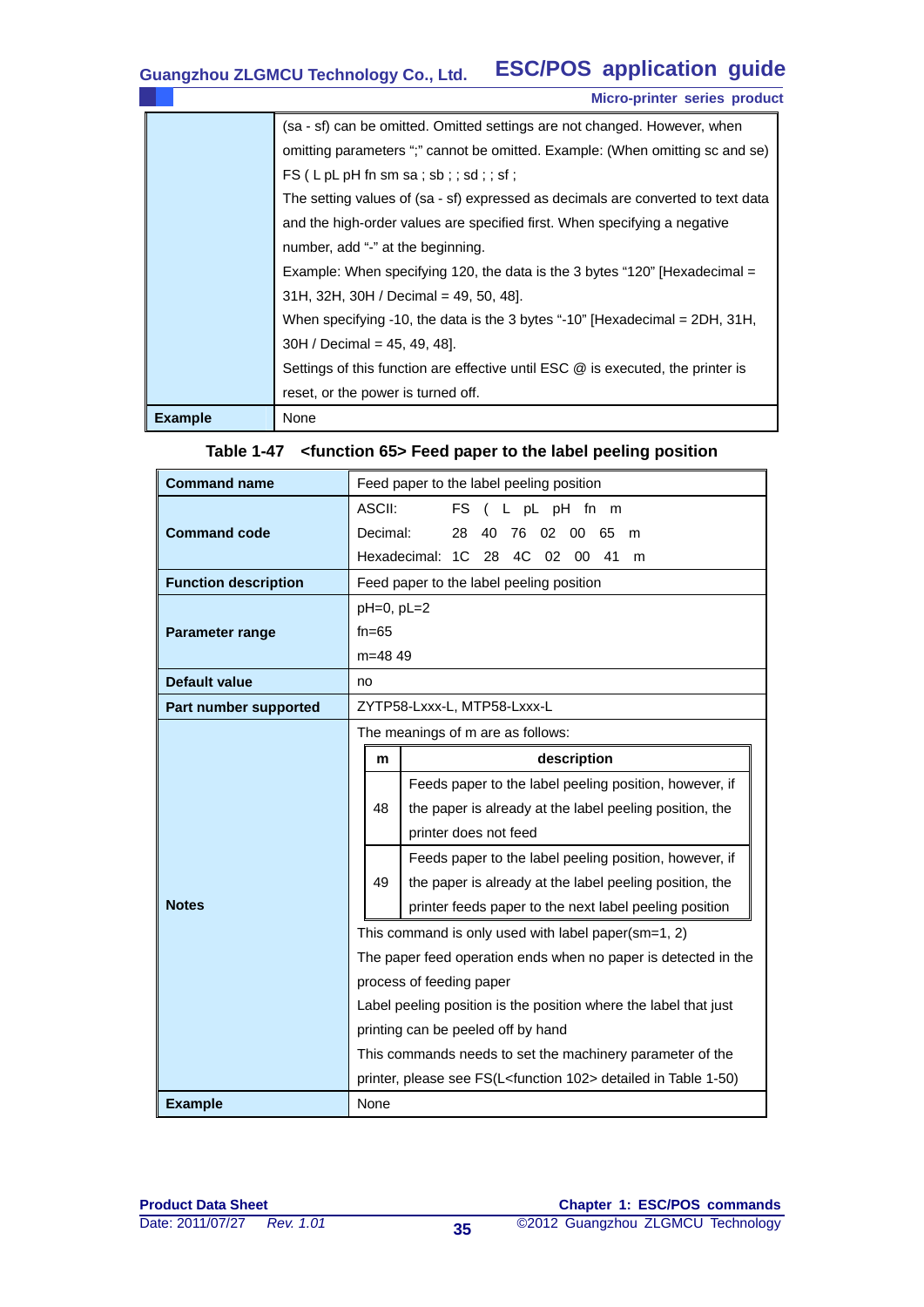| Micro-printer series product |  |  |
|------------------------------|--|--|
|------------------------------|--|--|

| <b>Command name</b>         | Feed paper to the cutting position of label paper black mark                          |                                                              |  |  |
|-----------------------------|---------------------------------------------------------------------------------------|--------------------------------------------------------------|--|--|
|                             | paper                                                                                 |                                                              |  |  |
|                             | ASCII:<br>FS (LpL pH fn m                                                             |                                                              |  |  |
| <b>Command code</b>         | Decimal:<br>28 40 76 02 00 66 m                                                       |                                                              |  |  |
|                             | Hexadecimal: 1C 28 4C 02 00 42 m                                                      |                                                              |  |  |
| <b>Function description</b> |                                                                                       | Feed paper to the cutting position of label paper black mark |  |  |
|                             | paper                                                                                 |                                                              |  |  |
|                             | $pH=0$ , $pL=2$                                                                       |                                                              |  |  |
| Parameter range             | $fn = 66$                                                                             |                                                              |  |  |
|                             | $m=48, 49$                                                                            |                                                              |  |  |
| <b>Default value</b>        | no                                                                                    |                                                              |  |  |
| Part number supported       | ZYTP58-Lxxx-L, MTP58-Lxxx-L, ZYTP80-CxxxC, MTP80-CxxxC                                |                                                              |  |  |
|                             | The meanings of m are as follows:                                                     |                                                              |  |  |
|                             | m                                                                                     | description                                                  |  |  |
|                             |                                                                                       | Feeds paper to the cutting position, however, if the         |  |  |
|                             | 48                                                                                    | paper is already at the cutting position, the printer        |  |  |
|                             |                                                                                       | does not feed                                                |  |  |
|                             |                                                                                       | Feeds paper to the cutting position, however, if the         |  |  |
|                             | 49                                                                                    | paper is already at the cutting position, the printer        |  |  |
| <b>Notes</b>                |                                                                                       | feeds paper to the next cutting position                     |  |  |
|                             | This command is used for label paper/ black mark paper (sm=1,                         |                                                              |  |  |
|                             | 2,3)                                                                                  |                                                              |  |  |
|                             | The paper feed operation ends when no paper is detected in the                        |                                                              |  |  |
|                             | process of feeding paper                                                              |                                                              |  |  |
|                             | This commands needs to set the cutting position parameter and                         |                                                              |  |  |
|                             | the machinery parameter of the printer, please see FS(L <function< th=""></function<> |                                                              |  |  |
|                             | 33> (detailed in Table 1-46) and <function 102=""> (detailed in Table</function>      |                                                              |  |  |
|                             | $1-50$ )                                                                              |                                                              |  |  |
|                             | None                                                                                  |                                                              |  |  |

# **Table 1-48 <function 66> Feed paper to the cutting position**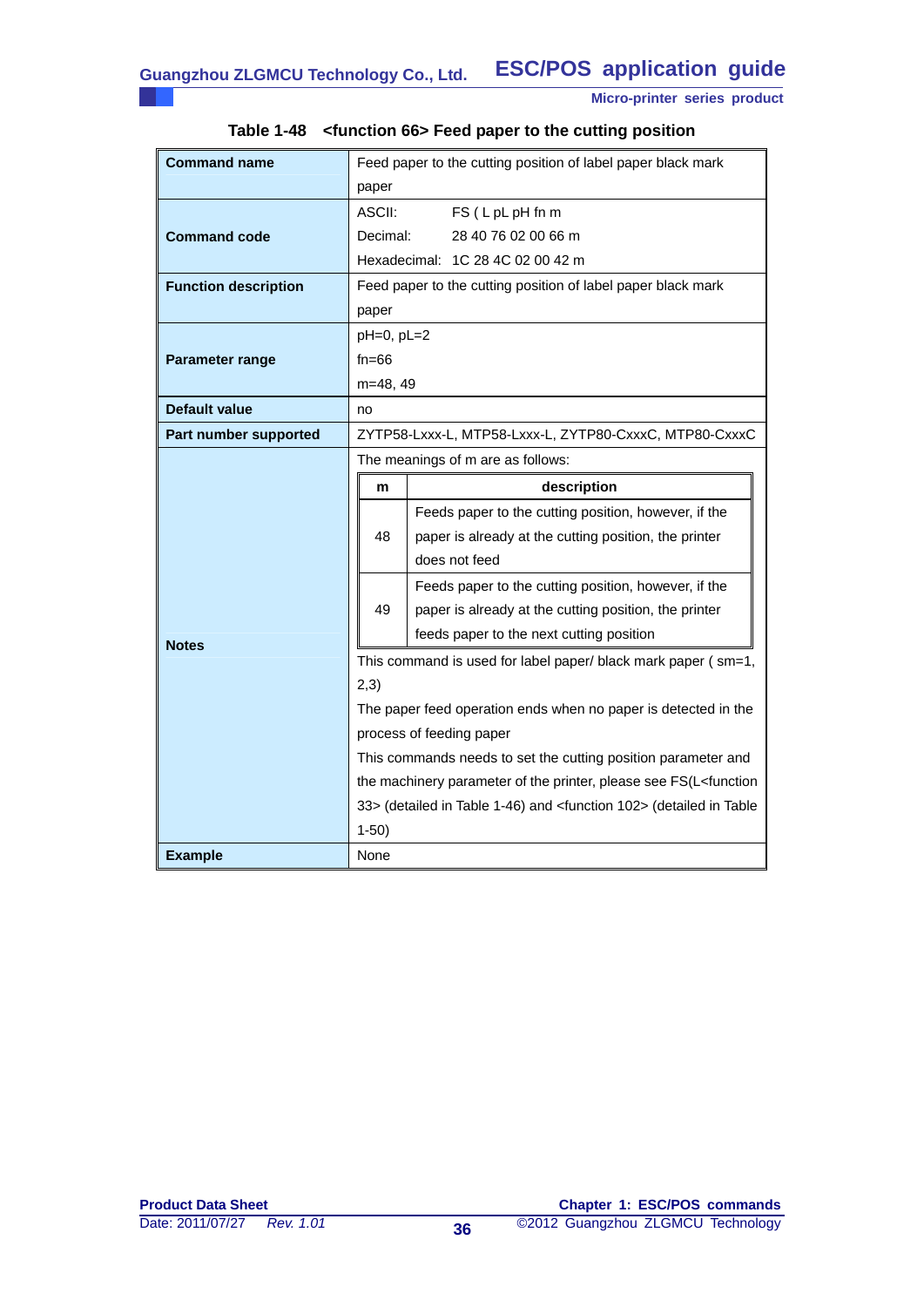| <b>Command name</b>         | Feed paper to the print starting position                                                                               |  |  |  |  |
|-----------------------------|-------------------------------------------------------------------------------------------------------------------------|--|--|--|--|
|                             | ASCII:<br>FS (LpLpH fn m                                                                                                |  |  |  |  |
| <b>Command code</b>         | Decimal:<br>28 40 76 02 00 67 m                                                                                         |  |  |  |  |
|                             | Hexadecimal:<br>1C 28 4C 02 00 43 m                                                                                     |  |  |  |  |
| <b>Function description</b> | Feed paper to the print starting position                                                                               |  |  |  |  |
|                             | $pH=0$ , $pL=2$                                                                                                         |  |  |  |  |
| <b>Parameter range</b>      | fn=67                                                                                                                   |  |  |  |  |
|                             | m=48, 49, 50                                                                                                            |  |  |  |  |
| <b>Default value</b>        | None                                                                                                                    |  |  |  |  |
| Part number supported       | ZYTP58-Lxxx-L, MTP58-Lxxx-L, ZYTP80-CxxxC, MTP80-CxxxC                                                                  |  |  |  |  |
|                             | The meanings of m are as follows:                                                                                       |  |  |  |  |
|                             | explain<br>m                                                                                                            |  |  |  |  |
|                             | Feed paper to the print starting position of label paper /                                                              |  |  |  |  |
|                             | 48<br>black mark paper, but if it is already at the pint starting                                                       |  |  |  |  |
|                             | position, the printer does not feed                                                                                     |  |  |  |  |
|                             | Feed paper to the print starting position of label paper /                                                              |  |  |  |  |
|                             | black mark paper, but if it is already at the pint starting<br>49                                                       |  |  |  |  |
|                             | position, the printer feeds paper to the next print                                                                     |  |  |  |  |
|                             | starting position                                                                                                       |  |  |  |  |
|                             | Feeds paper to the label peeling position. However, if                                                                  |  |  |  |  |
|                             | the paper is already at the label peeling position, the                                                                 |  |  |  |  |
|                             | printer feeds paper to the next label peeling position.<br>50                                                           |  |  |  |  |
| <b>Notes</b>                | Feeds paper to the print starting position, however, if                                                                 |  |  |  |  |
|                             | the paper is in already at the print starting position, the                                                             |  |  |  |  |
|                             | printer does not feed                                                                                                   |  |  |  |  |
|                             | This command is used for label paper/ black mark paper (sm=1,                                                           |  |  |  |  |
|                             | (2,3)                                                                                                                   |  |  |  |  |
|                             | This command is valid when $sm=1$ , 2. 3 and $m=48$ , 49, or $sm=1$ , 2                                                 |  |  |  |  |
|                             | and $m=50$                                                                                                              |  |  |  |  |
|                             | The paper feed operation ends when no paper is detected in the                                                          |  |  |  |  |
|                             | process of feeding paper                                                                                                |  |  |  |  |
|                             | This commands needs to set the parameters of the print starting                                                         |  |  |  |  |
|                             | position and the machinery parameter of the printer, please see                                                         |  |  |  |  |
|                             | FS(L <function 33=""> detailed in Table 1-46) and <function<br>102&gt;(detailed in Table 1-50)</function<br></function> |  |  |  |  |
|                             |                                                                                                                         |  |  |  |  |
| <b>Example</b>              | None                                                                                                                    |  |  |  |  |

# **Table 1-49 <function 67> Feed paper to the print starting position**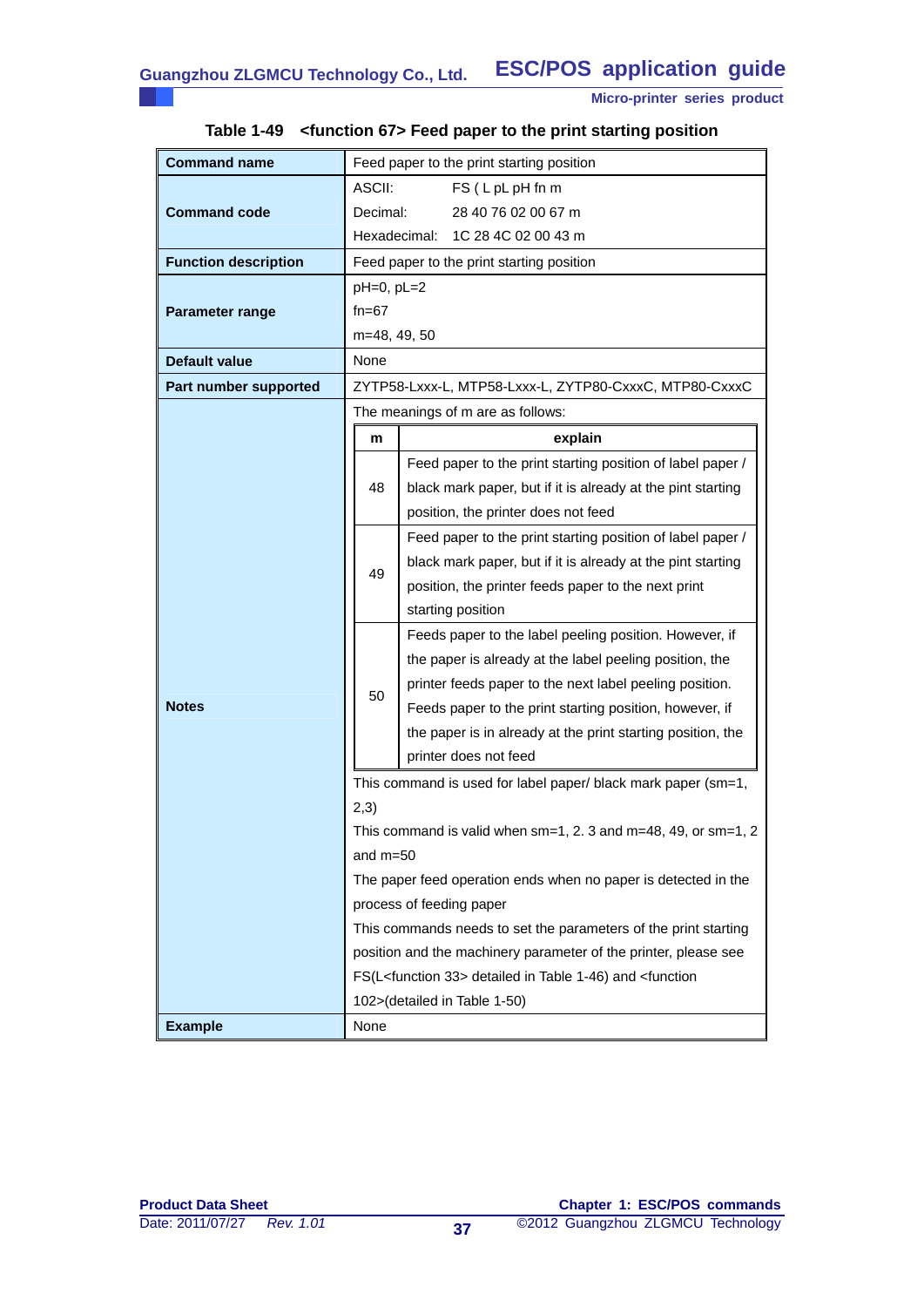| <b>Command name</b>         | Set the machinery parameters of printer                                           |  |  |
|-----------------------------|-----------------------------------------------------------------------------------|--|--|
|                             | ASCII:<br>FS (L pL pH fn m [d1]; [d2]; [d3];                                      |  |  |
| <b>Command code</b>         | Decimal:<br>28 40 76 02 00 102 m [d1] 59 [d2 ]59 [d3] 59                          |  |  |
|                             | Hexadecimal: 1C 28 4C 02 00 66 m [d1] 3B [d2] 3B [d3] 3B                          |  |  |
| <b>Function description</b> | Set the machinery parameters of printer                                           |  |  |
|                             | pH=0, 5≤pL≤17                                                                     |  |  |
| Parameter range             | $fn = 102$                                                                        |  |  |
|                             | $m = 48$                                                                          |  |  |
|                             | 0≤d1~d3≤999                                                                       |  |  |
| <b>Default value</b>        | None                                                                              |  |  |
| <b>Part number</b>          | ZYTP58-Lxxx-L、MTP58-Lxxx-L、ZYTP80-CxxxC、MTP80-CxxxC                               |  |  |
| supported                   |                                                                                   |  |  |
|                             | The meanings of d1~d3 are shown as follows:                                       |  |  |
|                             |                                                                                   |  |  |
|                             |                                                                                   |  |  |
|                             | Thermal<br>The exit<br>print head                                                 |  |  |
|                             | The direction of<br>exiting paper                                                 |  |  |
|                             |                                                                                   |  |  |
|                             | The internal structure of printer<br>d1-                                          |  |  |
|                             | $d3 -$                                                                            |  |  |
|                             | the thermal<br>paper roll<br>Peeling label<br>postion                             |  |  |
|                             | Paper cutter<br>d <sub>2</sub><br>position                                        |  |  |
|                             | Print<br>position<br>Sensor                                                       |  |  |
|                             | position                                                                          |  |  |
|                             | The values of parameters d1~d3 will affect the size of label paper and            |  |  |
| <b>Notes</b>                | black mark paper, the requirements are as follows:                                |  |  |
|                             | The height of label paper must be more than $d1+d2$ (sm=1)                        |  |  |
|                             | The height of black mark paper must be more than d2+d3(sm=3)                      |  |  |
|                             | If the size of label paper / black mark paper can't meet those                    |  |  |
|                             | requirements above, then executing FS(L <function 65,="" 66,="" 67=""></function> |  |  |
|                             | command will fail, parameters d1~d3 can be omitted in the process of              |  |  |
|                             | transferring this commands. Omitted settings are not changed.                     |  |  |
|                             | However, when omitting parameters ";" cannot be omitted.                          |  |  |
|                             | For example: (d1 not changed) FS(LpLpH fn sm; d2; d3;                             |  |  |
|                             | $d1 - d3$ expressed as decimals are converted to text data and the                |  |  |
|                             | high-order values are specified first                                             |  |  |
|                             | For example: setting value is 120, then the text mode is three                    |  |  |
|                             | bytes"120"[31H,32H,30H / decimal =49,80,48]                                       |  |  |
|                             | Settings of this function are effective until ESC @ is executed, the              |  |  |
|                             | printer is reset, or the power is turned off.                                     |  |  |
| <b>Example</b>              | None                                                                              |  |  |

# **Table 1-50 <function 102> Set the machinery parameters of printer**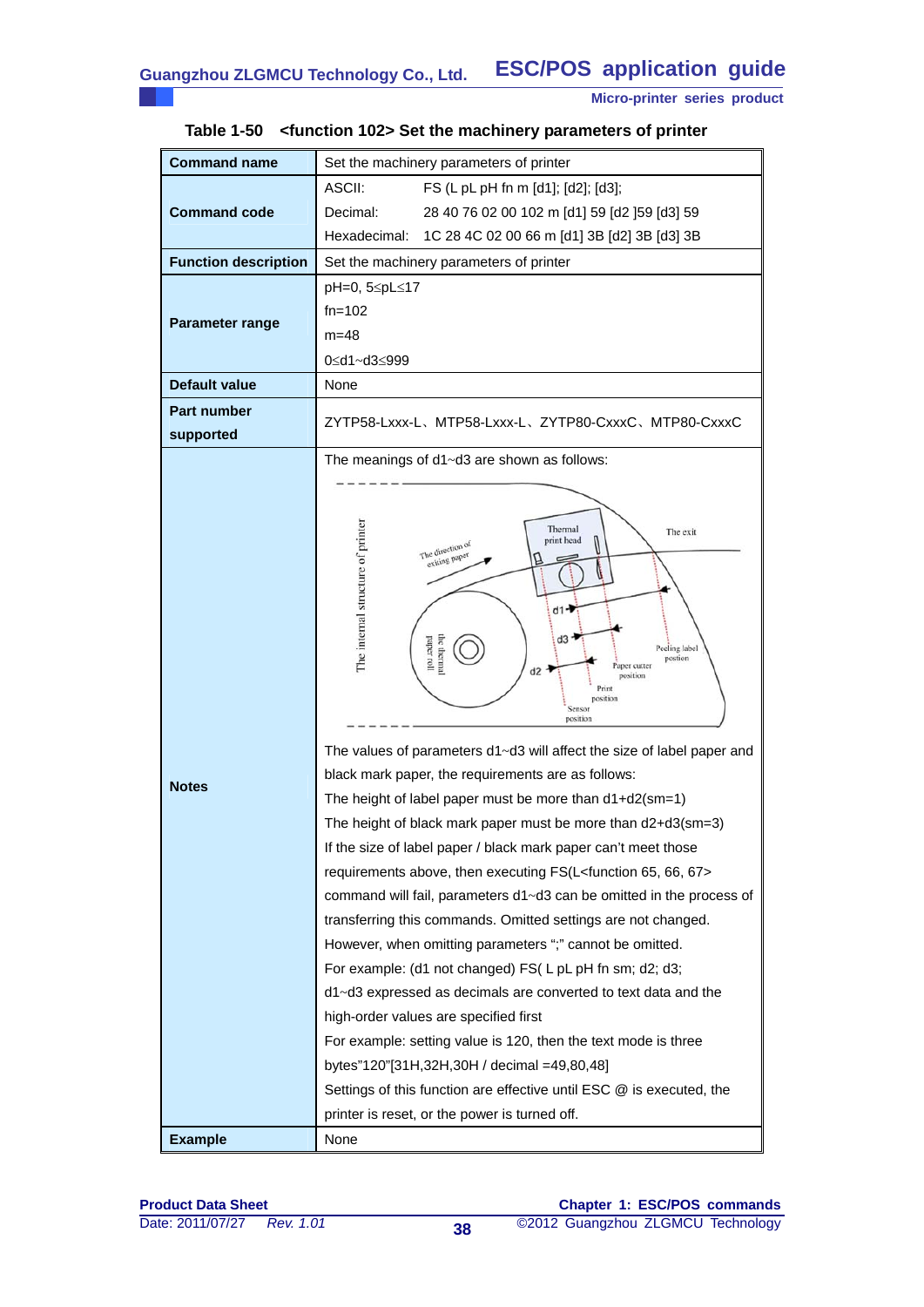# **1.2.7 States query commands**

The states query commands are listed in Table 1-51 to Table 1-52.

| <b>Command name</b>         | Query the states of the printer                                      |  |  |  |  |
|-----------------------------|----------------------------------------------------------------------|--|--|--|--|
| <b>Command code</b>         | ASCII:<br><b>DLE</b><br>EOT n                                        |  |  |  |  |
|                             | Decimal:<br>16<br>4<br>n                                             |  |  |  |  |
|                             | Hexadecimal: 10<br>04<br>n                                           |  |  |  |  |
|                             | Query the current states of printer, the printer will return a state |  |  |  |  |
|                             | byte after receiving the command, the meanings of bits are as        |  |  |  |  |
|                             | follows:                                                             |  |  |  |  |
|                             | active bit<br>Bit<br>description                                     |  |  |  |  |
|                             | 1<br>0<br>over voltage                                               |  |  |  |  |
|                             | platen open<br>1<br>1                                                |  |  |  |  |
| <b>Function description</b> | 2<br>paper end<br>1                                                  |  |  |  |  |
|                             | 3<br>overheat<br>1                                                   |  |  |  |  |
|                             | fixed bit<br>4<br>0                                                  |  |  |  |  |
|                             | cutter down<br>5<br>1                                                |  |  |  |  |
|                             | х<br>6<br>reserved                                                   |  |  |  |  |
|                             | 7<br>X<br>reserved                                                   |  |  |  |  |
| Parameter range             | $n=5$                                                                |  |  |  |  |
| Default value               | None                                                                 |  |  |  |  |
| Part number supported       | All                                                                  |  |  |  |  |
|                             | The printer would return the current state of printer when           |  |  |  |  |
|                             | receiving this command, regardless of the master is ready or not.    |  |  |  |  |
|                             | This is a real-time command that the printer return the current      |  |  |  |  |
| <b>Notes</b>                | state of printer upon receiving it, regardless of the printer is     |  |  |  |  |
|                             | working properly or not (paper end, over heat protection etc), that  |  |  |  |  |
|                             | is real time response                                                |  |  |  |  |
|                             | Query the statues of the printer (hex):                              |  |  |  |  |
| <b>Example</b>              | Sent (master - >printer):10 04 05                                    |  |  |  |  |
|                             | Receive(printer - >master): 06// platen open and paper end           |  |  |  |  |

## **Table 1-51 Query the states of printer (real time)**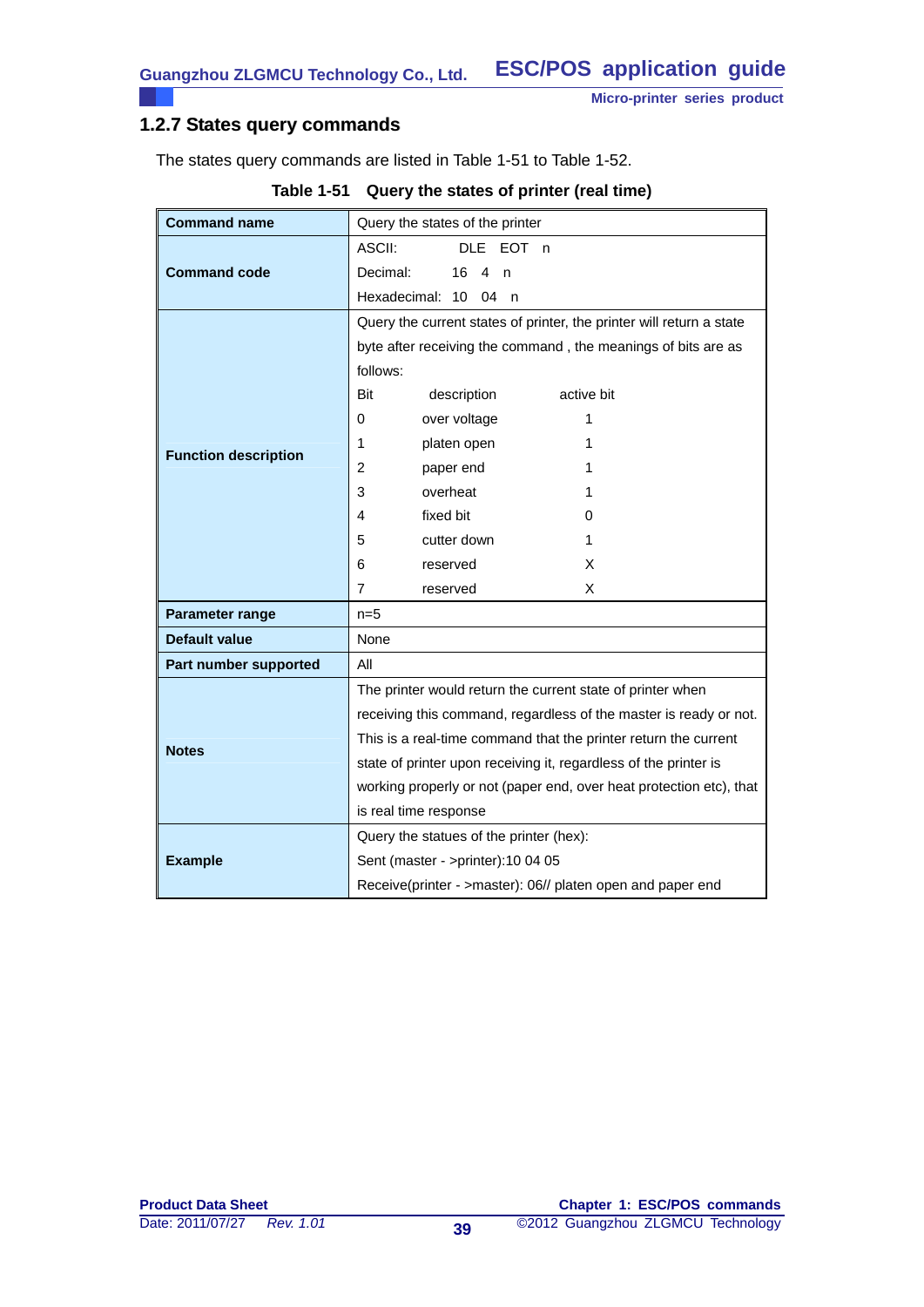| <b>Command name</b>         | Set / cancel the printer states automatic back                   |  |  |  |
|-----------------------------|------------------------------------------------------------------|--|--|--|
|                             | ASCII:<br>GS a n                                                 |  |  |  |
| <b>Command code</b>         | Decimal:<br>29<br>97<br>n                                        |  |  |  |
|                             | Hexadecimal:<br>1D<br>61<br>n                                    |  |  |  |
|                             | Set / cancel the printer states back automatically, the meanings |  |  |  |
|                             | of bits are as follows:                                          |  |  |  |
|                             | disable<br>Bit<br>description<br>enable                          |  |  |  |
|                             | 0<br>over voltage<br>1<br>0                                      |  |  |  |
|                             | 1<br>platen open<br>0                                            |  |  |  |
| <b>Function description</b> | 2<br>paper end<br>1<br>0                                         |  |  |  |
|                             | 3<br>overheat<br>0                                               |  |  |  |
|                             | fixed bit<br>4<br>0<br>0                                         |  |  |  |
|                             | 5<br>cutter down<br>0<br>1                                       |  |  |  |
|                             | 6<br>X<br>reserved<br>X                                          |  |  |  |
|                             | 7<br>X<br>X<br>reserved                                          |  |  |  |
| Parameter range             | None                                                             |  |  |  |
| <b>Default value</b>        | $n=0$                                                            |  |  |  |
| Part number supported       | All                                                              |  |  |  |
| <b>Notes</b>                | None                                                             |  |  |  |
| <b>Example</b>              | None                                                             |  |  |  |

## **Table 1-52 Set/cancel the printer states automatic back**

# **1.2.8 Miscellaneous commands**

Miscellaneous commands are listed in Table 1-53~Table 1-57.

| <b>Command name</b>         | Initialize the printer                                       |  |  |  |
|-----------------------------|--------------------------------------------------------------|--|--|--|
| <b>Command code</b>         | $\mathsf{ESC} \quad \varnothing$<br>ASCII:                   |  |  |  |
|                             | Decimal:<br>27 64                                            |  |  |  |
|                             | Hexadecimal: 1B 40                                           |  |  |  |
|                             | Initializes the printer:                                     |  |  |  |
|                             | 1. Clears the data in the print buffer;                      |  |  |  |
| <b>Function description</b> | 2. Resets the printer modes to the modes that were in effect |  |  |  |
|                             | when the power was turned on.                                |  |  |  |
| <b>Parameter range</b>      | None                                                         |  |  |  |
| Default value               | None                                                         |  |  |  |
| Part number supported       | All                                                          |  |  |  |
| <b>Notes</b>                | None                                                         |  |  |  |
| <b>Example</b>              | None                                                         |  |  |  |

**Table 1-53 Initialize the printer**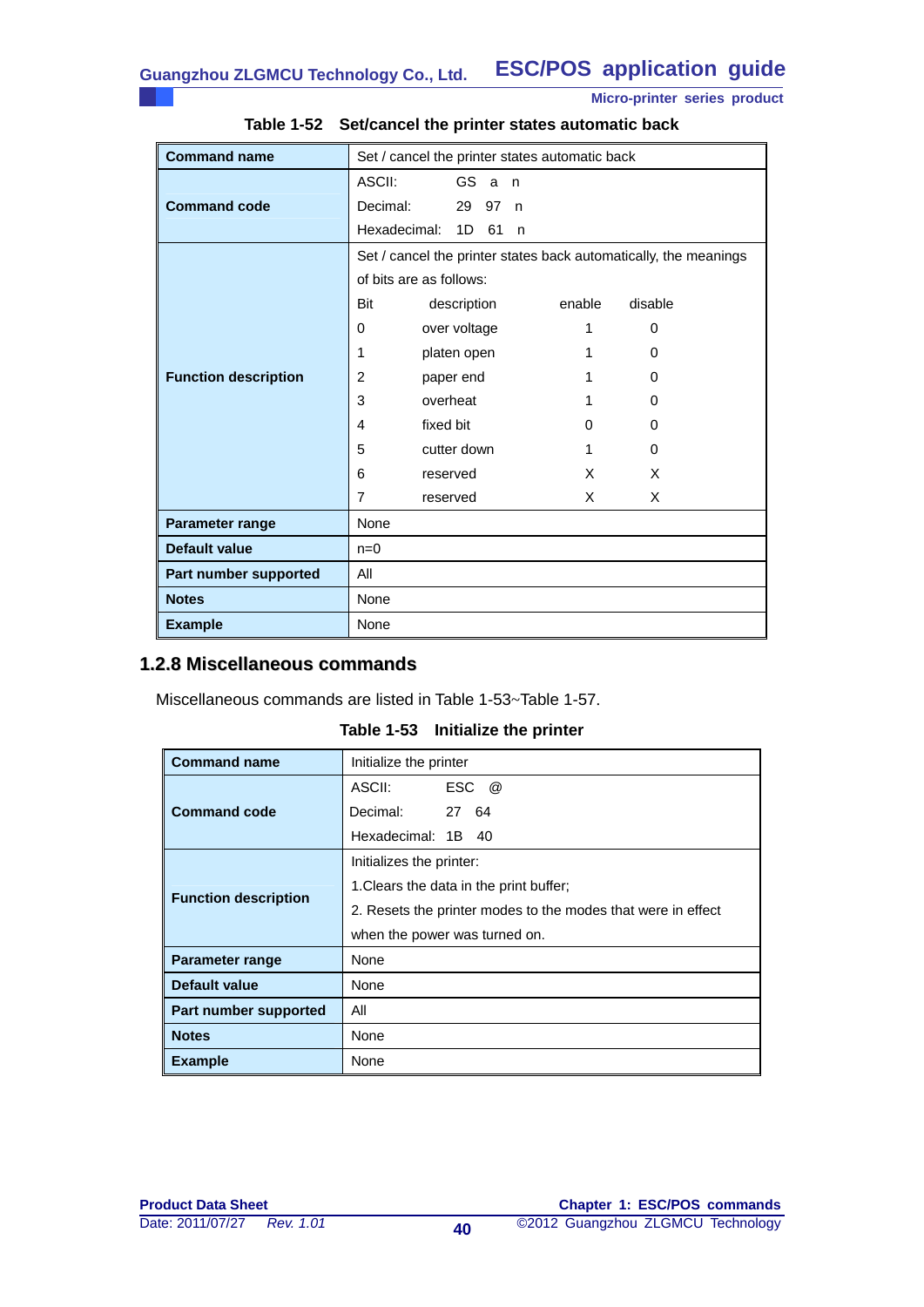| <b>Command name</b>         | Clear up the printer buffer (real time) |                                                                                        |  |
|-----------------------------|-----------------------------------------|----------------------------------------------------------------------------------------|--|
|                             | ASCII:                                  | $DI$ F DC4 fn d1d7                                                                     |  |
| <b>Command code</b>         | Decimal:                                | 16288d1d7                                                                              |  |
|                             |                                         | Hexadecimal: 10 14 08 d1 d7                                                            |  |
| <b>Function description</b> |                                         | Clears all data stored in the receive buffer and the print buffer                      |  |
|                             |                                         | and transmits Clear response.                                                          |  |
| Parameter range             |                                         | $fn = 8$ , $d1 = 1$ , $d2 = 3$ , $d3 = 20$ , $d4 = 1$ , $d5 = 6$ , $d6 = 2$ , $d7 = 8$ |  |
| Default value               | None                                    |                                                                                        |  |
| Part number supported       | All                                     |                                                                                        |  |
| <b>Notes</b>                |                                         | When receiving this command, the printer clears up the buffer                          |  |
|                             | immediately.                            |                                                                                        |  |
| <b>Example</b>              | None                                    |                                                                                        |  |

# **Table 1-54 Clear the printer buffer (real time)**

| Table 1-55 Feed paper and cut paper |  |
|-------------------------------------|--|
|-------------------------------------|--|

| <b>Command name</b>         | Feed paper and cut paper                                    |  |  |  |  |  |
|-----------------------------|-------------------------------------------------------------|--|--|--|--|--|
|                             | ASCII: International<br>GS V m n                            |  |  |  |  |  |
| <b>Command code</b>         | Decimal:<br>29 86 m n                                       |  |  |  |  |  |
|                             | Hexadecimal: 1D 56<br>mn                                    |  |  |  |  |  |
| <b>Function description</b> | Feed paper and cut paper, the meanings of parameters are as |  |  |  |  |  |
|                             | follows:                                                    |  |  |  |  |  |
|                             | m: the type of cut paper                                    |  |  |  |  |  |
|                             | n: feed paper to $n \times$ dots and execute a full cut     |  |  |  |  |  |
| Parameter range             | m = 0x41or 0x42, 0≤n≤255                                    |  |  |  |  |  |
| Default value               | None                                                        |  |  |  |  |  |
| Part number supported       | ZYTPxx-xxxxC、MTPxx-xxxxC                                    |  |  |  |  |  |
| <b>Notes</b>                | None                                                        |  |  |  |  |  |
| <b>Example</b>              | None                                                        |  |  |  |  |  |

# **Table 1-56 Set the configuration item for the serial interface**

| <b>Command name</b>         | Set the configuration item for the serial interface                                                                                   |  |  |  |
|-----------------------------|---------------------------------------------------------------------------------------------------------------------------------------|--|--|--|
|                             | ASCII:<br>GS ( E pL pH fn a d1dk                                                                                                      |  |  |  |
| <b>Command code</b>         | Decimal:<br>29 40 69 pL pH 11 a d1dk                                                                                                  |  |  |  |
|                             | hexadecimal: 1D 28 45 pL pH 0B a d1dk                                                                                                 |  |  |  |
|                             | Set the serial communication configuration item, including the                                                                        |  |  |  |
|                             | baud rate and flow control. The meanings of each parameters<br>are as follows:                                                        |  |  |  |
|                             |                                                                                                                                       |  |  |  |
|                             | $pL$ , pH are the number of byte= 1 bit function type(fn)+1 bit<br>function definition(a) + k bits active data(d1dk), that is: $pL +$ |  |  |  |
| <b>Function description</b> |                                                                                                                                       |  |  |  |
|                             | pH×256=k+2                                                                                                                            |  |  |  |
|                             | Fn is the function type, hereby it is 11 indicating the serial<br>communication setting                                               |  |  |  |
|                             |                                                                                                                                       |  |  |  |
|                             | The followings are the function definitions of a:                                                                                     |  |  |  |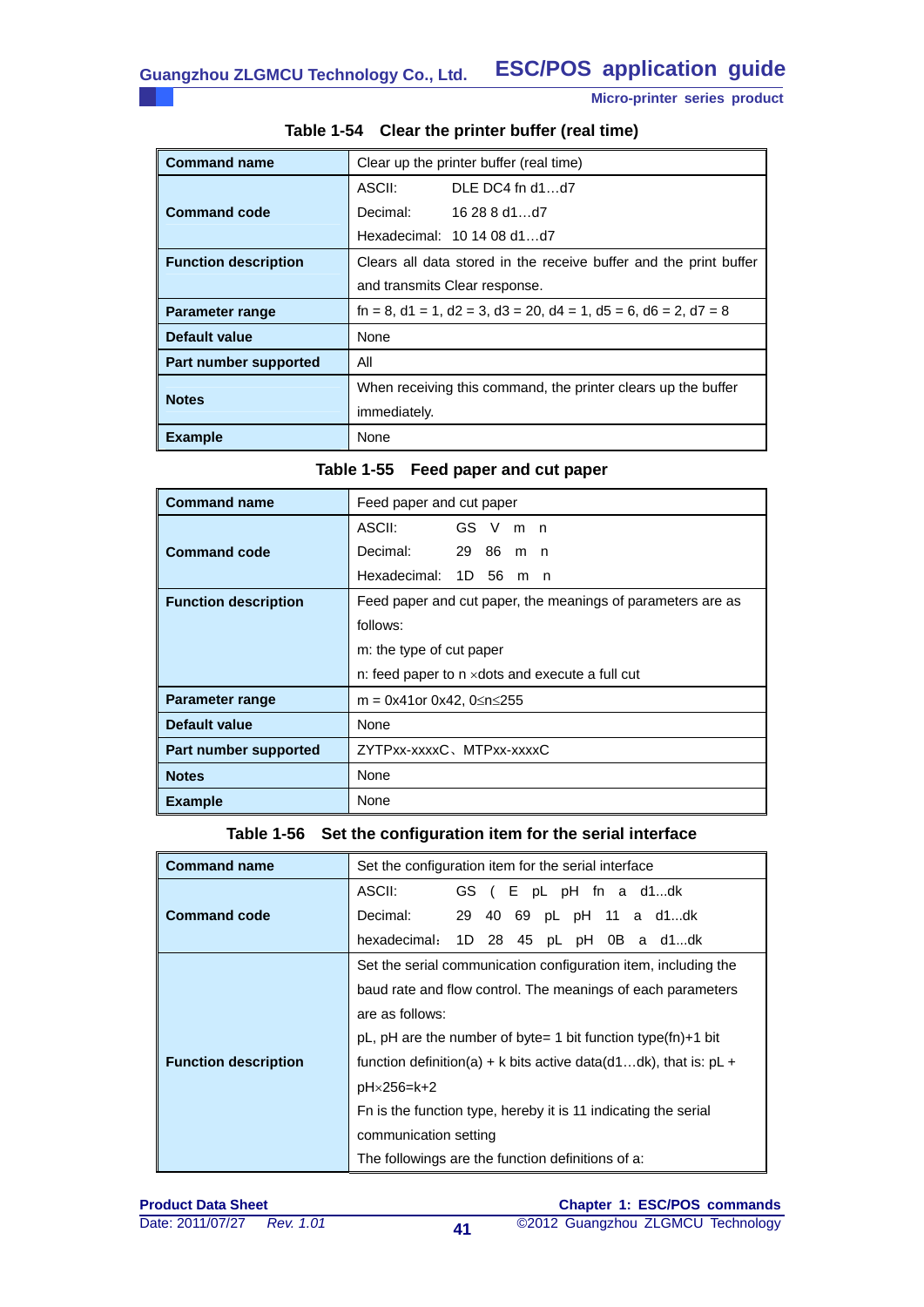**ESC/POS application guide**

|                       |                                                                                                                                  | Micro-printer series product                                      |  |  |  |  |
|-----------------------|----------------------------------------------------------------------------------------------------------------------------------|-------------------------------------------------------------------|--|--|--|--|
|                       | 1 baud rate                                                                                                                      | supported                                                         |  |  |  |  |
|                       | 2 parity                                                                                                                         | reserve                                                           |  |  |  |  |
|                       | 3 flow control                                                                                                                   | supported                                                         |  |  |  |  |
|                       | 4 data length                                                                                                                    | reserve                                                           |  |  |  |  |
|                       |                                                                                                                                  | $d1dk(a=1)$ are baud rate data in character type, for             |  |  |  |  |
|                       | example,"9600" is corresponding to hexadecimal 39 36 30 30<br>$d(a=3)$ is flow control type (hardware steam control by default): |                                                                   |  |  |  |  |
|                       |                                                                                                                                  |                                                                   |  |  |  |  |
|                       | 48                                                                                                                               | select the hardware flow control (RTS/CTS)                        |  |  |  |  |
|                       | 49                                                                                                                               | select the software flow control (Xon/Xoff)                       |  |  |  |  |
|                       | $Fn=11$                                                                                                                          |                                                                   |  |  |  |  |
|                       | When $a=1$ ,                                                                                                                     |                                                                   |  |  |  |  |
|                       |                                                                                                                                  | $3\leq (pL + pH \times 256) \leq 8$ , $(3\leq pL \leq 8, pH = 0)$ |  |  |  |  |
| Parameter range       | 48≤d≤57 (1≤k≤6)                                                                                                                  |                                                                   |  |  |  |  |
|                       | When $a = 3$ ,                                                                                                                   |                                                                   |  |  |  |  |
|                       | $pL + pH \times 256 = 3$ , $(pL = 3, pH = 0)$                                                                                    |                                                                   |  |  |  |  |
|                       | $48 \le d \le 49$ (k = 1)                                                                                                        |                                                                   |  |  |  |  |
| <b>Default value</b>  | Baud rate: 9600                                                                                                                  |                                                                   |  |  |  |  |
|                       | Flow control: hardware flow control                                                                                              |                                                                   |  |  |  |  |
| Part number supported | All the module                                                                                                                   |                                                                   |  |  |  |  |
|                       | TTL baud rate range: 110 ~ 999999 Hz; RS232 baud rate range:                                                                     |                                                                   |  |  |  |  |
|                       | $110 \sim 115200$ Hz;                                                                                                            |                                                                   |  |  |  |  |
|                       |                                                                                                                                  | The changed baud rate will not be affected by ESC @ command       |  |  |  |  |
|                       |                                                                                                                                  | The baud rate will be reset to the default value 9600 on power up |  |  |  |  |
| <b>Notes</b>          | Hardware flow control (RTS/CTS) will be reset to the default                                                                     |                                                                   |  |  |  |  |
|                       |                                                                                                                                  | setting on power up or executing ESC @ command                    |  |  |  |  |
|                       | Illegal commands do nothing.                                                                                                     |                                                                   |  |  |  |  |
|                       | Currently only baud rate settings (a=1,3) are supported, but other                                                               |                                                                   |  |  |  |  |
|                       | function can be added as requires.                                                                                               |                                                                   |  |  |  |  |
|                       | Set 9600 baud rate( hexadecimal):                                                                                                |                                                                   |  |  |  |  |
| <b>Example</b>        |                                                                                                                                  | Sent (master ->printer): 1D 28 45 06 00 0B 01 39 36 30 30         |  |  |  |  |
|                       | Set the software flow control(hexadecimal):                                                                                      |                                                                   |  |  |  |  |
|                       | Sent (master ->printer): 1D 28 45 03 00 0B 03 31                                                                                 |                                                                   |  |  |  |  |

# **Table 1-57 Enter/exit the low power mode (real time)**

| <b>Command name</b>         | Enter / exit the low power mode (real time)                    |  |  |  |
|-----------------------------|----------------------------------------------------------------|--|--|--|
|                             | ASCII:<br>DLE DC4 fn a b                                       |  |  |  |
| <b>Command code</b>         | Decimal: 16 20 2 a b                                           |  |  |  |
|                             | Hexadecimal: 10 14 2 a b                                       |  |  |  |
|                             | Enter / exit low power mode, the meanings of parameters are as |  |  |  |
|                             | follows:                                                       |  |  |  |
| <b>Function description</b> | Fn is function type, hereby it is 2 indicating power control   |  |  |  |
|                             | a for function definition:                                     |  |  |  |
|                             | 1: enter the low power mode                                    |  |  |  |
|                             | 2: exit the low power mode                                     |  |  |  |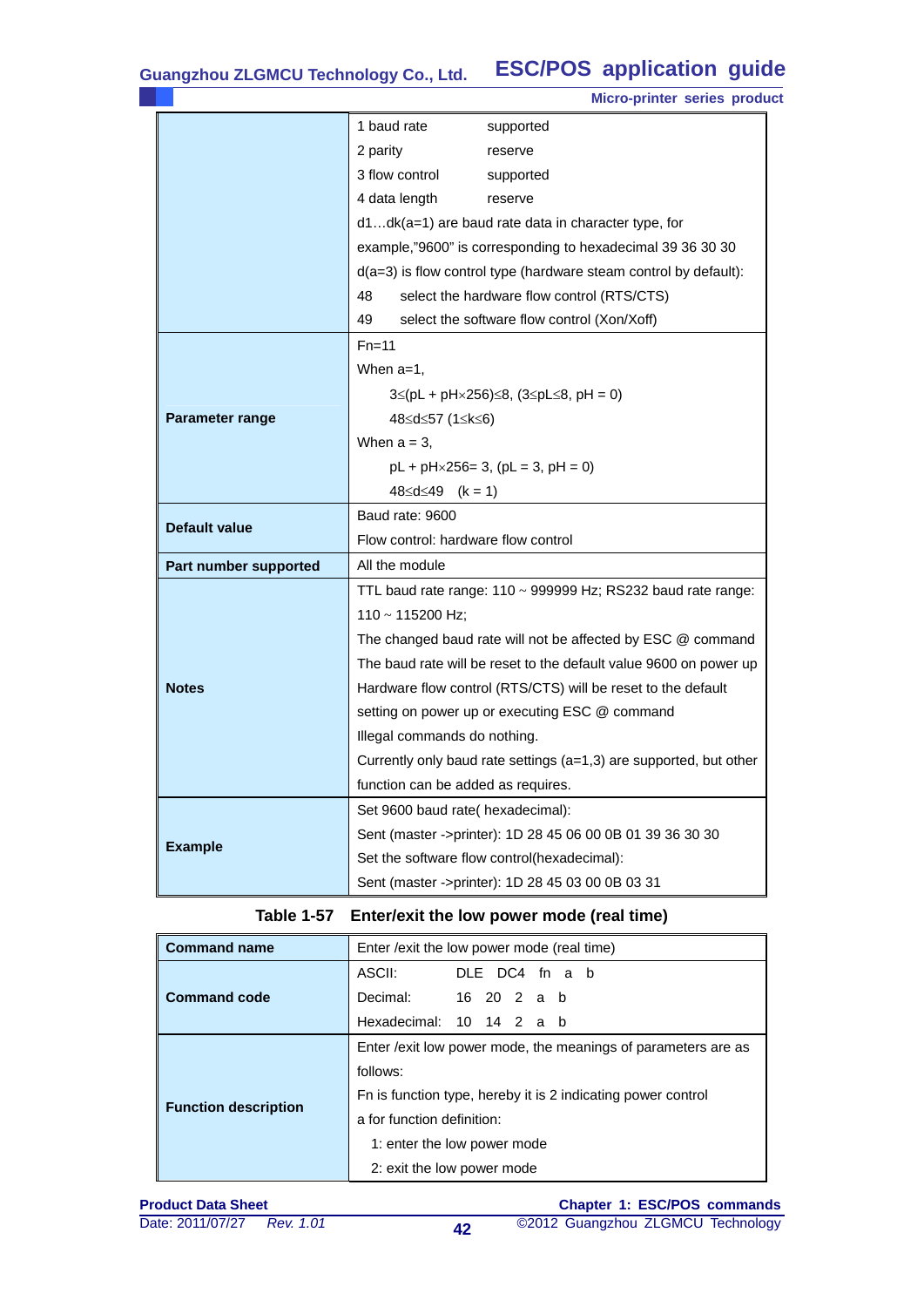**ESC/POS application guide Guangzhou ZLGMCU Technology Co., Ltd.**

|                        | Micro-printer series product                                       |  |  |  |  |
|------------------------|--------------------------------------------------------------------|--|--|--|--|
|                        | b for reserve parameter, it must be 8                              |  |  |  |  |
| <b>Parameter range</b> | $fn = 2$ , $a = 1$ or $2$ , $b = 8$                                |  |  |  |  |
| <b>Default value</b>   | None                                                               |  |  |  |  |
| Part number supported  | All supported except ZYTPxx-xxxxC、MTPxx-xxxxC                      |  |  |  |  |
|                        | The printer replies the Ack (0x30) when receiving "enter low       |  |  |  |  |
|                        | power mode" command (0x10 0x14 0x02 0x01 0x08), and enters         |  |  |  |  |
|                        | low power mode (the printer does not run, including the button     |  |  |  |  |
|                        | and LED);                                                          |  |  |  |  |
|                        | Under low power mode, when receiving "exit low power mode",        |  |  |  |  |
|                        | the printer recover to normal working mode, and replies the Ack    |  |  |  |  |
| <b>Notes</b>           | $(0x31)$ .                                                         |  |  |  |  |
|                        | Under low power mode, no serial port operation is allowed.         |  |  |  |  |
|                        | The printer would return the Ack when receiving this command,      |  |  |  |  |
|                        | regardless of the master is ready or not.                          |  |  |  |  |
|                        | This is a real-time command that the printer executes upon         |  |  |  |  |
|                        | receiving it, regardless of the printer is working properly or not |  |  |  |  |
|                        | (paper end, over heat protection etc).                             |  |  |  |  |
|                        | Enter the low power mode ( hexadecimal ):                          |  |  |  |  |
|                        | Sent (master ->printer): 10 14 2 1 8                               |  |  |  |  |
|                        | Receive(printer->master): 30                                       |  |  |  |  |
| <b>Example</b>         | Exit the low power mode(hexadecimal):                              |  |  |  |  |
|                        | Sent (master ->printer): 10 14 2 2 8                               |  |  |  |  |
|                        | Receive(printer->master): 31                                       |  |  |  |  |

|   | <b>Encode</b>                           | Bar code data (sp indicates space) |                       |                                           |                                                       |  |  |  |  |  |  |
|---|-----------------------------------------|------------------------------------|-----------------------|-------------------------------------------|-------------------------------------------------------|--|--|--|--|--|--|
| m | system                                  |                                    | K                     | <b>Character set</b>                      | Data(d)                                               |  |  |  |  |  |  |
| 0 | UPC-A                                   | fixed                              | $K = 11, 12$          | $0 - 9$                                   | 48≤d≤57                                               |  |  |  |  |  |  |
| 1 | UPC-E                                   | fixed                              | 6≤d≤8<br>$K = 11, 12$ | $0 - 9$                                   | 48≤d≤57<br>$(d1=48$ when k=7,8,11,12)                 |  |  |  |  |  |  |
| 2 | JAN13(EAN13)                            | fixed                              | $K = 12, 13$          | $0 - 9$                                   | 48≤d≤57                                               |  |  |  |  |  |  |
| 3 | JAN8(EAN8)                              | fixed                              | $K = 7.8$             | $0 - 9$                                   | 48≤d≤57                                               |  |  |  |  |  |  |
| 4 | CODE39                                  | variable                           | $1 \leq k$            | $0-9, A-Z$<br>$SP, \$, \%$ , $*, +, -, .$ | 48≤d≤57<br>65 < d < 90<br>D=32,36,37,42,43,45,46,47   |  |  |  |  |  |  |
| 5 | <b>ITF</b><br>(Interleaved 2<br>of $5)$ | variable                           | 2≤k≤255<br>(even)     | $0 - 9$                                   | 48 < d < 57                                           |  |  |  |  |  |  |
| 6 | <b>CODABAR</b><br>$(NW-7)$              | variable                           | $1 \leq K$            | $0-9$ , $A-D$ , $a-d$<br>$$.+.-.$         | 48≤d≤57<br>65≤d≤68<br>97≤d≤100<br>d=36,43,45,46,47,58 |  |  |  |  |  |  |

**Product Data Sheet**  *Rev. 1.01* **43**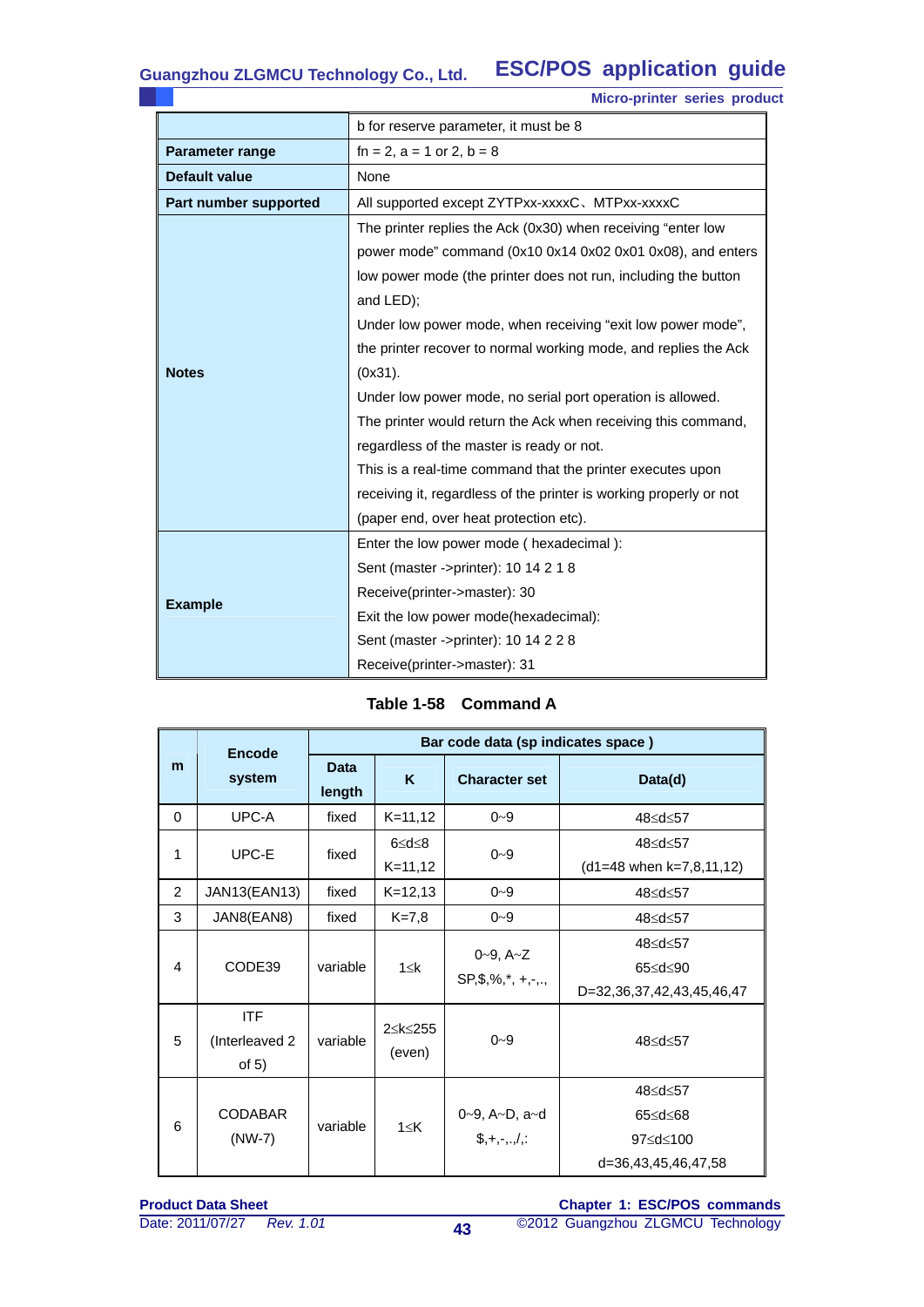|  | <b>Micro-printer series product</b> |
|--|-------------------------------------|
|  |                                     |

÷

|  | Bar code data (sp indicates space) |  |  |            |
|--|------------------------------------|--|--|------------|
|  |                                    |  |  | (65≤d1≤68  |
|  |                                    |  |  | 65≤dk≤68   |
|  |                                    |  |  | 97≤d1≤100  |
|  |                                    |  |  | 97≤dk≤100) |

|    | <b>Encode</b>                           | Bar code data (sp indicates space) |                                                |                                             |                                                                                                           |
|----|-----------------------------------------|------------------------------------|------------------------------------------------|---------------------------------------------|-----------------------------------------------------------------------------------------------------------|
| m  | system                                  |                                    | $\mathsf{n}$                                   | <b>Character set</b>                        | Data(d)                                                                                                   |
| 65 | UPC-A                                   | fixed                              | $n=11,12$                                      | $0 - 9$                                     | 48≤d≤57                                                                                                   |
| 66 | UPC-E                                   | fixed                              | $6 \le d \le 8$<br>$n=11,12$                   | $0 - 9$                                     | 48≤d≤57<br>$(d1=48$ when k=7,8,11,12)                                                                     |
| 67 | JAN13(EAN13)                            | fixed                              | $n=12,13$                                      | $0 - 9$                                     | 48≤d≤57                                                                                                   |
| 68 | JAN8(EAN8)                              | fixed                              | $n=7,8$                                        | $0 - 9$                                     | 48≤d≤57                                                                                                   |
| 69 | CODE39                                  | variable                           | 1≤n≤255                                        | $0 - 9, A - Z$<br>$SP, \$, \%$ , *, +,-,.,/ | 48≤d≤57<br>65≤d≤90<br>d=32,36,37,42,43,45,46,47                                                           |
| 70 | <b>ITF</b><br>(Interleaved 2<br>of $5)$ | variable                           | 2≤n≤255<br>(even)                              | $0 - 9$                                     | 48≤d≤57                                                                                                   |
| 71 | <b>CODABAR</b><br>$(NW-7)$              | variable                           | 0~9, A~D, a~d<br>1≤n≤255<br>$$, +, -, ., /, :$ |                                             | 48≤d≤57<br>65≤d≤68<br>97≤d≤100<br>d=36,43,45,46,47,58<br>(65≤d1≤68<br>65≤dk≤68<br>97≤d1≤100<br>97≤dk≤100) |
| 72 | CODE93                                  | variable                           | 1≤n≤255                                        | 00H~7FH                                     | 0≤d≤127                                                                                                   |
| 73 | CODE128                                 | variable                           | 1≤n≤255                                        | 00H~7FH<br>C1H~C4H(FNC)                     | 0≤d≤127<br>D=193,194,195,196                                                                              |
| 74 | UCC/EAN128                              | variable                           | 1≤n≤255                                        | 00H~7FH<br>C1H~C4H(FNC)                     | 0≤d≤127<br>D=193,194,195,196                                                                              |

# **Table 1-59 Command B**

 $\mathbf{r}$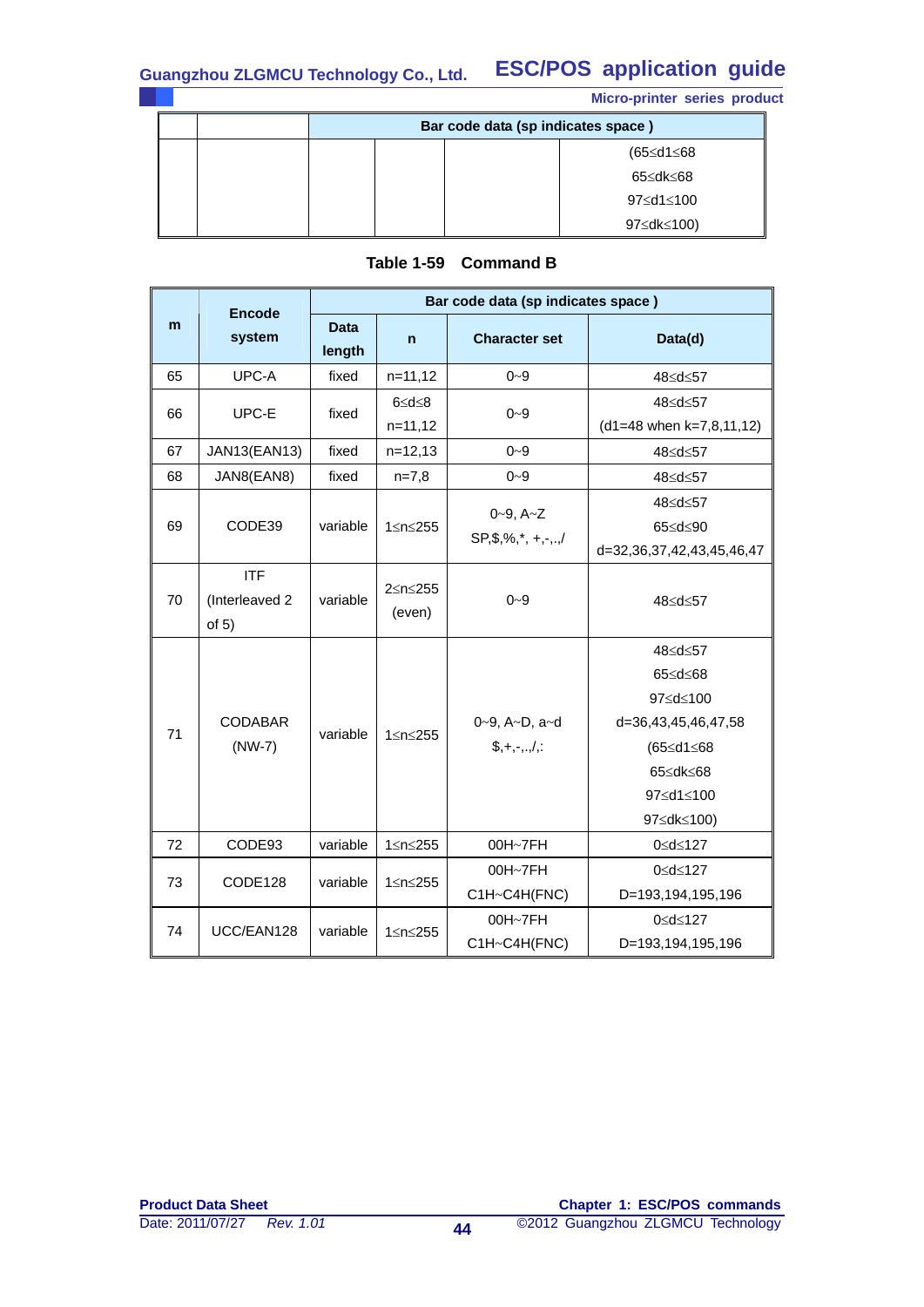| cn | fn | <b>Function code</b> | <b>Function description</b>                 | <b>See</b>    |            |
|----|----|----------------------|---------------------------------------------|---------------|------------|
|    | 65 |                      | PDF417: Set the number of columns of the    | Table 1.29    |            |
|    |    | Function 065         | data area                                   |               |            |
|    | 66 | Function 066         | PDF417: Set the number of rows              | Table 1.30    |            |
|    | 67 | Function 067         | PDF417: Unit width                          | Table 1.31    |            |
| 48 | 68 | Function 068         | PDF417: Set line height                     | Table 1.32    |            |
|    | 69 | Function 069         | PDF417: Set the levels of error correction  | Table 1.33    |            |
|    | 70 | Function 070         | PDF417: Set/cancel the truncation mode      | Table 1.34    |            |
|    | 80 | Function 080         | PDF417: Transfer data to encode buffer      | Table 1.35    |            |
|    |    | Function 081         | PDF417: Print the two-dimension code in     |               |            |
|    | 81 |                      | encode buffer                               | Table 1.36    |            |
|    | 67 | Function 167         | OR code: Select the unit size               | Table 1.37    |            |
|    | 69 | Function 169         | QR code: Select the error correction levels | Table 1.38    |            |
| 49 | 80 | Function 180         | QR code: Transfer data to encode buffer     | Table 1.39    |            |
|    |    | Function 181         | QR code: Print the two-dimension code in    |               |            |
|    |    | 81                   |                                             | encode buffer | Table 1.40 |

# **Table 1-60 Function explanation of two-dimension bar code printing**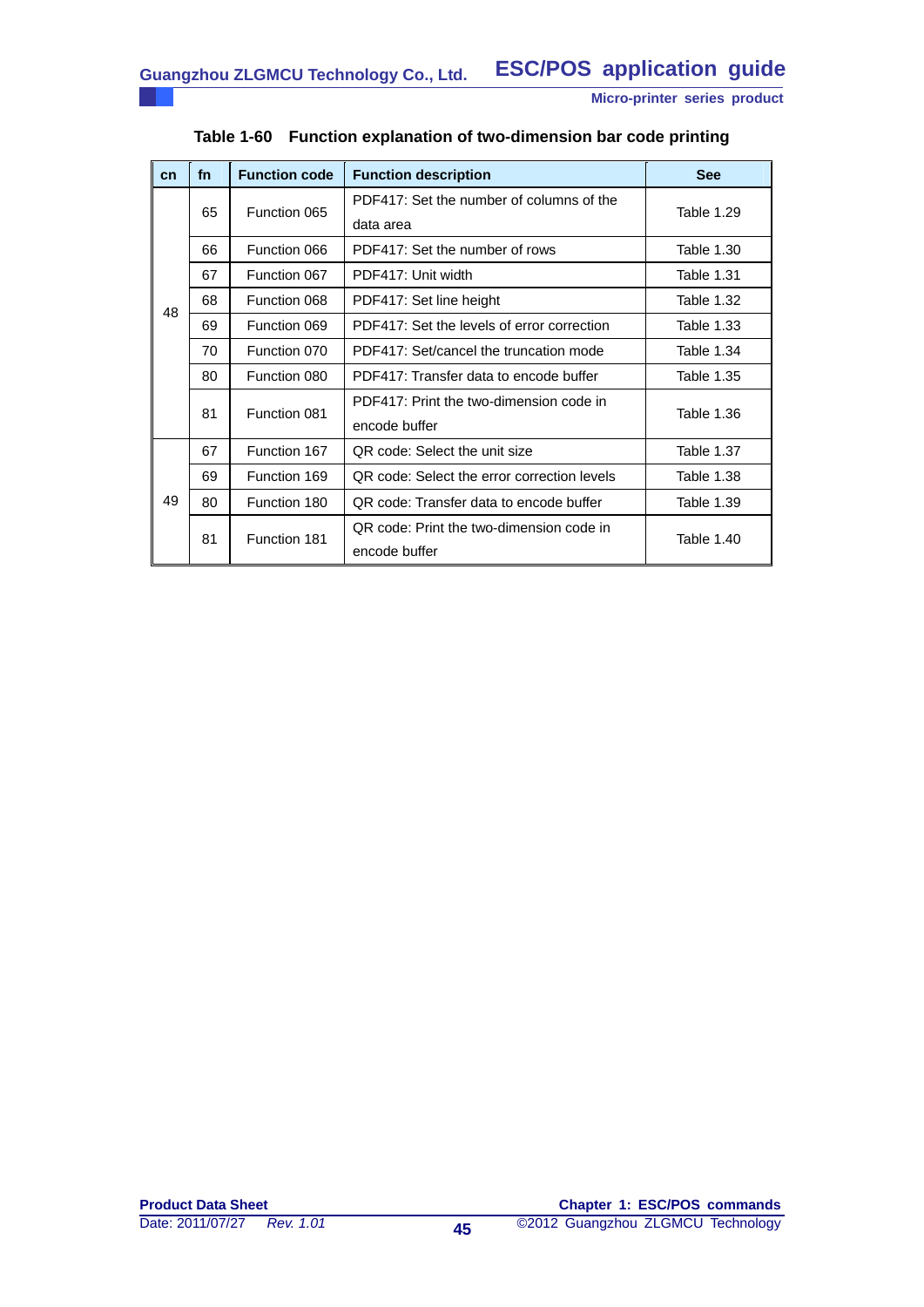# **Chapter 2: Rights & Statements**

The software or document provided by Guangzhou ZLGMCU Technology Co., Ltd (ZLGMCU hereafter) is intended to provide for you (Customer), and is limited and only for the Product licensed or sale by ZLGMCU.

This software or document is owned by ZLGMCU and/or its suppliers, and protected by applicable copyright law. All rights reserved. Anyone who performs any material breach may face relevant criminal sanction according to applicable law, and should bear corresponding civil liabilities caused by the infringement of the terms and conditions specified in this License. ZLGMCU reserves the right of modifying the document or software without notice the Customer, and has no liability for any affects occurring in use.

This software or document is provided in "as is". No warranty is made (explicitly, implicitly or legally). Such warranties are including, but not limited to, the implied warranties of merchantability and fitness for a particular purpose to use this document. In no event shall ZLGMCU be liable for any direct, indirect, incidental, special, exemplary, or consequential damages arising in any way out of the use of this software or document.